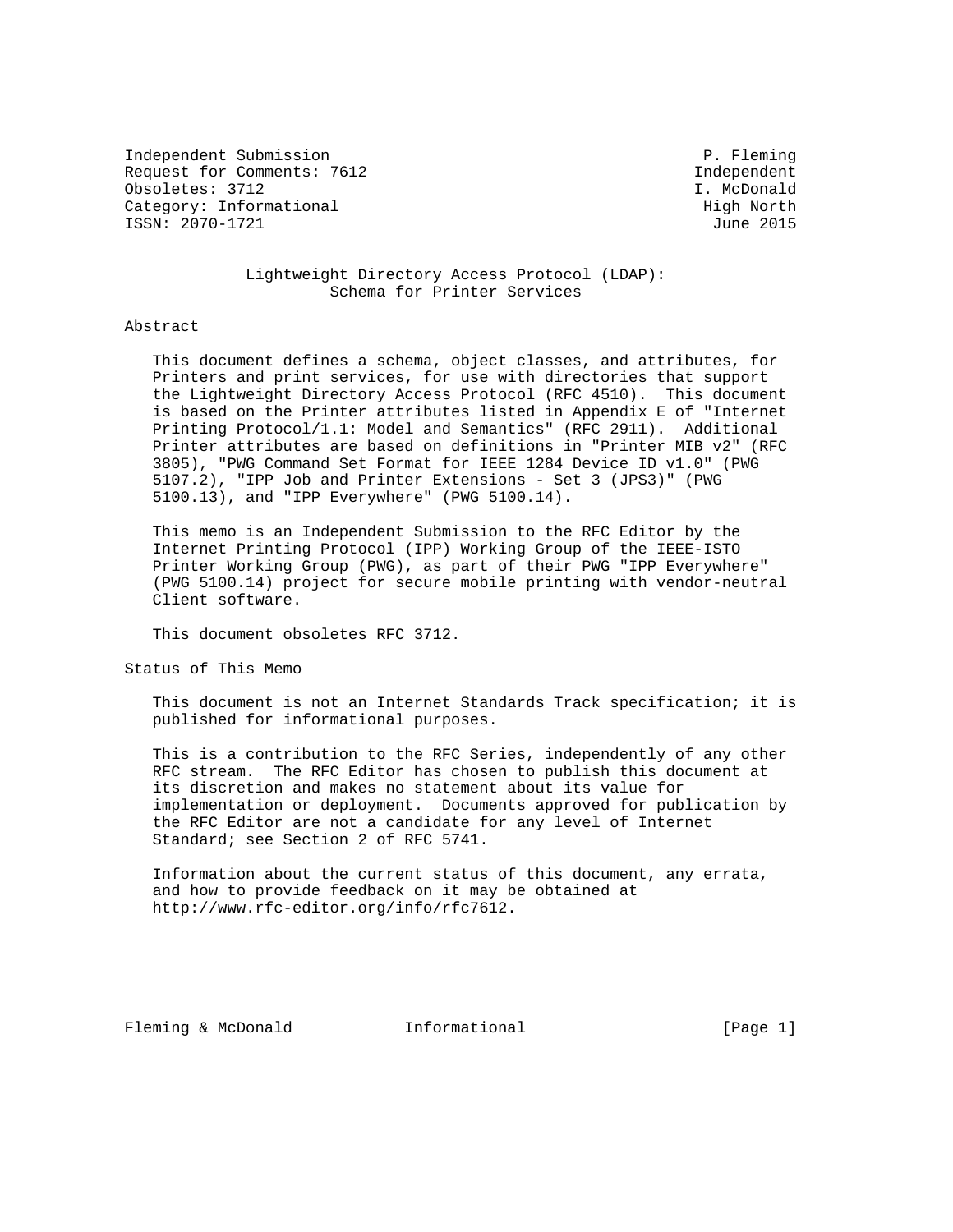Copyright Notice

 Copyright (c) 2015 IETF Trust and the persons identified as the document authors. All rights reserved.

 This document is subject to BCP 78 and the IETF Trust's Legal Provisions Relating to IETF Documents (http://trustee.ietf.org/license-info) in effect on the date of publication of this document. Please review these documents carefully, as they describe your rights and restrictions with respect to this document.

# Table of Contents

|  | 1.1. Relationship to SLP Printer Service 4             |
|--|--------------------------------------------------------|
|  | 1.2. Source of LDAP Printer Attributes 4               |
|  | 1.3. Source of LDAP Printer Schema OIDs 5              |
|  | 1.3.1. IBM Assignments for RFC 3712 5                  |
|  |                                                        |
|  |                                                        |
|  | 1.4.1. Rationale for Using DirectoryString Syntax 5    |
|  |                                                        |
|  | 1.4.3. Rationale for Using caseIgnoreSubstringsMatch 7 |
|  |                                                        |
|  |                                                        |
|  |                                                        |
|  |                                                        |
|  |                                                        |
|  |                                                        |
|  |                                                        |
|  |                                                        |
|  |                                                        |
|  |                                                        |
|  |                                                        |
|  |                                                        |
|  |                                                        |
|  |                                                        |
|  |                                                        |
|  | 4.4. printer-natural-language-configured 19            |
|  |                                                        |
|  |                                                        |
|  |                                                        |
|  |                                                        |
|  | 4.9. printer-ipp-versions-supported 22                 |
|  | 4.10. printer-multiple-document-jobs-supported 23      |
|  |                                                        |
|  |                                                        |
|  |                                                        |

Fleming & McDonald **Informational** [Page 2]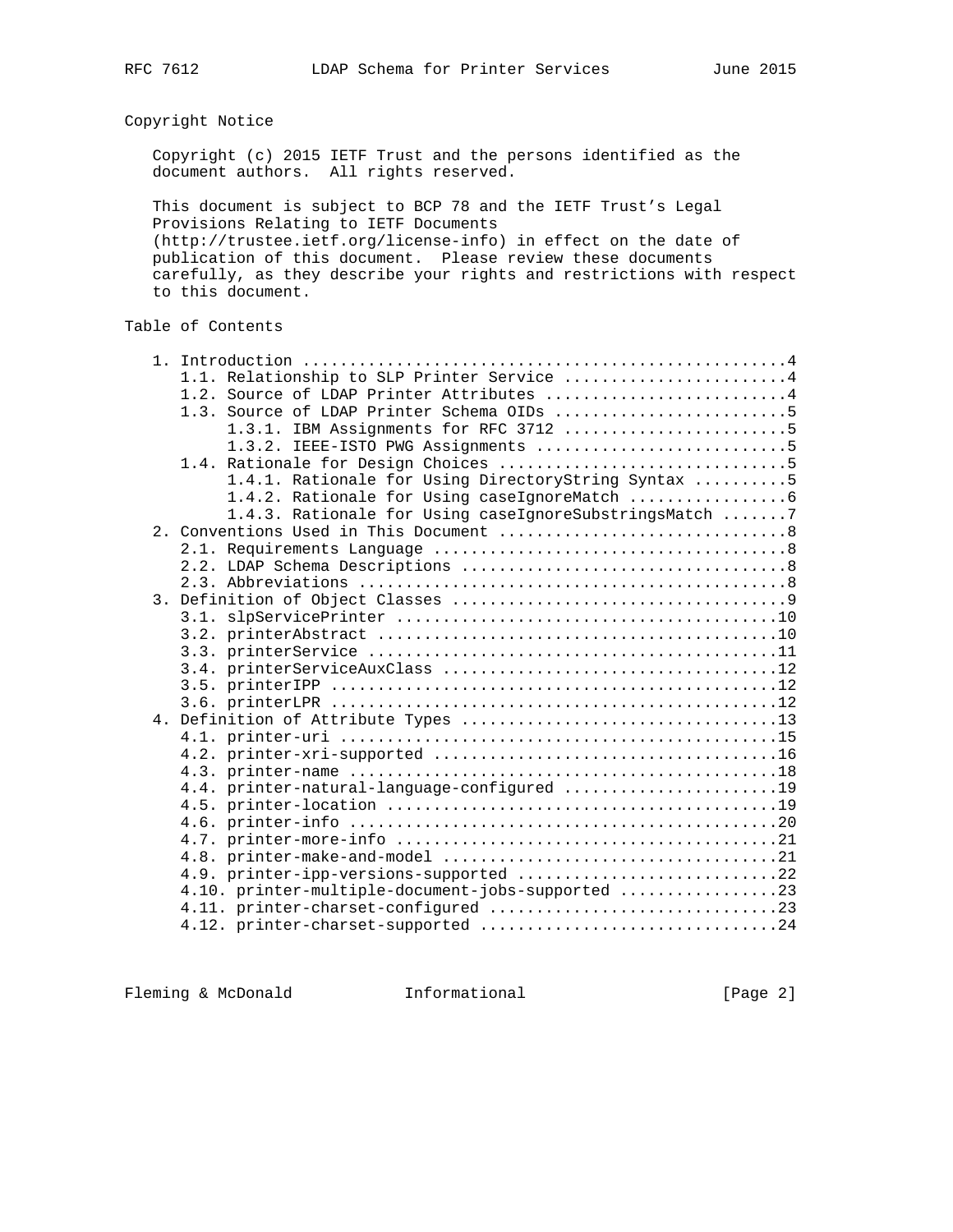|  | 4.13. printer-generated-natural-language-supported 24     |
|--|-----------------------------------------------------------|
|  | 4.14. printer-document-format-supported 25                |
|  |                                                           |
|  | 4.16. printer-compression-supported 26                    |
|  |                                                           |
|  |                                                           |
|  |                                                           |
|  | 4.20. printer-number-up-supported 28                      |
|  |                                                           |
|  |                                                           |
|  | 4.23. printer-media-local-supported 30                    |
|  | 4.24. printer-resolution-supported 30                     |
|  | 4.25. printer-print-quality-supported 31                  |
|  | 4.26. printer-job-priority-supported 32                   |
|  | 4.27. printer-copies-supported 32                         |
|  | 4.28. printer-job-k-octets-supported 33                   |
|  | 4.29. printer-current-operator 33                         |
|  |                                                           |
|  | 4.31. printer-delivery-orientation-supported 34           |
|  | 4.32. printer-stacking-order-supported 35                 |
|  | 4.33. printer-output-features-supported 36                |
|  |                                                           |
|  |                                                           |
|  | 4.36. printer-device-service-count 38                     |
|  |                                                           |
|  |                                                           |
|  |                                                           |
|  |                                                           |
|  | 4.41. printer-ipp-features-supported 41                   |
|  |                                                           |
|  |                                                           |
|  |                                                           |
|  | 7.1. Registration of Attribute Types 43                   |
|  | 7.2. Object Classes and Attribute Types from RFC 3712  44 |
|  | 8. Internationalization Considerations 45                 |
|  |                                                           |
|  |                                                           |
|  |                                                           |
|  |                                                           |
|  |                                                           |
|  |                                                           |
|  |                                                           |

Fleming & McDonald **Informational** [Page 3]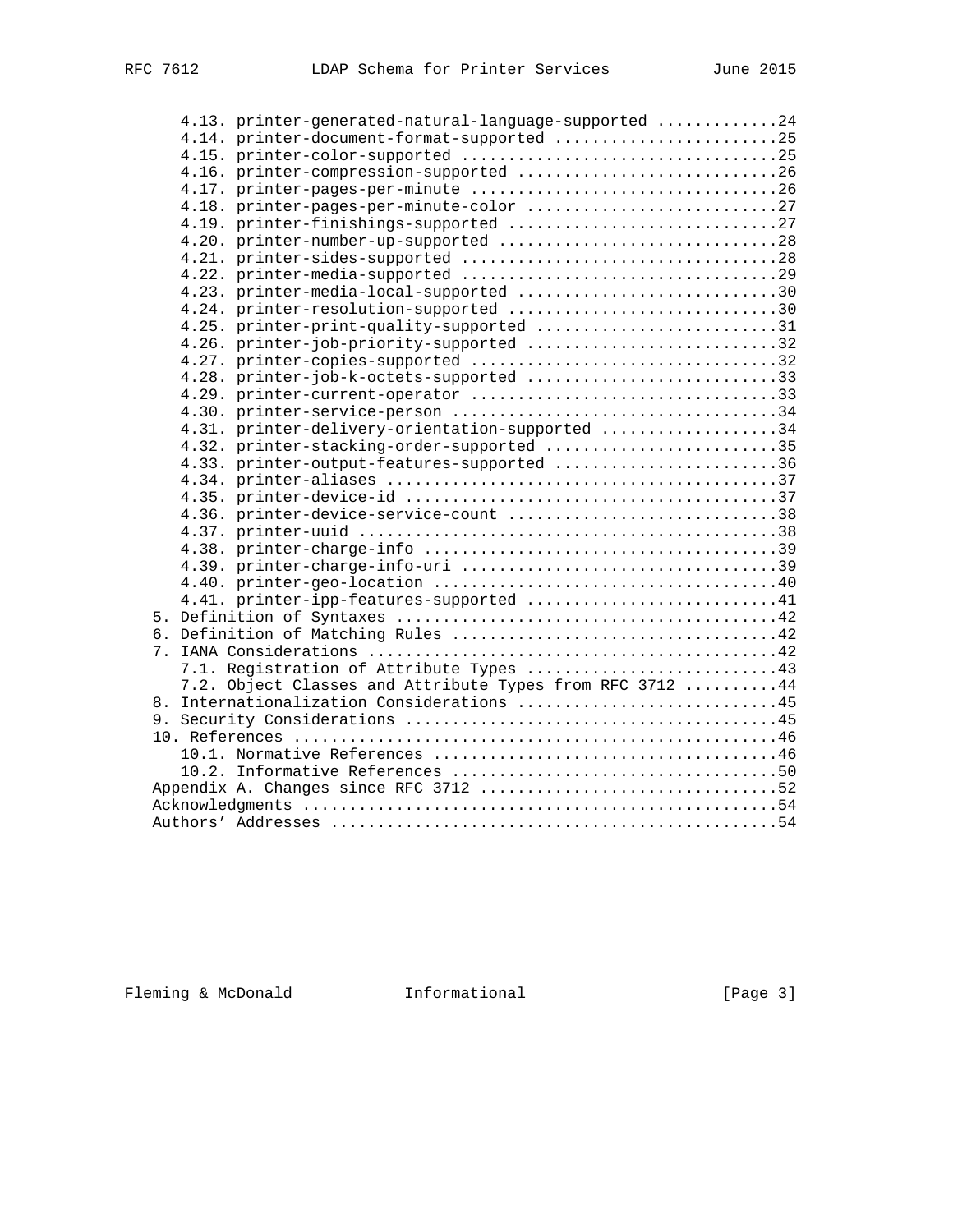# 1. Introduction

 This document defines several object classes to provide Lightweight Directory Access Protocol (LDAP) [RFC4510] applications with flexible options in defining Printer information using an LDAP schema. Classes are provided for defining directory entries with common Printer information as well as for extending existing directory entries with Service Location Protocol Version 2 (SLPv2) [RFC2608], Internet Printing Protocol/1.1 (IPP/1.1) [RFC2911], and lineprinter (LPR) [RFC1179] protocol-specific information.

 This memo is an Independent Submission to the RFC Editor by the Internet Printing Protocol Working Group of the IEEE-ISTO Printer Working Group, as part of their Printer Working Group (PWG) "IPP Everywhere" (PWG 5100.14) project for secure mobile printing with vendor-neutral Client software.

#### 1.1. Relationship to SLP Printer Service

 The schema defined in this document is technically aligned with the stable IANA-registered 'service:printer:' v2.0 template [SLPPRT20], for compatibility with already-deployed SLPv2 [RFC2608] service advertising and discovery infrastructure. The attribute syntaxes are technically aligned with the 'service:printer:' v2.0 template; therefore, simpler types are sometimes used (for example, 'DirectoryString' [RFC4517] rather than 'labeledURI' [RFC2079] for the 'printer-uri' attribute).

1.2. Source of LDAP Printer Attributes

The schema defined in this document is based on:

- o all of the Printer attributes listed in Appendix E ("Generic Directory Schema") of "Internet Printing Protocol/1.1: Model and Semantics" [RFC2911] that are defined in Section 4.4 ("Printer Description Attributes") of [RFC2911]
- o selected Printer attributes defined in "Printer MIB v2" [RFC3805], "PWG Command Set for IEEE 1284 Device ID v1.0" [PWG5107.2], "IPP Job and Printer Extensions - Set 3 (JPS3)" [PWG5100.13], and "IPP Everywhere" [PWG5100.14]

 See the table of Printer attributes and source documents in Section 4 ("Definition of Attribute Types") of this document.

Fleming & McDonald **Informational** [Page 4]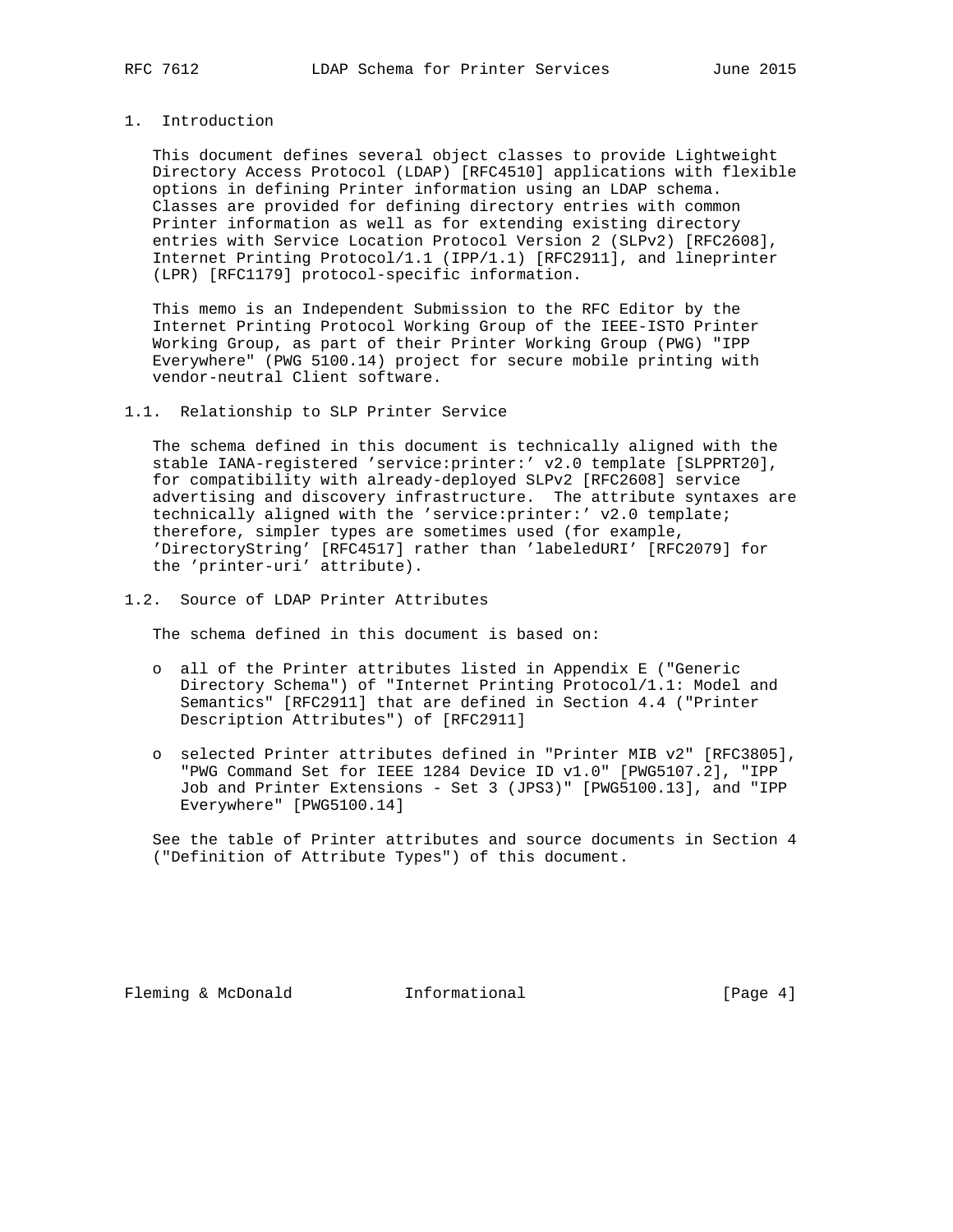- 1.3. Source of LDAP Printer Schema OIDs
- 1.3.1. IBM Assignments for RFC 3712

 In March 2000, IBM permanently assigned ASN.1 OIDs to all of the object classes and attribute types that were defined in the original LDAP Printer Schema [RFC3712] (see Section 7.2).

1.3.2. IEEE-ISTO PWG Assignments

 In October 2011, IBM permanently delegated the base ASN.1 OID "1.3.18.0.2.24.46" to the IEEE-ISTO PWG for use in any PWG project. In October 2011, the IEEE-ISTO PWG permanently assigned subordinate ASN.1 OIDs for all of the new attribute types defined in this updated LDAP Printer Schema (see Section 7.1).

- 1.4. Rationale for Design Choices
- 1.4.1. Rationale for Using DirectoryString Syntax

 The attribute syntax 'DirectoryString' (UTF-8 [STD63]) defined in [RFC4517] is specified for several groups of string attributes that are defined in this document:

- 1) URI
	- printer-uri, printer-xri-supported, printer-more-info, printer-charge-info-uri, printer-uuid

 The UTF-8 encoding is compatible with deployment of (UTF-8 based) Internationalized Resource Identifiers (IRIs) [RFC3987].

- 2) Description
	- printer-name, printer-location, printer-info, printer-make-and-model

 The UTF-8 encoding supports descriptions in any language, conformant with the IETF Policy on Character Sets and Languages [BCP18].

 Note: The printer-natural-language-configured attribute contains a language tag [BCP47] for these description attributes (for example, to support text-to-speech conversions).

Fleming & McDonald **Informational** [Page 5]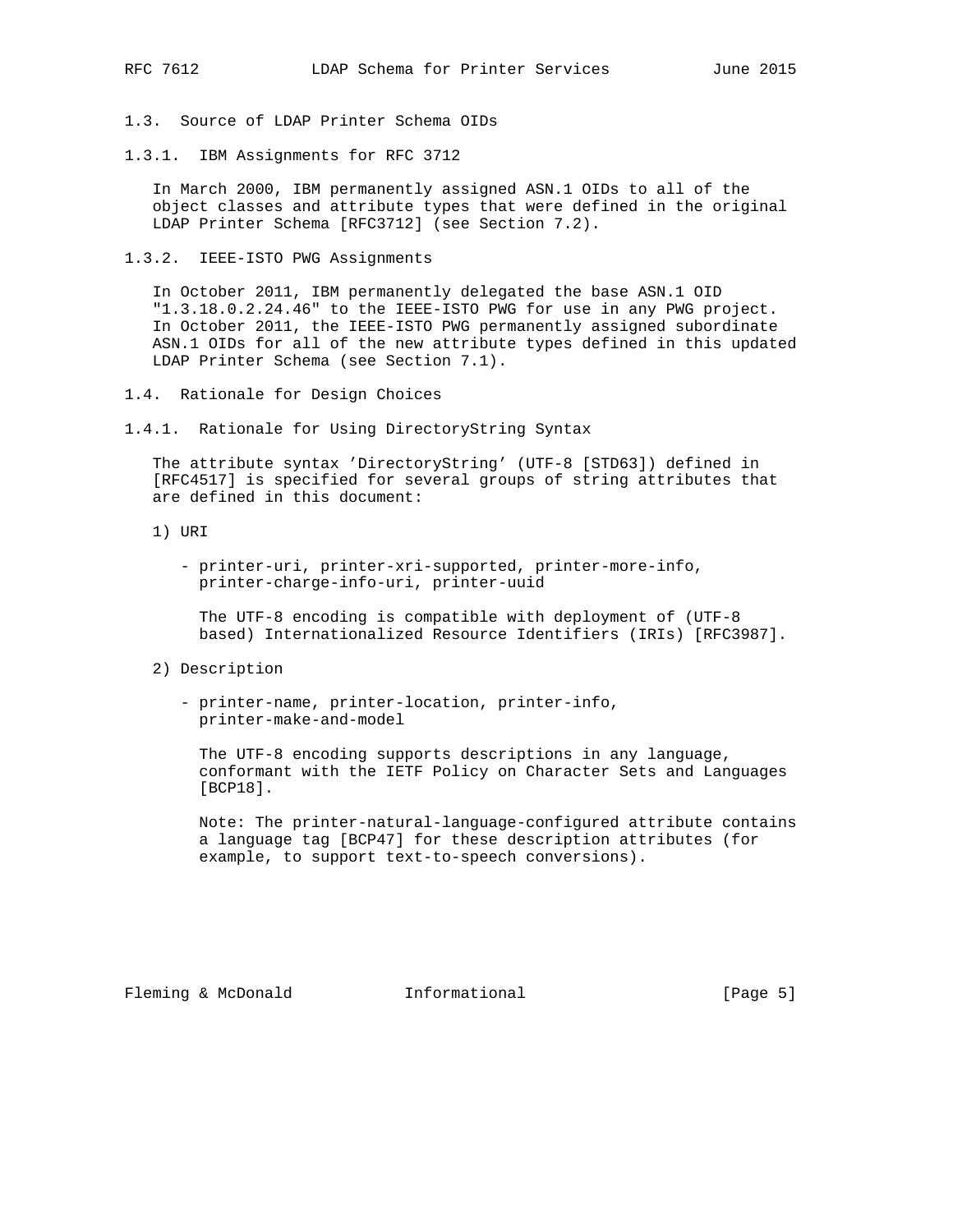- 3) Keyword
	- printer-compression-supported, printer-finishings-supported, printer-media-supported, printer-media-local-supported, printer-print-quality-supported

 The UTF-8 encoding is compatible with the current IPP/1.1 [RFC2911] definition of the equivalent attributes, most of which have the IPP/1.1 union syntax 'keyword' or 'name'. The keyword attributes defined in this document are extensible by site specific or vendor-specific 'names' that behave like new 'keywords'.

 Note: In IPP/1.1, each value is strongly typed over-the-wire as either 'keyword' or 'name'. This union selector is not preserved in the definitions of these equivalent LDAP attributes.

#### 1.4.2. Rationale for Using caseIgnoreMatch

 The EQUALITY matching rule 'caseIgnoreMatch' defined in [RFC4517] is specified for several groups of string attributes that are defined in this document:

1) URI

 These URI attributes specify EQUALITY matching with 'caseIgnoreMatch' (rather than with 'caseExactMatch') in order to conform to the spirit of [STD66], which requires case-insensitive matching on the host part of a URI versus case-sensitive matching on the remainder of a URI.

 These URI attributes follow existing practice of supporting case-insensitive equality matching for host names in the associatedDomain attribute defined in [RFC4524].

Either equality matching rule choice would be a compromise:

- a) case-sensitive whole URI matching can lead to false negative matches and has been shown to be fragile (given deployed client applications that 'pretty up' host names displayed and transferred in URI);
- b) case-insensitive whole URI matching can lead to false positive matches, although it is a dangerous practice to publish URI that differ only by case (for example, in the path elements).

Fleming & McDonald **Informational Informational** [Page 6]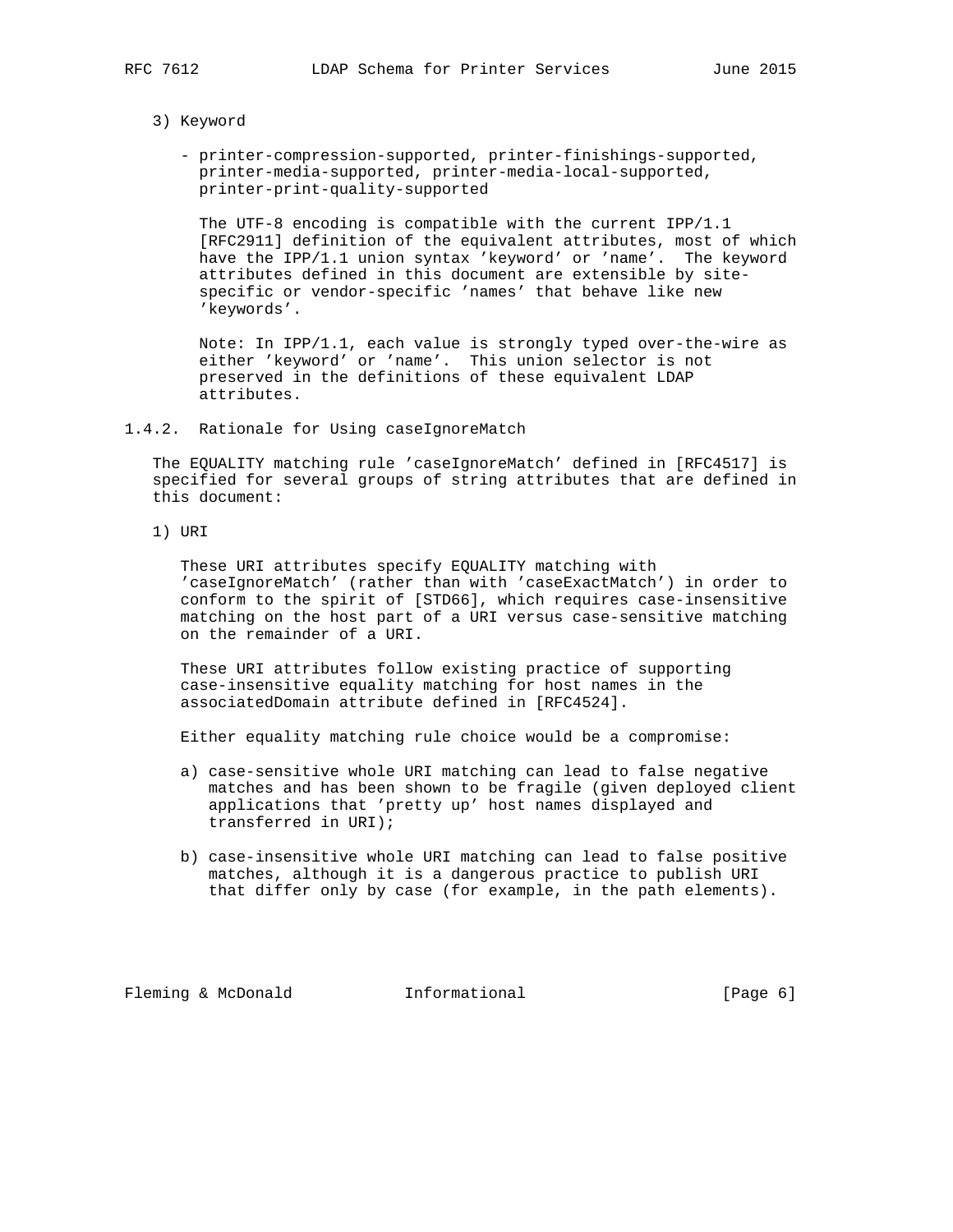2) Description

 Case-insensitive equality matching is more user-friendly for description attributes.

3) Keyword

 Case-insensitive equality matching is more user-friendly for keyword attributes.

4) IEEE 1284 Device ID

 Case-insensitive equality matching is mandatory for IEEE 1284 Device ID attributes.

1.4.3. Rationale for Using caseIgnoreSubstringsMatch

 The SUBSTR matching rule 'caseIgnoreSubstringsMatch' defined in [RFC4517] is specified for several groups of string attributes that are defined in this document:

1) URI

 These URI attributes follow existing practice of supporting case-insensitive equality matching for host names in the associatedDomain attribute defined in [RFC4524].

2) Description

 Support for case-insensitive substring matching is more user-friendly for description attributes.

3) Keyword

 Support for case-insensitive substring matching is more user-friendly for keyword attributes.

4) IEEE 1284 Device ID

 Support for case-insensitive substring matching is mandatory for IEEE 1284 Device ID attributes.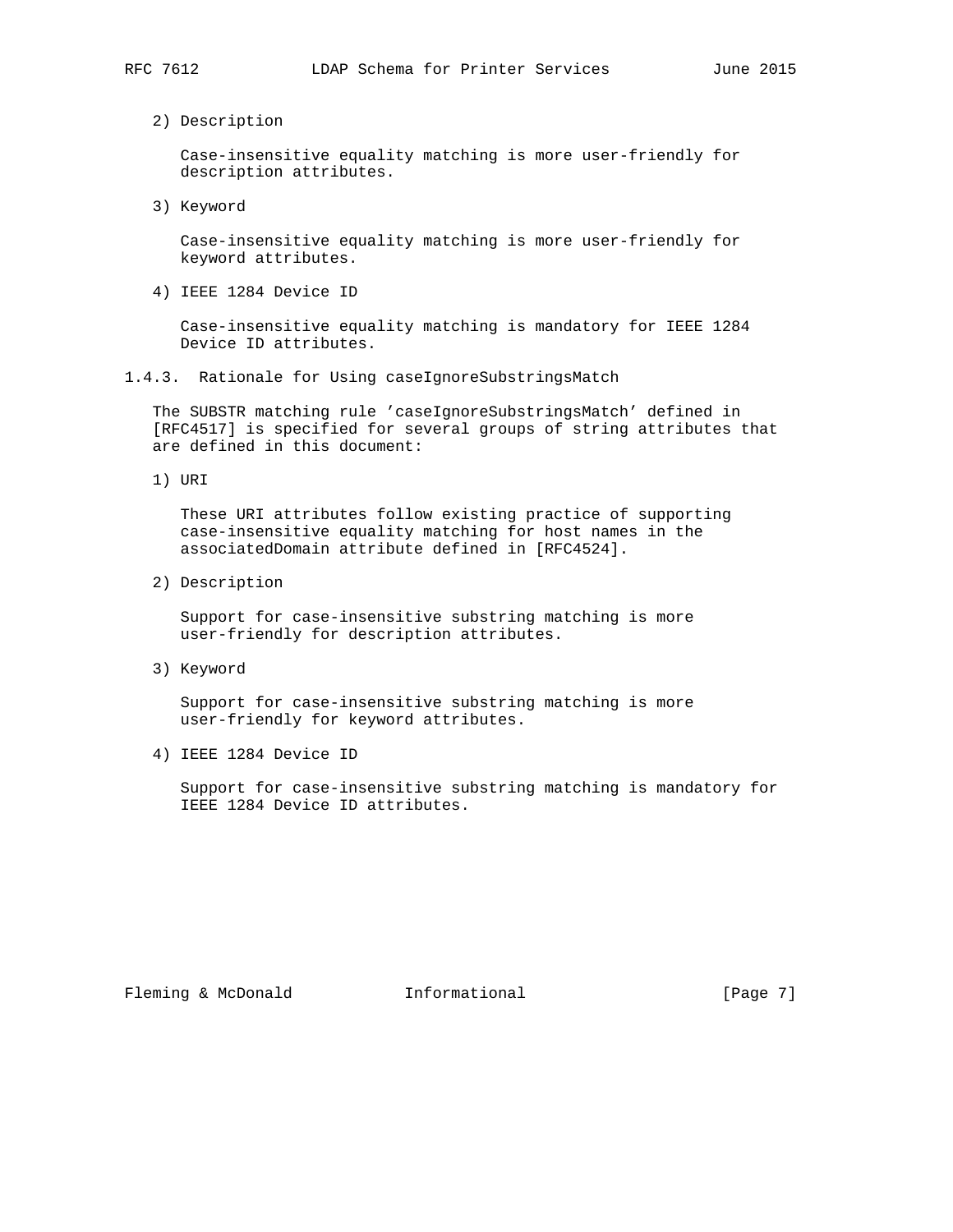- 2. Conventions Used in This Document
- 2.1. Requirements Language

 The key words "MUST", "MUST NOT", "REQUIRED", "SHALL", "SHALL NOT", "SHOULD", "SHOULD NOT", "RECOMMENDED", "MAY", and "OPTIONAL" in this document are to be interpreted as described in [RFC2119].

2.2. LDAP Schema Descriptions

 Schema definitions are provided using LDAP [RFC4510] description formats. Definitions provided here are formatted (line wrapped) for readability.

2.3. Abbreviations

 This document makes use of the following abbreviations (given with their expanded forms and references for further reading):

- IANA Internet Assigned Numbers Authority <http://www.iana.org>
- IEEE Institute of Electrical and Electronics Engineers <http://www.ieee.org>
- IPP Internet Printing Protocol [RFC2911] [PWG5100.12] <http://www.pwg.org/ipp/>
- ISTO IEEE Industry Standards and Technology Organization <http://www.ieee-isto.org/>
- PWG IEEE-ISTO Printer Working Group <http://www.pwg.org>
- RFC Request for Comments <http://www.rfc-editor.org>
- TLS Transport Layer Security [RFC5246]
- URI Uniform Resource Identifier [STD66]
- URL Uniform Resource Locator [STD66]
- UTF-8 Unicode Transformation Format 8-bit [STD63]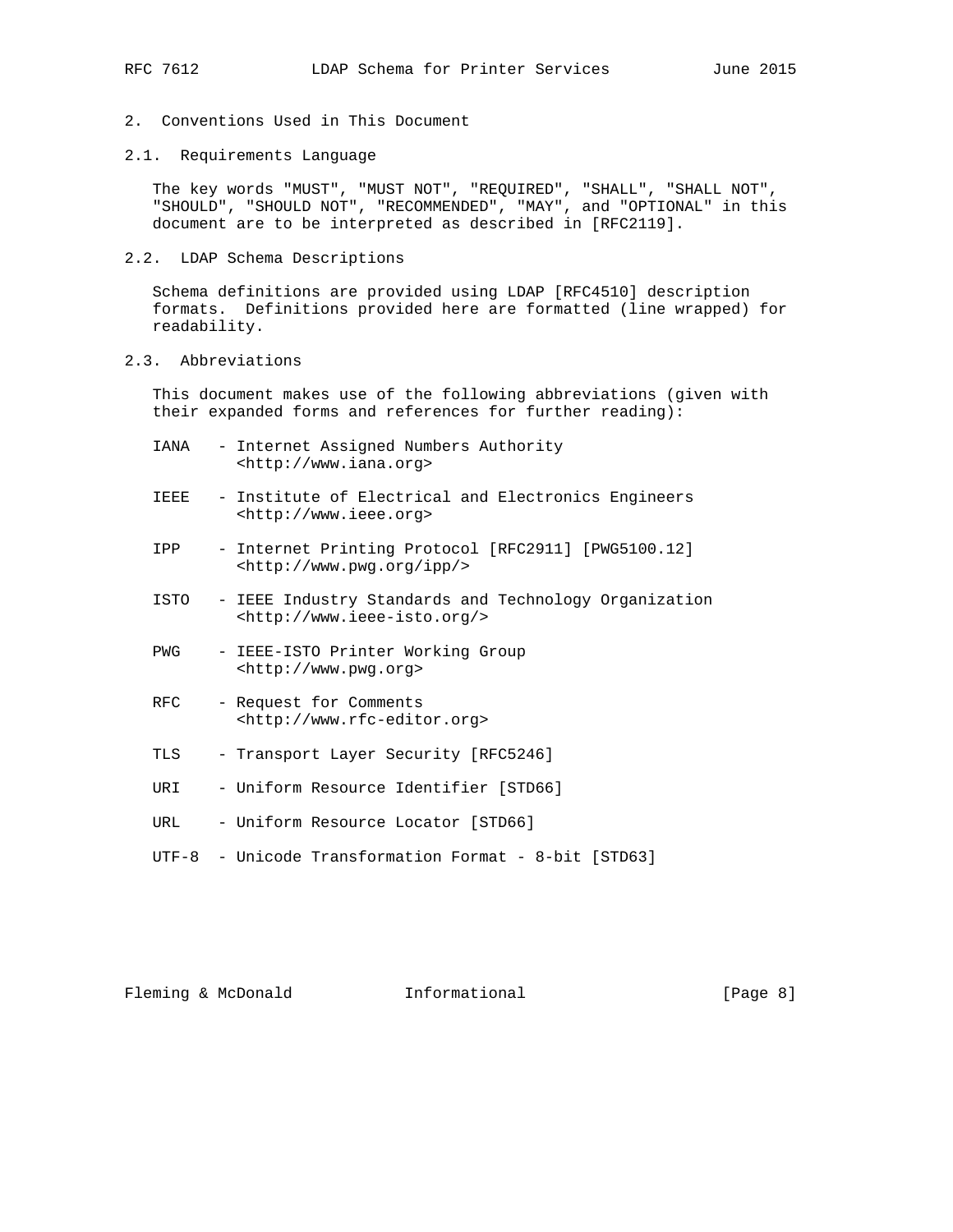# 3. Definition of Object Classes

 We define the following LDAP object classes for use with both generic Printer-related information and services specific to SLPv2 [RFC2608], IPP/1.1 [RFC2911], and LPR [RFC1179].

 slpServicePrinter - auxiliary class for SLP-registered Printers printerAbstract - abstract class for all Printer classes printerService - structural class for Printers printerServiceAuxClass - auxiliary class for Printers printerIPP - auxiliary class for IPP Printers printerLPR - auxiliary class for LPR Printers

 The following are some examples of how applications could choose to use these classes when creating directory entries:

- 1) Use printerService for directory entries containing common Printer information.
- 2) Use both printerService and slpServicePrinter for directory entries containing common Printer information for SLP-registered Printers.
- 3) Use printerService, printerLPR, and printerIPP for directory entries containing common Printer information for Printers that support both LPR and IPP.
- 4) Use printerServiceAuxClass and object classes not defined by this document for directory entries containing common Printer information. In this example, printerServiceAuxClass is used for extending other structural classes defining Printer information with common Printer information defined in this document.

 Refer to Section 4 for the definition of attribute types referenced by these object classes. We use attribute names instead of OIDs in object class definitions for clarity. Some attribute names described in [RFC2911] have been prefixed with 'printer-' as recommended in [RFC2926] and [SLPPRT20].

Fleming & McDonald **Informational Informational** [Page 9]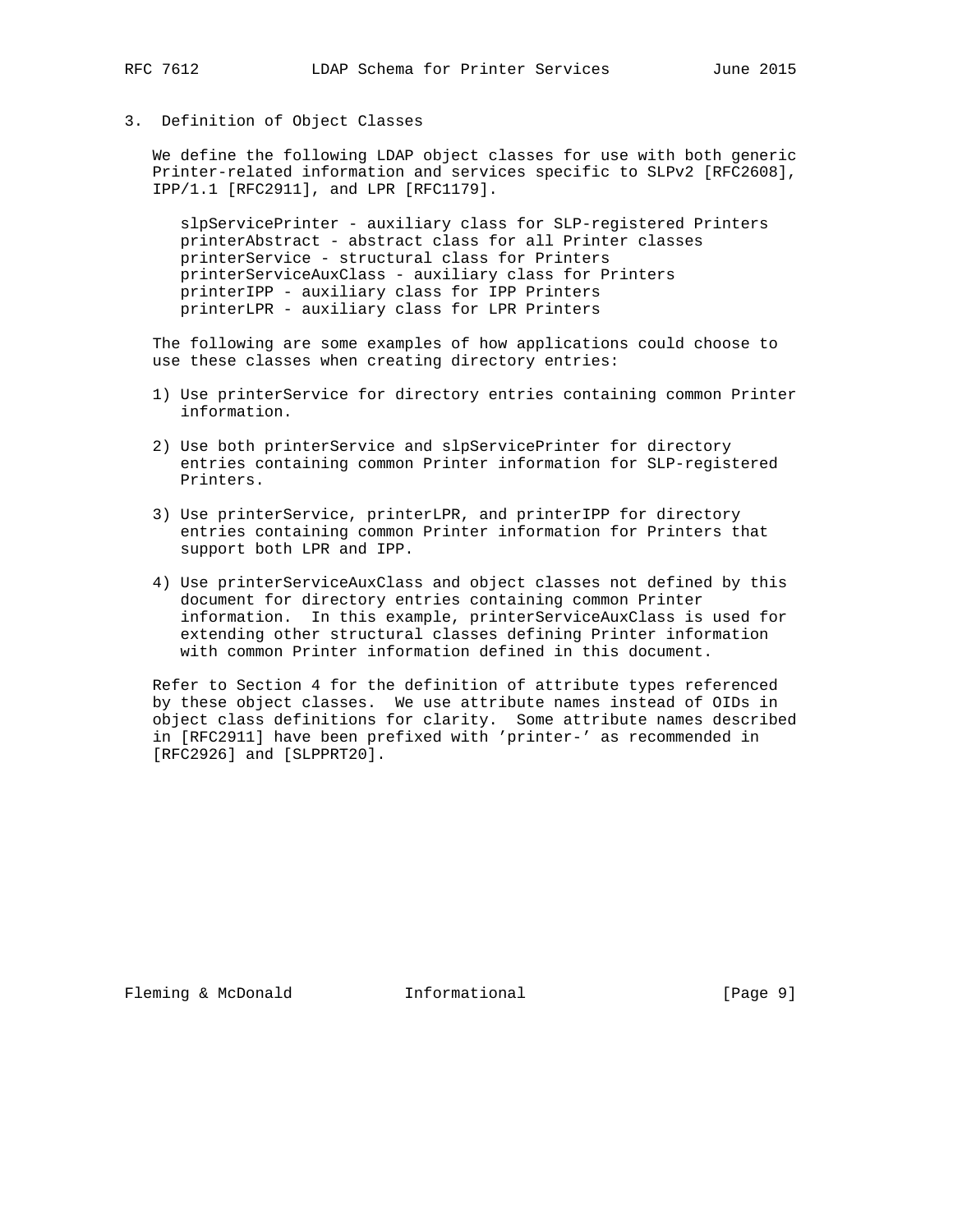```
3.1. slpServicePrinter
```

```
 ( 1.3.18.0.2.6.254
 NAME 'slpServicePrinter'
 DESC 'Service Location Protocol (SLP) information.'
 AUXILIARY
 SUP slpService
)
```
 This auxiliary class defines information specific to the Service Location Protocol (SLPv2) [RFC2608]. It MAY be used to create new, or extend existing, directory entries with SLP 'service:printer' abstract service type information as defined in [SLPPRT20]. This object class is derived from 'slpService', the parent class for all SLP services, defined in [RFC2926].

```
3.2. printerAbstract
```

```
 ( 1.3.18.0.2.6.258
 NAME 'printerAbstract'
 DESC 'Printer-related information.'
 ABSTRACT
 SUP top
 MAY ( printer-name $
         printer-natural-language-configured $
         printer-location $
         printer-info $
         printer-more-info $
         printer-make-and-model $
         printer-multiple-document-jobs-supported $
         printer-charset-configured $
         printer-charset-supported $
         printer-generated-natural-language-supported $
         printer-document-format-supported $
         printer-color-supported $
         printer-compression-supported $
         printer-pages-per-minute $
         printer-pages-per-minute-color $
         printer-finishings-supported $
         printer-number-up-supported $
         printer-sides-supported $
         printer-media-supported $
         printer-media-local-supported $
         printer-resolution-supported $
         printer-print-quality-supported $
         printer-job-priority-supported $
         printer-copies-supported $
         printer-job-k-octets-supported $
```
Fleming & McDonald **Informational** [Page 10]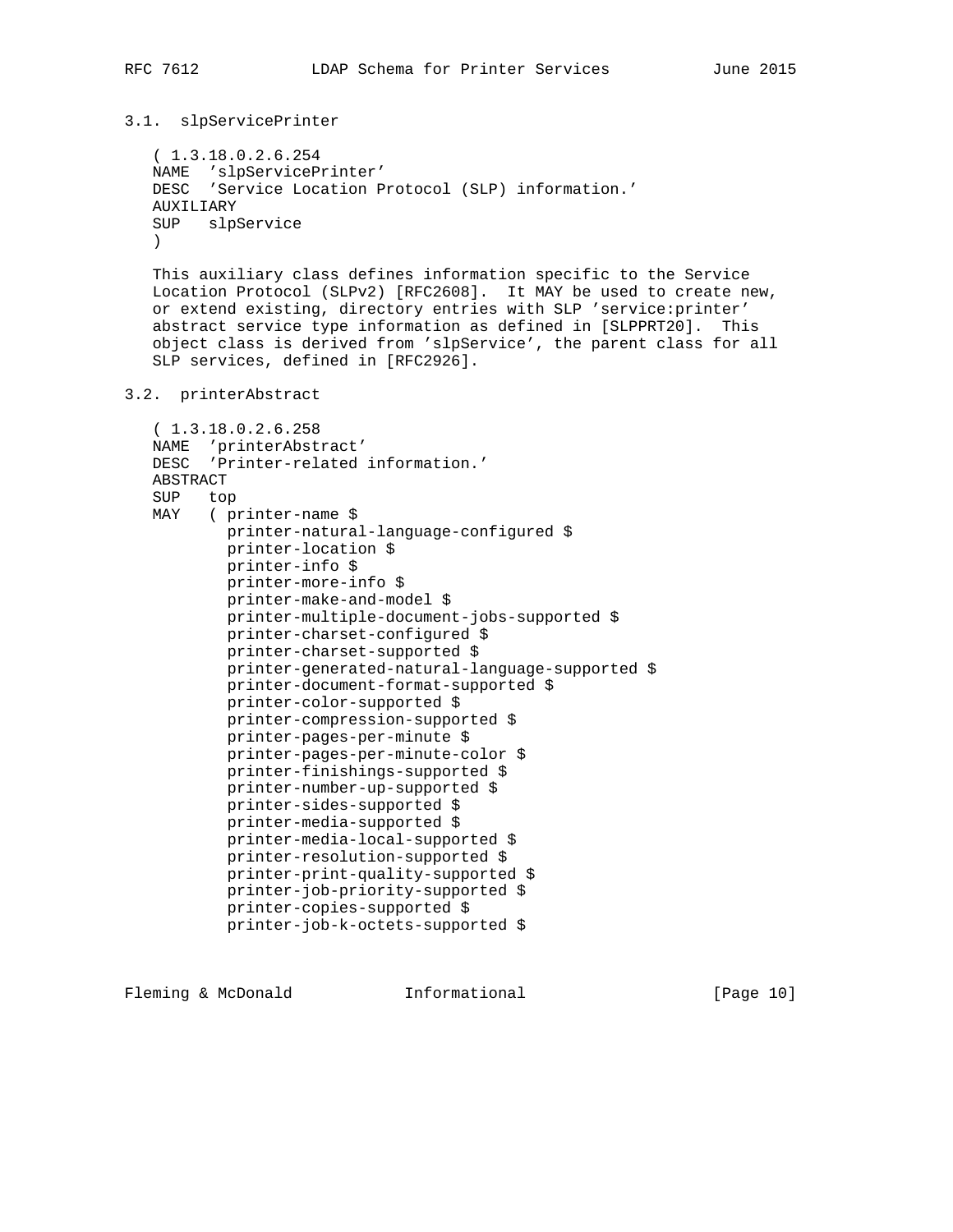```
 printer-current-operator $
 printer-service-person $
 printer-delivery-orientation-supported $
 printer-stacking-order-supported $
 printer-output-features-supported $
 printer-device-id $
 printer-device-service-count $
 printer-uuid $
 printer-charge-info $
 printer-charge-info-uri $
 printer-geo-location )
```
)

 This abstract class defines Printer information. It is a base class for deriving other Printer-related classes, such as, but not limited to, classes defined in this document. It defines a common set of Printer attributes that are not specific to any one type of service, protocol, or operating system.

# 3.3. printerService

```
 ( 1.3.18.0.2.6.255
   NAME 'printerService'
   DESC 'Printer information.'
   STRUCTURAL
 SUP printerAbstract
 MAY ( printer-uri $
         printer-xri-supported )
   )
```
 This structural class defines Printer information. It is derived from class printerAbstract and thus inherits common Printer attributes. This class can be used with or without auxiliary classes to define Printer information. Auxiliary classes can be used to extend the common Printer information with information specific to the protocol, service, or operating system.

 Note: When extending other structural classes with auxiliary classes, printerService SHOULD NOT be used.

Fleming & McDonald **Informational** [Page 11]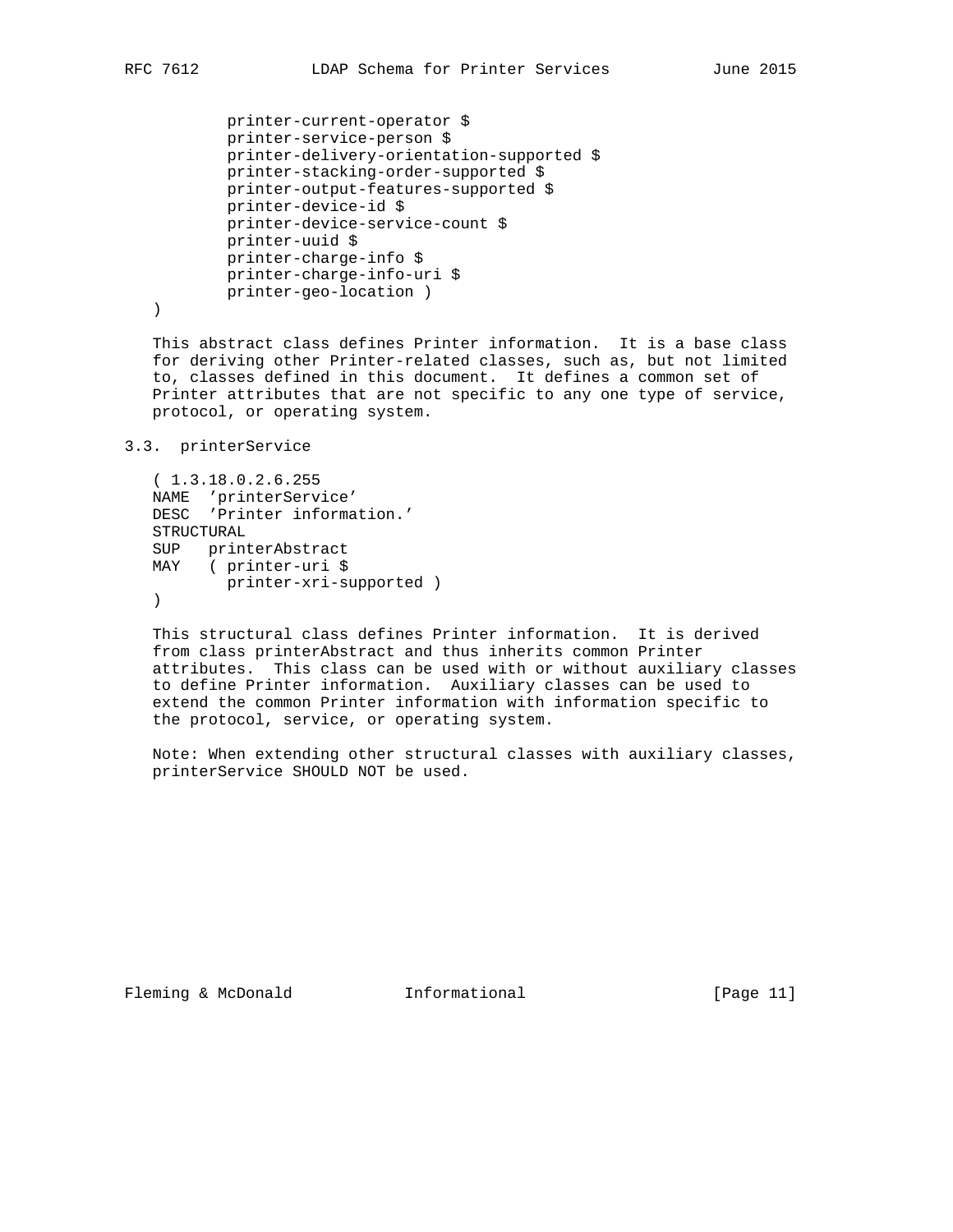3.4. printerServiceAuxClass

```
 ( 1.3.18.0.2.6.257
 NAME 'printerServiceAuxClass'
 DESC 'Printer information.'
 AUXILIARY
 SUP printerAbstract
 MAY ( printer-uri $
      printer-xri-supported )
 )
```
 This auxiliary class defines Printer information. It is derived from class printerAbstract and thus inherits common Printer attributes.

## 3.5. printerIPP

```
 ( 1.3.18.0.2.6.256
 NAME 'printerIPP'
 DESC 'Internet Printing Protocol (IPP) information.'
 AUXILIARY
 SUP top
 MAY ( printer-ipp-versions-supported $
         printer-ipp-features-supported $
         printer-multiple-document-jobs-supported )
 )
```
 This auxiliary class defines Internet Printing Protocol (IPP/1.1) [RFC2911] information. It is used to extend structural classes with IPP-specific Printer information.

 Note: See "Internet Printing Protocol/1.1: IPP URL Scheme" [RFC3510] and "Internet Printing Protocol (IPP) over HTTPS Transport Binding and the 'ipps' URI Scheme" [RFC7472] for conforming URI for IPP Printers.

3.6. printerLPR

 ( 1.3.18.0.2.6.253 NAME 'printerLPR' DESC 'LPR information.' AUXILIARY SUP top MUST ( printer-name ) MAY ( printer-aliases )  $\left( \right)$ 

 This auxiliary class defines LPR [RFC1179] information. It is used to identify directory entries that support LPR.

Fleming & McDonald **Informational** [Page 12]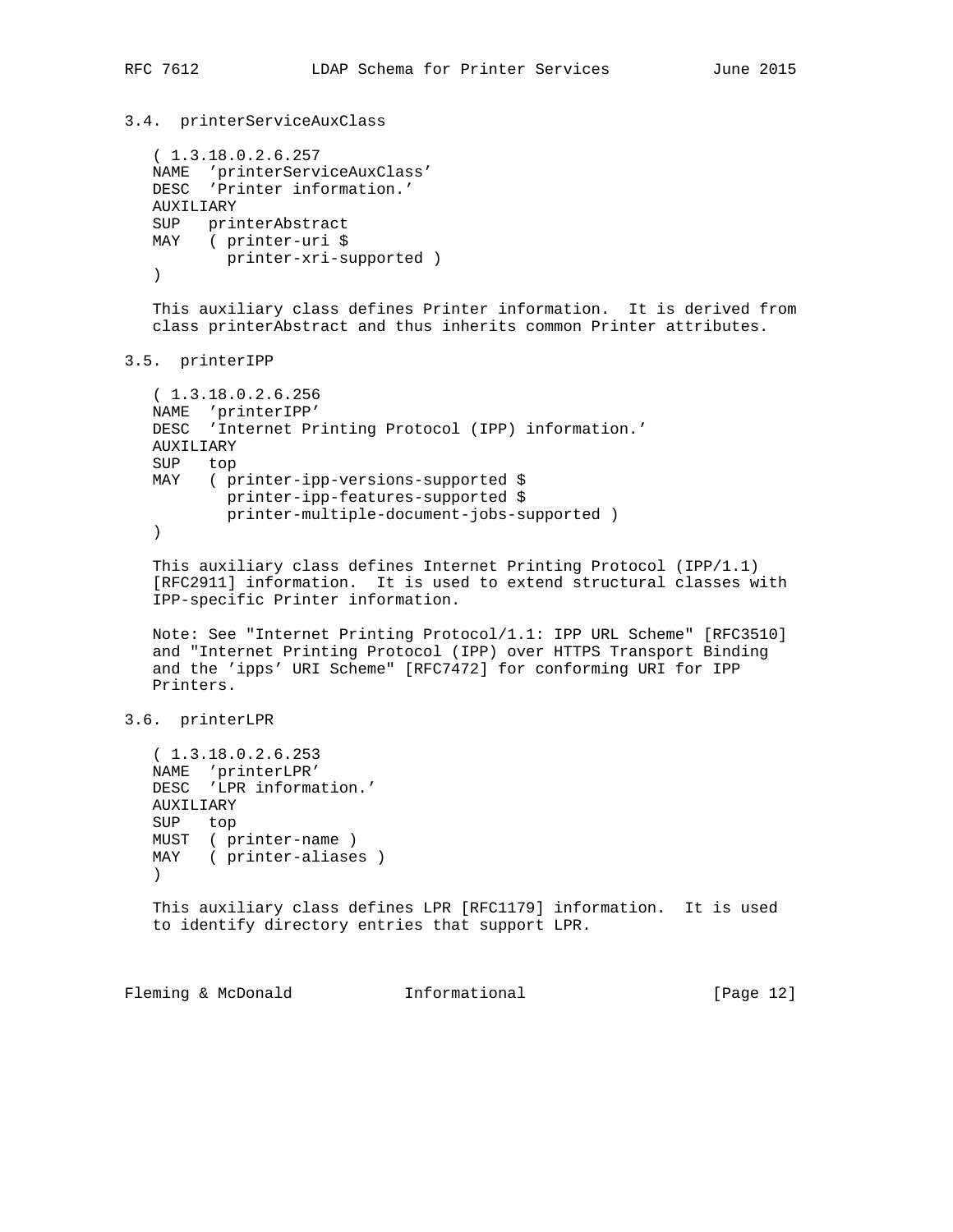# 4. Definition of Attribute Types

 The following attribute types are referenced by the object classes defined in Section 3.

 The following attribute types reference syntax OIDs defined in Section 3 of [RFC4517] (see Section 5 ("Definition of Syntaxes") below).

 The following attribute types reference matching rule names (instead of OIDs) for clarity (see Section 6 below). For optional attributes, if the Printer information is not known, the attribute value SHOULD NOT be set. In the following definitions, referenced matching rules are defined in Section 4 of [RFC4517] and discussed in Section 6 ("Definition of Matching Rules") later in this document.

 Note: For compatibility with existing implementations of [RFC3712] and underlying string length limits in [RFC2707], [RFC2911], [RFC3805], [PWG5107.2], [PWG5100.13], and [PWG5100.14], implementations of the attributes defined in this document SHOULD NOT exceed those underlying string length limits (to avoid truncation and false matches).

 Note: For interoperability and consistent text display, values of attributes defined in this document (a) SHOULD be normalized as recommended in "Unicode Format for Network Interchange" [RFC5198]; (b) SHOULD NOT contain DEL or any C0 or C1 control characters except for HT, CR, and LF; (c) SHOULD only contain CR and LF characters together (not as singletons); and (d) SHOULD NOT contain HT, CR, or LF characters in names, e.g., printer-name and printer-aliases.

 Note: Some of the following attributes are described as 'List of xxx' (using a comma as the member delimiter). Some other attributes are described as 'One of xxx' (single-valued). In all cases, any attribute can have multiple values represented as multiple instances, except where explicitly restricted in syntax to be single-valued.

 Note: Values of the string attributes printer-xri-supported and printer-resolution-supported use different field delimiters ('<' and '>', respectively). These two field delimiters are different for compatibility with the corresponding attributes in the IANA registered SLP 'service:printer:' v2.0 template [SLPPRT20], which was defined before the original LDAP Printer Schema [RFC3712] was written.

Fleming & McDonald **Informational** [Page 13]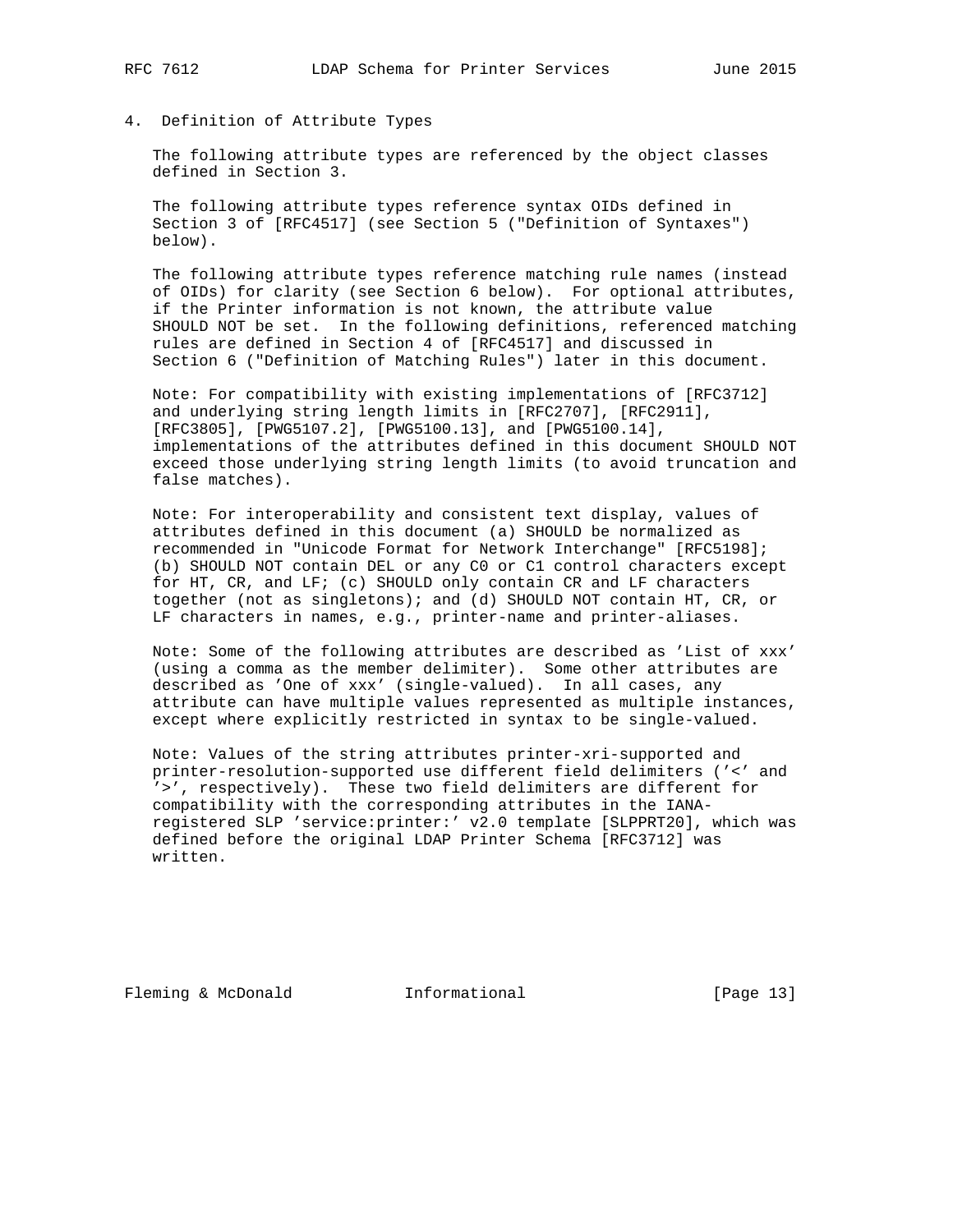The following table is a summary of the attribute names defined by this document and their corresponding source document names as defined in [RFC2911], [RFC3805], [PWG5107.2], or [PWG5100.13]. Some source attribute names have been prefixed with 'printer-' as recommended in [RFC2926], to address the flat namespace for LDAP identifiers.

 LDAP and SLP Printer Schema Source Document and Attribute Name ------------------------------ ------------------------------------- IPP/1.1 and Semantics Model [RFC2911] printer-uri printer-xri-supported [printer-uri-supported] [uri-authentication-supported] [uri-security-supported] printer-name printer-name printer-natural-language-configured printer-location matural-language-configured<br>printer-location printer-location printer-location printer-location printer-info printer-info printer-more-info printer-more-info printer-make-and-model printer-make-and-model printer-ipp-versions-supported ipp-versions-supported printer-multiple-document-jobs-supported multiple-document-jobs-supported printer-charset-configured charset-configured printer-charset-supported charset-supported printer-generated-natural-language-supported generated-natural-language-supported printer-document-format-supported document-format-supported printer-color-supported color-supported printer-compression-supported compression-supported printer-pages-per-minute pages-per-minute printer-pages-per-minute-color pages-per-minute-color printer-finishings-supported finishings-supported printer-number-up-supported number-up-supported printer-sides-supported sides-supported printer-media-supported media-supported printer-media-local-supported [site names from IPP media-supported] printer-resolution-supported printer-resolution-supported printer-print-quality-supported print-quality-supported printer-job-priority-supported job-priority-supported printer-copies-supported copies-supported printer-job-k-octets-supported job-k-octets-supported

Fleming & McDonald **Informational** [Page 14]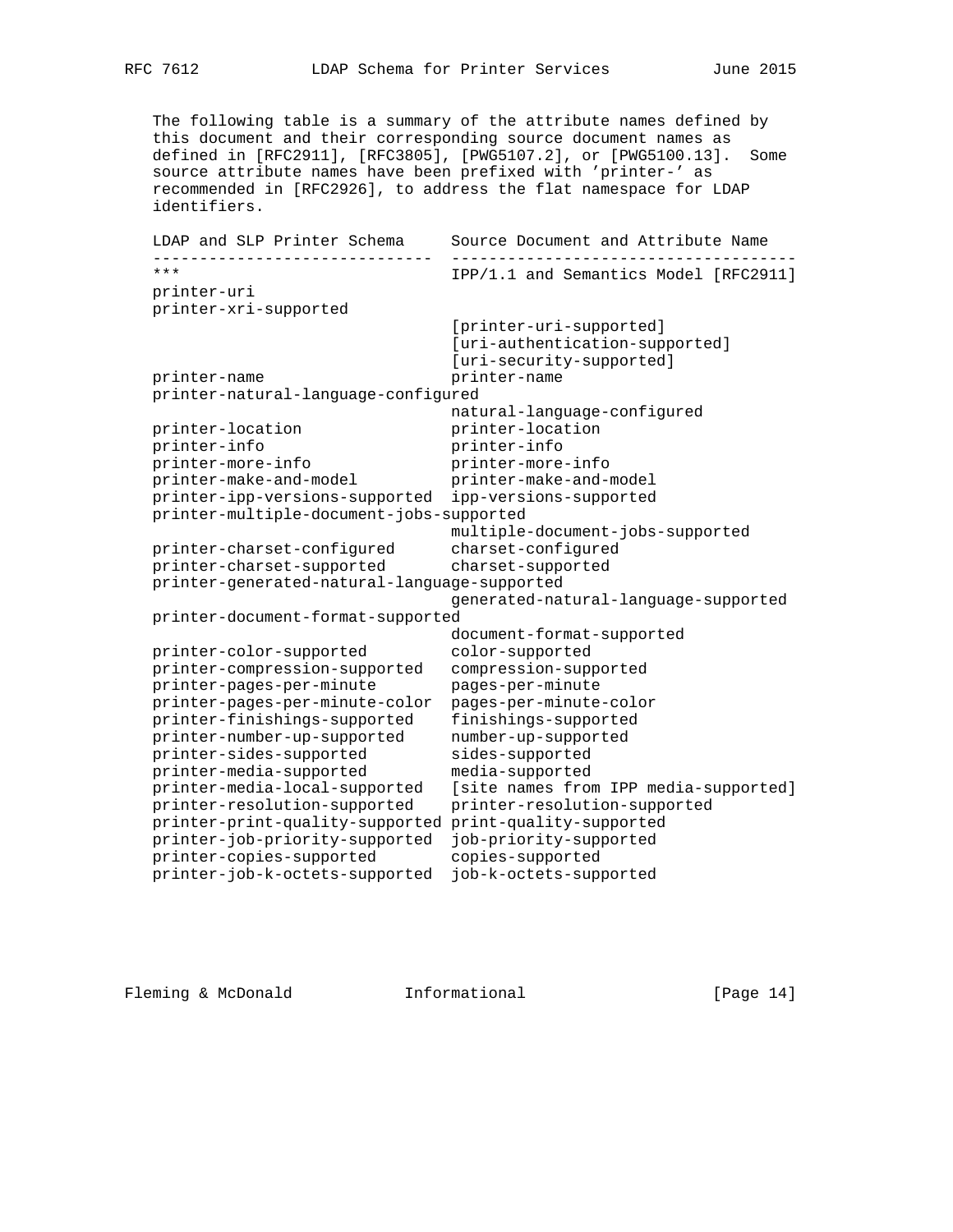\*\*\* Printer MIB v2 [RFC3805] printer-current-operator prtGeneralCurrentOperator printer-service-person prtGeneralServicePerson printer-delivery-orientation-supported prtOutputPageDeliveryOrientation printer-stacking-order-supported prtOutputStackingOrder printer-output-features-supported [prtOutputBursting] [prtOutputDecollating] [prtOutputPageCollated] [prtOutputOffsetStacking] printer-aliases prtGeneralPrinterName \*\*\* Cmd Set 1284 Device ID [PWG5107.2] printer-device-id printer-device-id \*\*\* IPP Job/Printer Ext Set3 [PWG5100.13] printer-device-service-count device-service-count printer-uuid printer-uuid printer-charge-info printer-charge-info printer-charge-info-uri printer-charge-info-uri printer-geo-location printer-geo-location printer-ipp-features-supported ipp-features-supported 4.1. printer-uri ( 1.3.18.0.2.4.1140 NAME 'printer-uri' DESC 'A URI supported by this Printer.' EQUALITY caseIgnoreMatch SUBSTR caseIgnoreSubstringsMatch SYNTAX 1.3.6.1.4.1.1466.115.121.1.15 SINGLE-VALUE ) If the printer-xri-supported LDAP attribute is implemented, then this printer-uri value MUST be listed in printer-xri-supported. See [STD66] for details of URI syntax. Note: For compatibility with IPP/1.1 [RFC2911], values of this attribute SHOULD NOT exceed 1023 octets in length. Note: LDAP application clients SHOULD NOT attempt to use malformed URI values read from this attribute. LDAP administrative clients SHOULD NOT write malformed URI values into this attribute. Fleming & McDonald **Informational** [Page 15]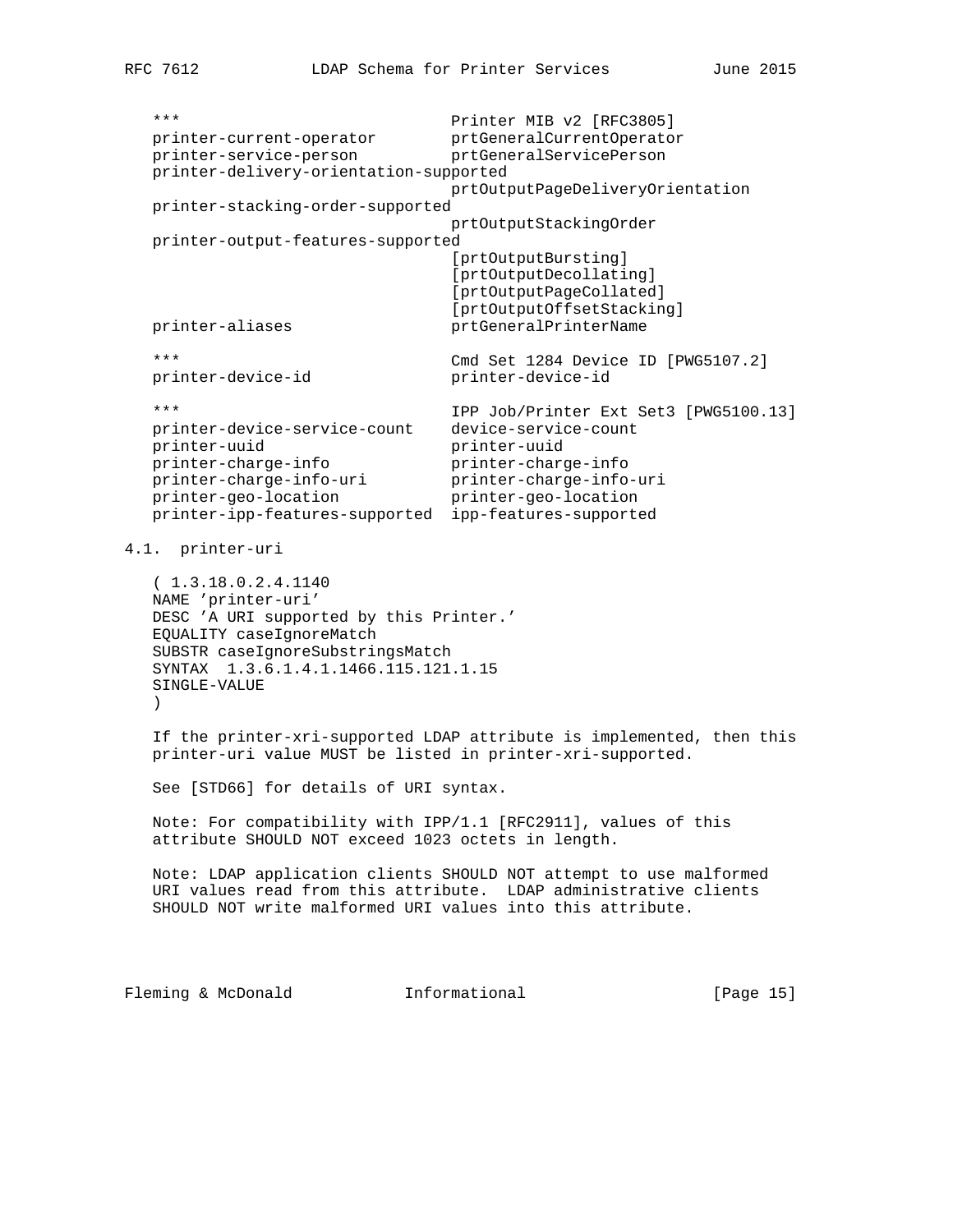Note: See "Internet Printing Protocol/1.1: IPP URL Scheme" [RFC3510] and "Internet Printing Protocol (IPP) over HTTPS Transport Binding and the 'ipps' URI Scheme" [RFC7472] for conforming URI for IPP Printers.

 Note: For SLP-registered Printers, the LDAP printer-uri attribute SHOULD be set to the value of the SLP-registered URL of the Printer, for interworking with SLPv2 [RFC2608] service discovery.

 Note: See Sections 1.4.1, 1.4.2, and 1.4.3 for rationale for design choices.

4.2. printer-xri-supported

 ( 1.3.18.0.2.4.1107 NAME 'printer-xri-supported' DESC 'An XRI (extended resource identifier) supported by this Printer.' EQUALITY caseIgnoreMatch SUBSTR caseIgnoreSubstringsMatch SYNTAX 1.3.6.1.4.1.1466.115.121.1.15  $\lambda$ 

 Each value of this attribute MUST consist of a URI (uniform resource identifier) followed by (optional) authentication and security fields.

 Each XRI field MUST be delimited by '<', with optional trailing whitespace. For example:

 'uri=ipp://example.com/ipp< auth=digest< sec=tls<' 'uri=ipps://example.com/ipp< auth=digest< sec=tls<' 'uri=lpr://example.com/lpr< auth=none< sec=none<' 'uri=mailto:printer@example.com< auth=none< sec=none<'

 Note: See the note in Section 4 about the different field delimiters used in the printer-xri-supported and printer-resolution-supported attributes ('<' and '>', respectively), chosen for compatibility with the IANA-registered SLP 'service:printer:' v2.0 template [SLPPRT20].

 Note: Multiple values for this attribute are represented as multiple instances of this attribute.

See [STD66] for details of URI syntax.

 Note: For compatibility with IPP/1.1 [RFC2911], values of this attribute SHOULD NOT exceed 1023 octets in length.

Fleming & McDonald **Informational** [Page 16]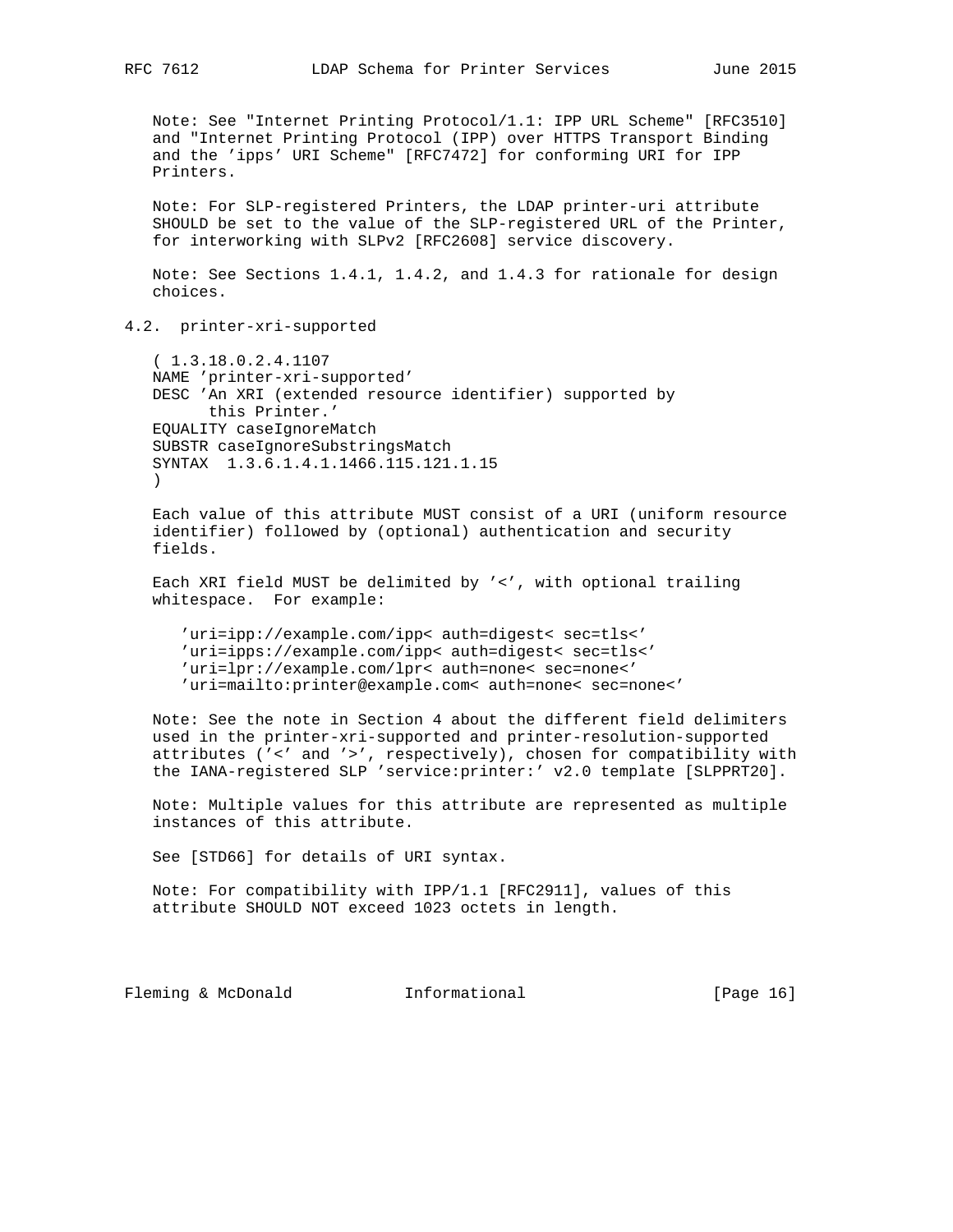Note: LDAP application clients SHOULD NOT attempt to use malformed URI values read from this attribute. LDAP administrative clients SHOULD NOT write malformed URI values into this attribute.

 Note: This attribute is based on the IPP/1.1 [RFC2911] attributes 'printer-uri-supported', 'uri-authentication-supported', and 'uri-security-supported' (called the 'Three Musketeers' because they are parallel, ordered attributes). This attribute unfolds those IPP/1.1 attributes and thus avoids the ordering (and same number of values) constraints of the IPP/1.1 separate attributes.

Defined keywords for fields include:

 'uri' (IPP 'printer-uri-supported') 'auth' (IPP 'uri-authentication-supported') 'sec' (IPP 'uri-security-supported')

 A missing 'auth' field SHOULD be interpreted to mean 'none'. Per IPP/1.1 [RFC2911], "IPP Job and Printer Extensions - Set 3 (JPS3)" [PWG5100.13], and the IANA IPP registry [IANAIPP], defined values of the 'auth' field include:

 'none' (no authentication for this URI) 'requesting-user-name' (from operation request) 'basic' (HTTP/1.1 Basic [RFC2617] and [RFC7235]) 'digest' (HTTP/1.1 Digest [RFC2617] and [RFC7235]) 'certificate' (X.509 Certificate [RFC5280] and [RFC6818]) 'negotiate' (HTTP/1.1 Negotiate [RFC4559])

 The 'certificate' value refers to the IPP Client certificate extracted from the TLS session.

 A missing 'sec' field SHOULD be interpreted to mean 'none'. Per IPP/1.1 [RFC2911] and the IANA IPP registry [IANAIPP], defined values of the 'sec' field include:

 'none' (no security for this URI) 'ssl3' (Netscape's Secure Socket Layer protocol (SSL3)) 'tls' (IETF TLS, [RFC5246])

 Note: The syntax and delimiter for this attribute are aligned with the equivalent attribute in the 'service:printer:' v2.0 template [SLPPRT20]. Whitespace is permitted after (but not before) the delimiter '<'.

Fleming & McDonald **Informational** [Page 17]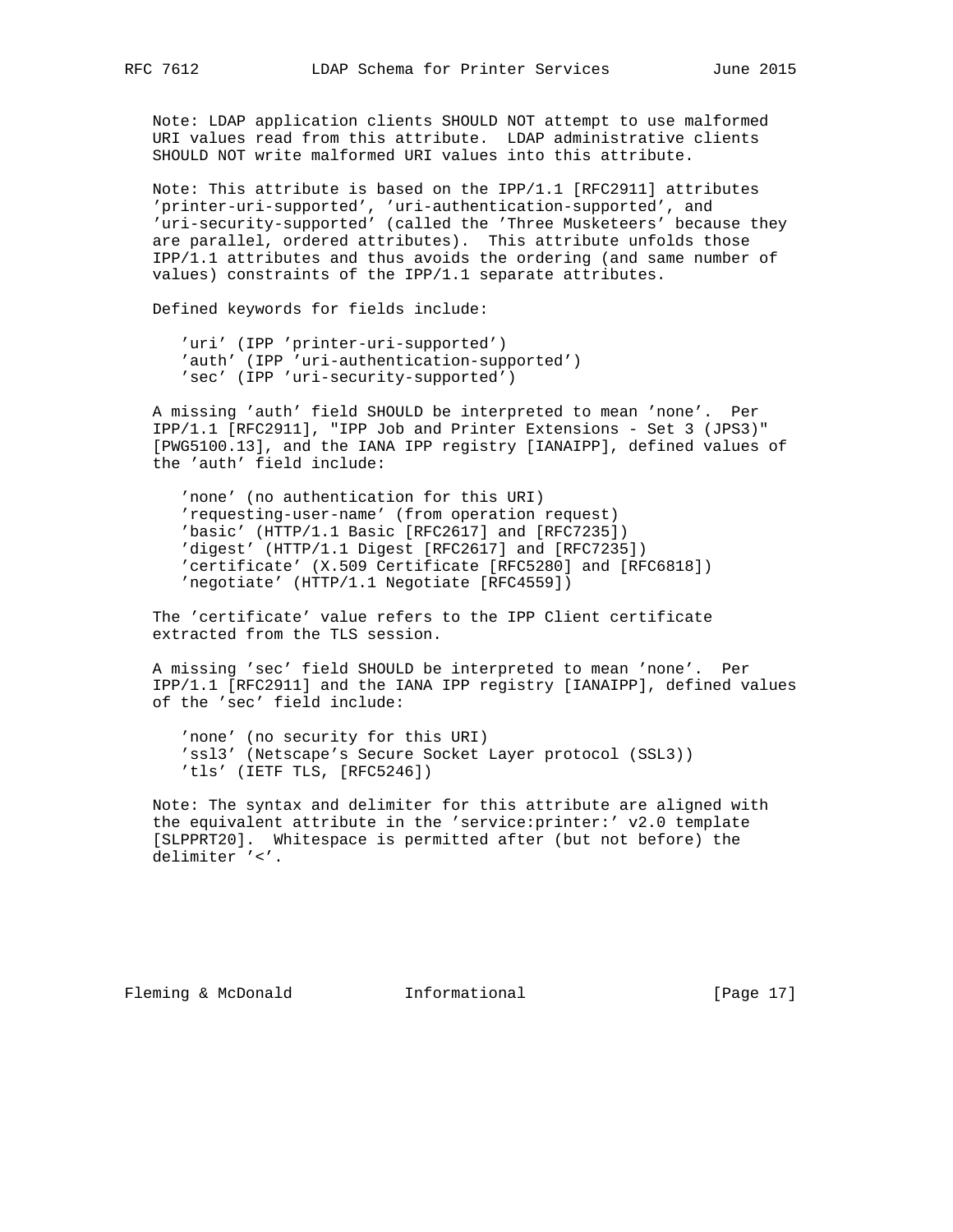Note: See "Internet Printing Protocol/1.1: IPP URL Scheme" [RFC3510] and "Internet Printing Protocol (IPP) over HTTPS Transport Binding and the 'ipps' URI Scheme" [RFC7472] for conforming URI for IPP Printers.

 Note: See Sections 1.4.1, 1.4.2, and 1.4.3 for rationale for design choices.

### 4.3. printer-name

 ( 1.3.18.0.2.4.1135 NAME 'printer-name' DESC 'The site-specific administrative name of this Printer.' EQUALITY caseIgnoreMatch SUBSTR caseIgnoreSubstringsMatch SYNTAX 1.3.6.1.4.1.1466.115.121.1.15 SINGLE-VALUE  $\lambda$ 

 Values of this attribute SHOULD be specified in the language specified in printer-natural-language-configured (for example, to support text-to-speech conversions), although the Printer's name MAY be specified in any language.

 Note: For compatibility with IPP/1.1 [RFC2911], values of this attribute SHOULD NOT exceed 255 octets in length.

 Note: This name can be the last part of the Printer's URI, or it can be completely unrelated. This name can contain characters that are not allowed in a conventional URI (see [STD66]).

 Note: For interoperability, values of this attribute (a) SHOULD be normalized as recommended in "Unicode Format for Network Interchange" [RFC5198]; and (b) SHOULD NOT contain DEL or any C0 or C1 control characters.

Fleming & McDonald **Informational** [Page 18]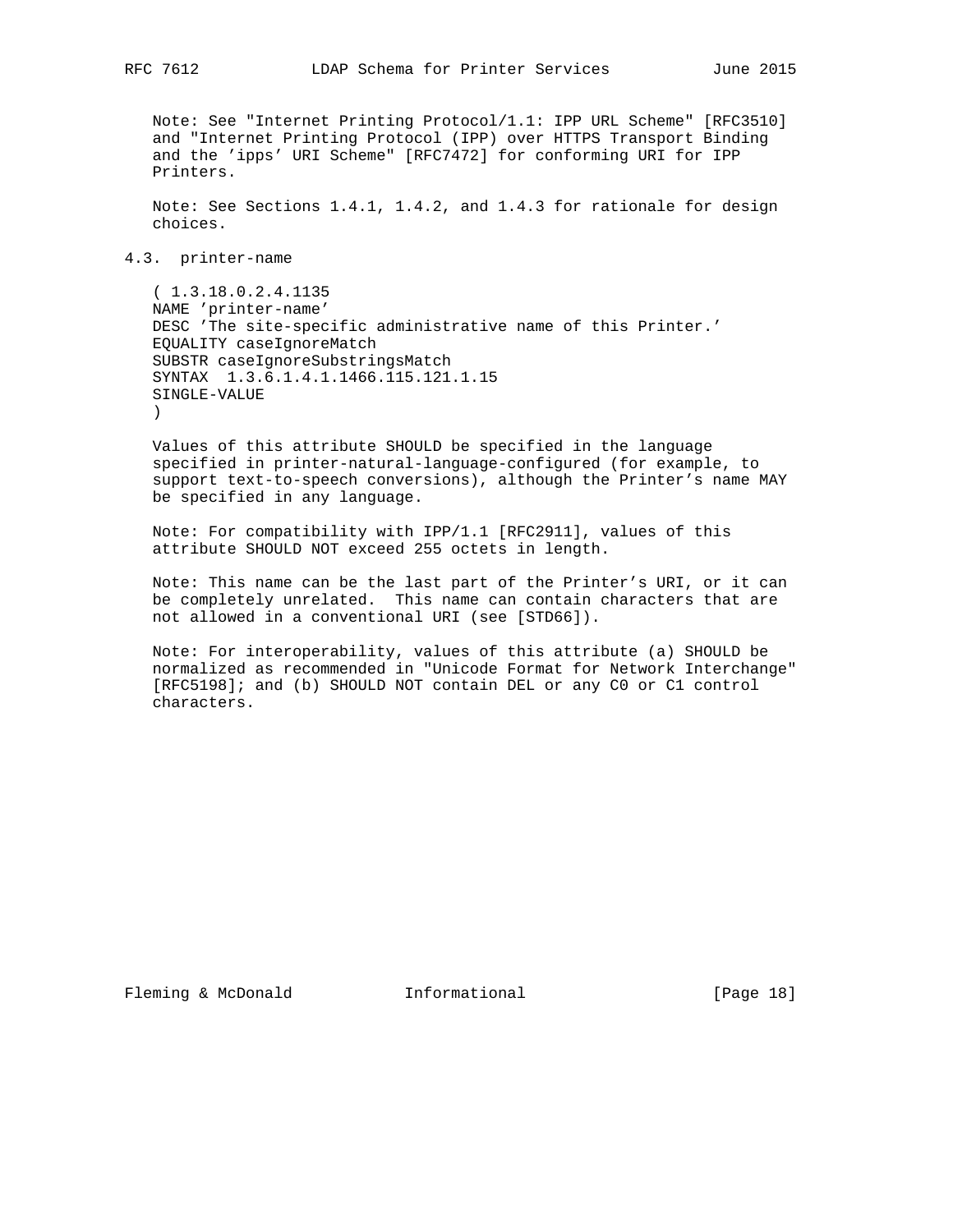4.4. printer-natural-language-configured ( 1.3.18.0.2.4.1119 NAME 'printer-natural-language-configured' DESC 'The configured natural language for LDAP attributes of syntax DirectoryString (UTF-8) in this directory entry.' EQUALITY caseIgnoreMatch SUBSTR caseIgnoreSubstringsMatch SYNTAX 1.3.6.1.4.1.1466.115.121.1.15 SINGLE-VALUE ) Also, a possible natural language for IPP protocol string attributes set by operator, system administrator, or manufacturer. Also, the (declared) natural language of the printer-name, printer-location, printer-info, and printer-make-and-model attributes of this Printer. Values of language tags MUST conform to "Tags for Identifying Languages" [BCP47]. For example: 'en-us' (English as spoken in the US) 'fr-fr' (French as spoken in France) Note: For compatibility with IPP/1.1 [RFC2911], values of this attribute SHOULD NOT exceed 63 octets in length. Note: For compatibility with IPP/1.1 [RFC2911], language tags in this attribute SHOULD be lowercase normalized. 4.5. printer-location ( 1.3.18.0.2.4.1136 NAME 'printer-location' DESC 'The physical location of this Printer.' EQUALITY caseIgnoreMatch SUBSTR caseIgnoreSubstringsMatch SYNTAX 1.3.6.1.4.1.1466.115.121.1.15 SINGLE-VALUE  $\qquad \qquad$  For example: 'Room 123A' 'Second floor of building XYZ' Note: For compatibility with IPP/1.1 [RFC2911], values of this attribute SHOULD NOT exceed 127 octets in length.

Fleming & McDonald **Informational** [Page 19]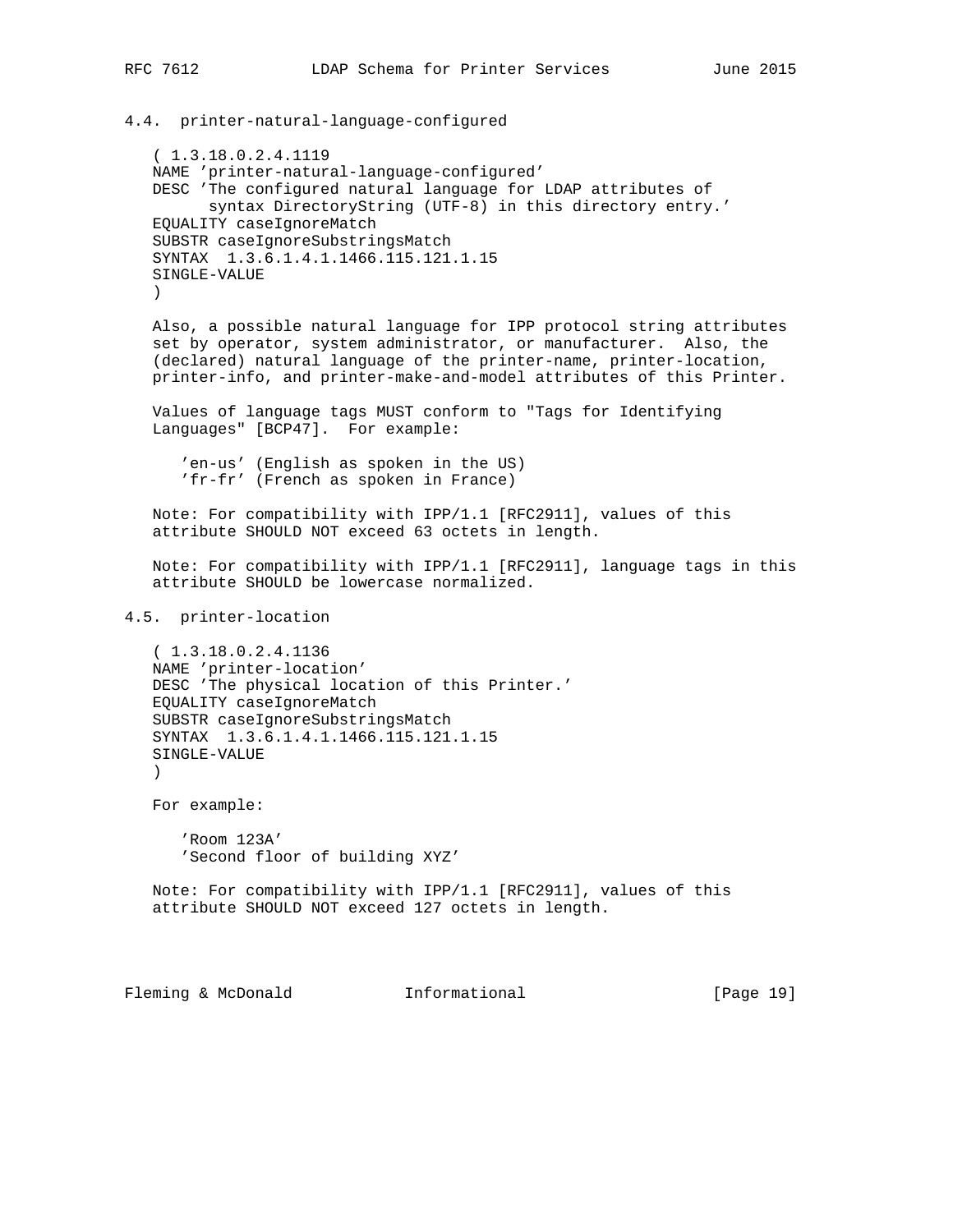Note: For interoperability and consistent text display, values of this attribute (a) SHOULD be normalized as recommended in "Unicode Format for Network Interchange" [RFC5198]; (b) SHOULD NOT contain DEL or any C0 or C1 control characters except for HT, CR, and LF; and (c) SHOULD only contain CR and LF characters together (not as singletons).

### 4.6. printer-info

 ( 1.3.18.0.2.4.1139 NAME 'printer-info' DESC 'Descriptive information about this Printer.' EQUALITY caseIgnoreMatch SUBSTR caseIgnoreSubstringsMatch SYNTAX 1.3.6.1.4.1.1466.115.121.1.15 SINGLE-VALUE )

For example:

 'This Printer can be used for printing color transparencies for HR presentations'

 'Out of courtesy for others, please print only small (1-5 page) jobs at this Printer'

 'This Printer is going away on July 1, 1997; please find a new Printer'

 Note: For compatibility with IPP/1.1 [RFC2911], values of this attribute SHOULD NOT exceed 127 octets in length.

 Note: For interoperability and consistent text display, values of this attribute (a) SHOULD be normalized as recommended in "Unicode Format for Network Interchange" [RFC5198]; (b) SHOULD NOT contain DEL or any C0 or C1 control characters except for HT, CR, and LF; and (c) SHOULD only contain CR and LF characters together (not as singletons).

Fleming & McDonald **Informational** [Page 20]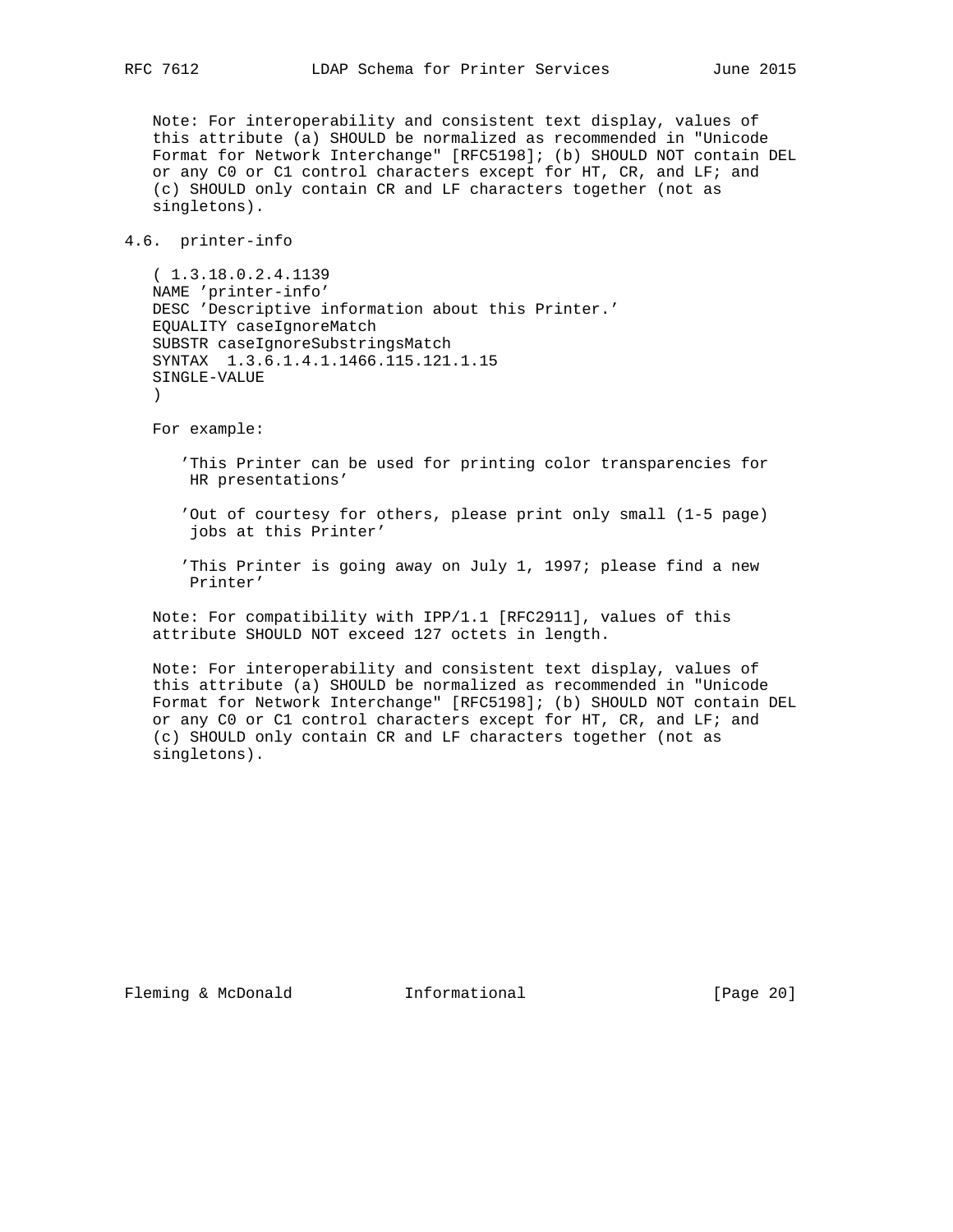## 4.7. printer-more-info

 ( 1.3.18.0.2.4.1134 NAME 'printer-more-info' DESC 'A URI for more information about this specific Printer.' EQUALITY caseIgnoreMatch SUBSTR caseIgnoreSubstringsMatch SYNTAX 1.3.6.1.4.1.1466.115.121.1.15 SINGLE-VALUE )

 For example, this could be an HTTP URI referencing an HTML page accessible to a Web Browser. The information obtained from this URI is intended for end user consumption.

See [STD66] for details of URI syntax.

 Note: For compatibility with IPP/1.1 [RFC2911], values of this attribute SHOULD NOT exceed 1023 octets in length.

 Note: LDAP application clients SHOULD NOT attempt to use malformed URI values read from this attribute. LDAP administrative clients SHOULD NOT write malformed URI values into this attribute.

 Note: See Sections 1.4.1, 1.4.2, and 1.4.3 for rationale for design choices.

4.8. printer-make-and-model

 ( 1.3.18.0.2.4.1138 NAME 'printer-make-and-model' DESC 'Make and model of this Printer.' EQUALITY caseIgnoreMatch SUBSTR caseIgnoreSubstringsMatch SYNTAX 1.3.6.1.4.1.1466.115.121.1.15 SINGLE-VALUE )

 Note: For compatibility with IPP/1.1 [RFC2911], values of this attribute SHOULD NOT exceed 127 octets in length.

Note: The Printer manufacturer MAY initially populate this attribute.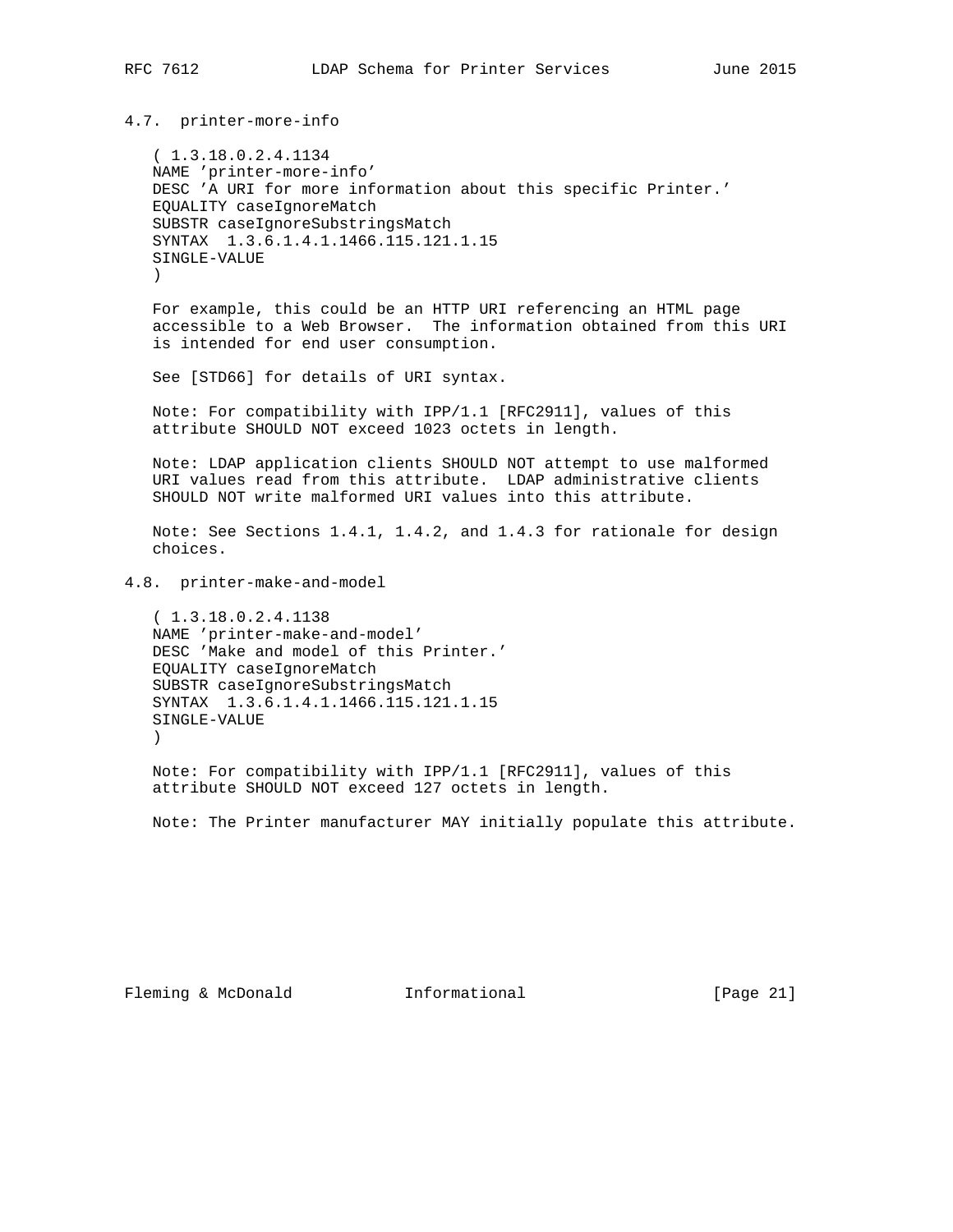Note: For interoperability and consistent text display, values of this attribute (a) SHOULD be normalized as recommended in "Unicode Format for Network Interchange" [RFC5198]; (b) SHOULD NOT contain DEL or any C0 or C1 control characters except for HT, CR, and LF; and (c) SHOULD only contain CR and LF characters together (not as singletons).

4.9. printer-ipp-versions-supported

 ( 1.3.18.0.2.4.1133 NAME 'printer-ipp-versions-supported' DESC 'Comma-delimited list of IPP versions supported by this Printer.' EQUALITY caseIgnoreMatch SUBSTR caseIgnoreSubstringsMatch SYNTAX 1.3.6.1.4.1.1466.115.121.1.15 )

For example:

'1.1,2.0'

 Note: Length overflow in values of this attribute MUST be handled by multiple instances of this attribute, i.e., individual comma-delimited list members MUST NOT be truncated.

 The IPP protocol version(s) MUST include major and minor versions, i.e., the exact version numbers for which this Printer implementation meets the IPP version-specific conformance requirements as registered in the IANA IPP registry [IANAIPP].

IANA-registered versions of IPP currently are:

 '1.0' (IPP/1.0 [RFC2566], OBSOLETE) '1.1' (IPP/1.1 [RFC2911]) '2.0' (IPP/2.0 [PWG5100.12]) '2.1' (IPP/2.1 [PWG5100.12]) '2.2' (IPP/2.2 [PWG5100.12])

Fleming & McDonald **Informational** [Page 22]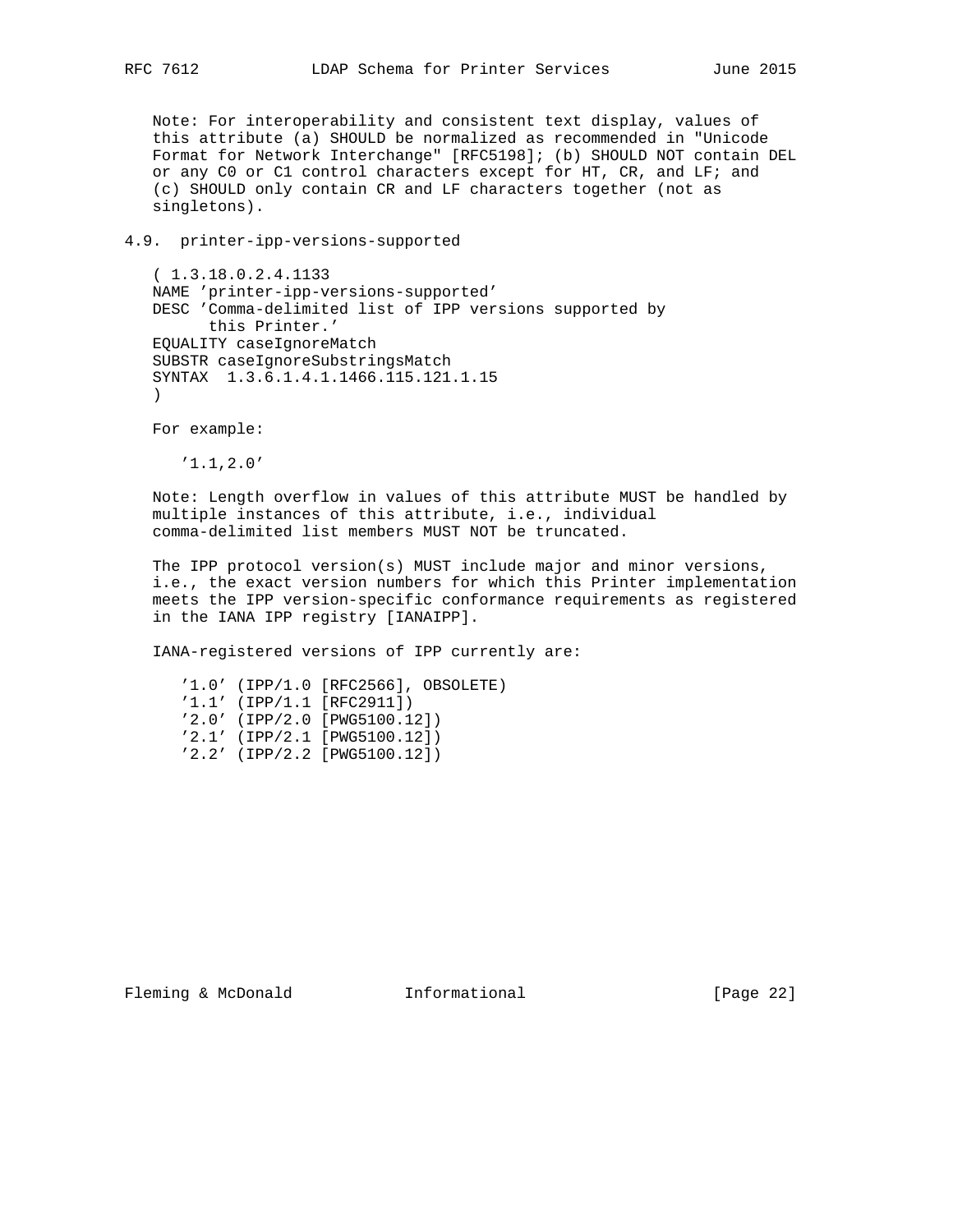4.10. printer-multiple-document-jobs-supported

 ( 1.3.18.0.2.4.1132 NAME 'printer-multiple-document-jobs-supported' DESC 'Indicates whether or not this Printer supports more than one document per job.' EQUALITY booleanMatch SYNTAX 1.3.6.1.4.1.1466.115.121.1.7 SINGLE-VALUE  $\lambda$ 

4.11. printer-charset-configured

 ( 1.3.18.0.2.4.1109 NAME 'printer-charset-configured' DESC 'The configured charset for IPP protocol values of error and status messages generated by this Printer.' EQUALITY caseIgnoreMatch SYNTAX 1.3.6.1.4.1.1466.115.121.1.15 SINGLE-VALUE  $\left( \right)$ 

 Also, a possible charset for IPP protocol string attributes set by operator, system administrator, or manufacturer. For example:

 'utf-8' (ISO 10646/Unicode in UTF-8 transform [STD63]) 'iso-8859-1' (ISO Latin1)

 Values of charset tags SHOULD be defined in the IANA registry of Character Sets [IANACHAR] (see also [BCP19]), and the '(preferred MIME name)' SHOULD be used as the charset tag in this attribute.

 Note: For compatibility with IPP/1.1 [RFC2911], values of this attribute SHOULD NOT exceed 63 octets in length.

 Note: For compatibility with IPP/1.1 [RFC2911], charset tags in this attribute SHOULD be lowercase normalized.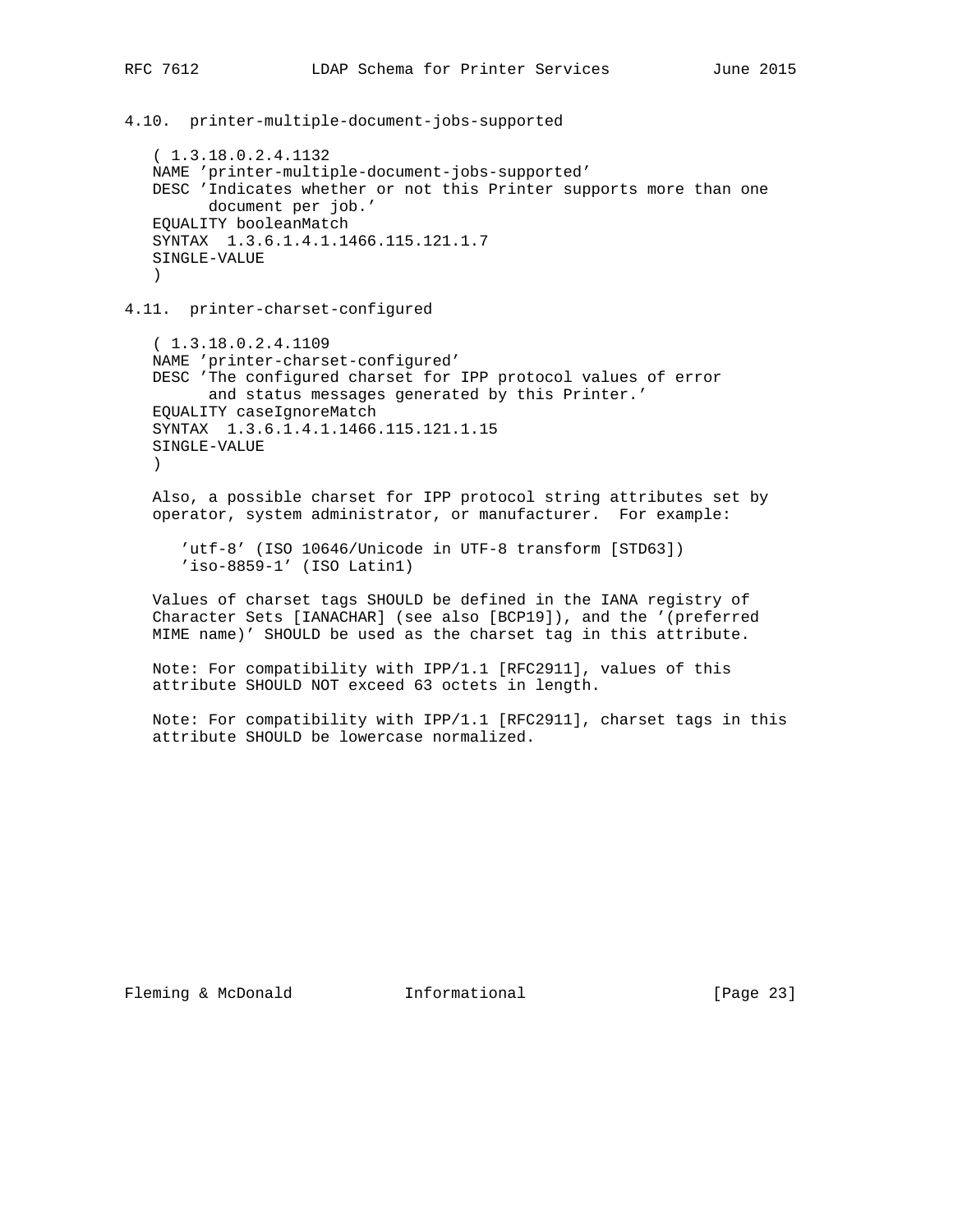4.12. printer-charset-supported ( 1.3.18.0.2.4.1131 NAME 'printer-charset-supported' DESC 'One of the charsets supported for IPP protocol values of IPP string attributes that correspond to attributes of syntax DirectoryString (UTF-8) for this directory entry.' EQUALITY caseIgnoreMatch SYNTAX 1.3.6.1.4.1.1466.115.121.1.15  $\lambda$  For example: 'utf-8' (ISO 10646/Unicode in UTF-8 transform [STD63]) 'iso-8859-1' (ISO Latin1) Note: Multiple values for this attribute are represented as multiple instances of this attribute. Values of charset tags SHOULD be defined in the IANA registry of Character Sets [IANACHAR] (see also [BCP19]), and the '(preferred MIME name)' SHOULD be used as the charset tag in this attribute. Note: For compatibility with IPP/1.1 [RFC2911], values of this attribute SHOULD NOT exceed 63 octets in length. Note: For compatibility with IPP/1.1 [RFC2911], charset tags in this attribute SHOULD be lowercase normalized. 4.13. printer-generated-natural-language-supported ( 1.3.18.0.2.4.1137 NAME 'printer-generated-natural-language-supported' DESC 'One of the natural languages supported for LDAP attributes of syntax DirectoryString (UTF-8) in this directory entry.' EQUALITY caseIgnoreMatch SUBSTR caseIgnoreSubstringsMatch SYNTAX 1.3.6.1.4.1.1466.115.121.1.15  $\qquad \qquad$  Values of language tags SHOULD conform to "Tags for Identifying Languages" [BCP47]. For example: 'en-us' (English as spoken in the US) 'fr-ca' (French as spoken in Canada) Note: Multiple values for this attribute are represented as multiple instances of this attribute. Fleming & McDonald **Informational** [Page 24]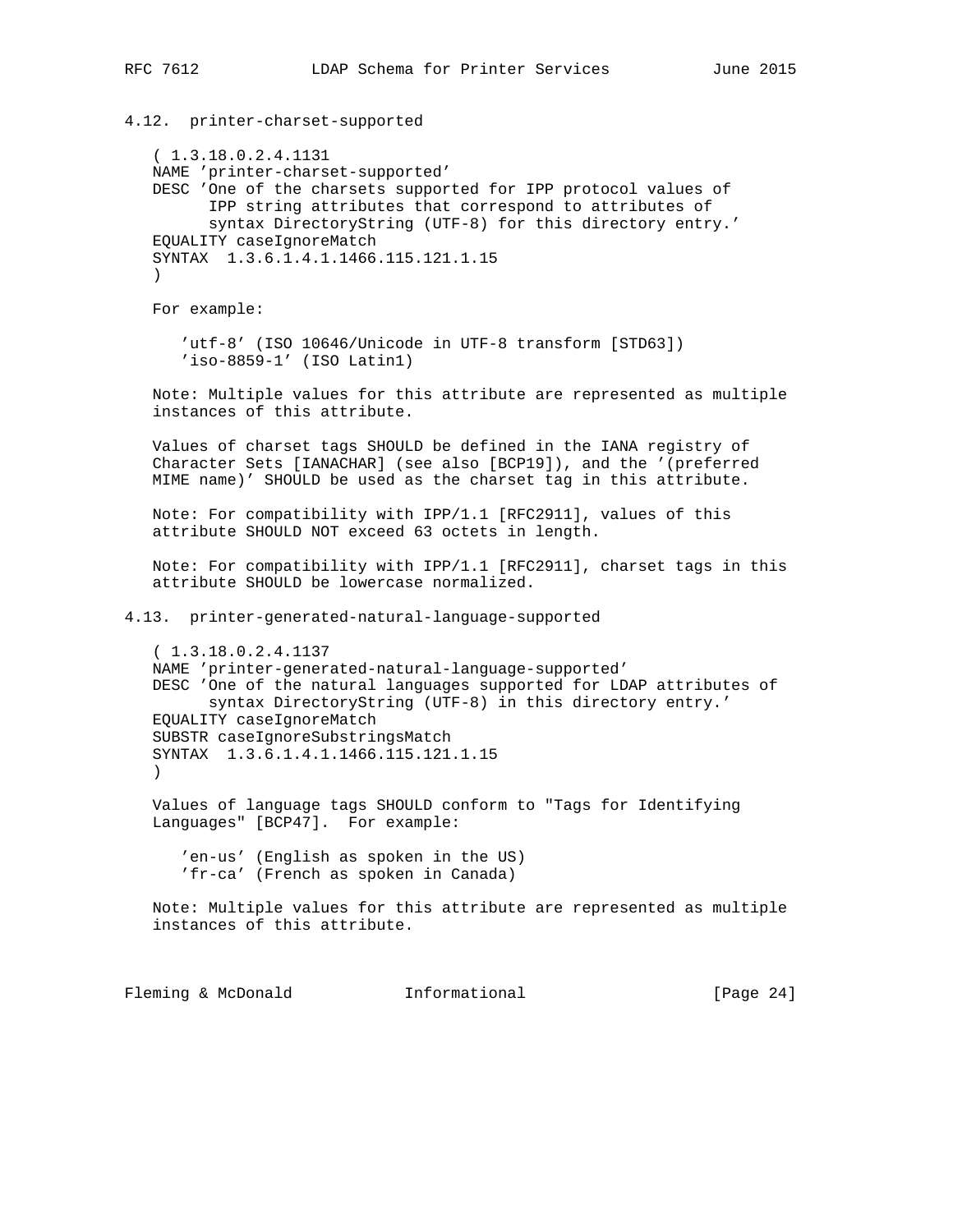Note: For compatibility with IPP/1.1 [RFC2911], values of this attribute SHOULD NOT exceed 63 octets in length.

 Note: For compatibility with IPP/1.1 [RFC2911], language tags in this attribute SHOULD be lowercase normalized.

4.14. printer-document-format-supported

 ( 1.3.18.0.2.4.1130 NAME 'printer-document-format-supported' DESC 'One of the source document formats that can be interpreted and printed by this Printer.' EQUALITY caseIgnoreMatch SUBSTR caseIgnoreSubstringsMatch SYNTAX 1.3.6.1.4.1.1466.115.121.1.15  $\qquad \qquad$ 

 Values of document formats SHOULD be MIME media types defined in the IANA registry of MIME Media Types [IANAMIME] (see also [BCP13]).

For example:

 'application/postscript' (Adobe PostScript) 'text/plain' (plain text)

 Note: Multiple values for this attribute are represented as multiple instances of this attribute.

 Note: For compatibility with IPP/1.1 [RFC2911], values of this attribute SHOULD NOT exceed 255 octets in length.

4.15. printer-color-supported

 ( 1.3.18.0.2.4.1129 NAME 'printer-color-supported' DESC 'Indicates whether or not this Printer is capable of any type of color printing at all, including highlight color.' EQUALITY booleanMatch SYNTAX 1.3.6.1.4.1.1466.115.121.1.7 SINGLE-VALUE )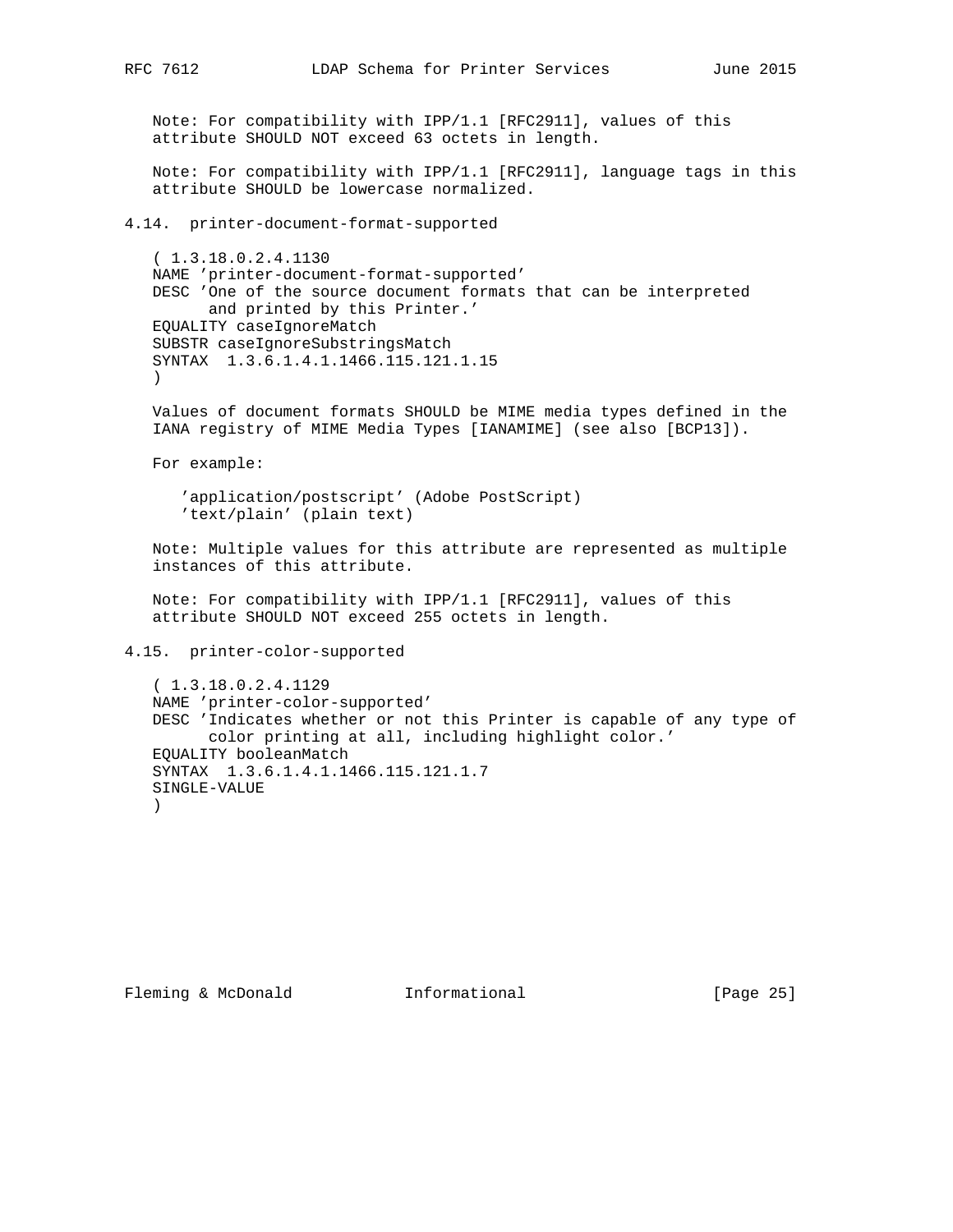4.16. printer-compression-supported ( 1.3.18.0.2.4.1128 NAME 'printer-compression-supported' DESC 'Comma-delimited list of compression algorithms supported by this Printer.' EQUALITY caseIgnoreMatch SUBSTR caseIgnoreSubstringsMatch SYNTAX 1.3.6.1.4.1.1466.115.121.1.15  $\lambda$  For example: 'none' 'deflate,gzip' Note: Length overflow in values of this attribute MUST be handled by multiple instances of this attribute, i.e., individual comma-delimited list members MUST NOT be truncated. Note: For compatibility with IPP/1.1 [RFC2911], values of this attribute SHOULD NOT exceed 255 octets in length. Values defined in IPP/1.1 [RFC2911] and recorded in the IANA IPP registry [IANAIPP] include: 'none' (no compression is used) 'deflate' (public domain ZIP described in [RFC1951]) 'gzip' (GNU ZIP described in [RFC1952]) 'compress' (UNIX compression described in [RFC1977]) 4.17. printer-pages-per-minute ( 1.3.18.0.2.4.1127 NAME 'printer-pages-per-minute' DESC 'The nominal number of pages per minute that can be output by this Printer.' EQUALITY integerMatch ORDERING integerOrderingMatch SYNTAX 1.3.6.1.4.1.1466.115.121.1.27 SINGLE-VALUE  $\rightarrow$  This attribute is informative, not a service guarantee. Typically, it is the value used in marketing literature to describe this Printer -- for example, the value for a simplex or black-and-white print mode. Fleming & McDonald **Informational** [Page 26]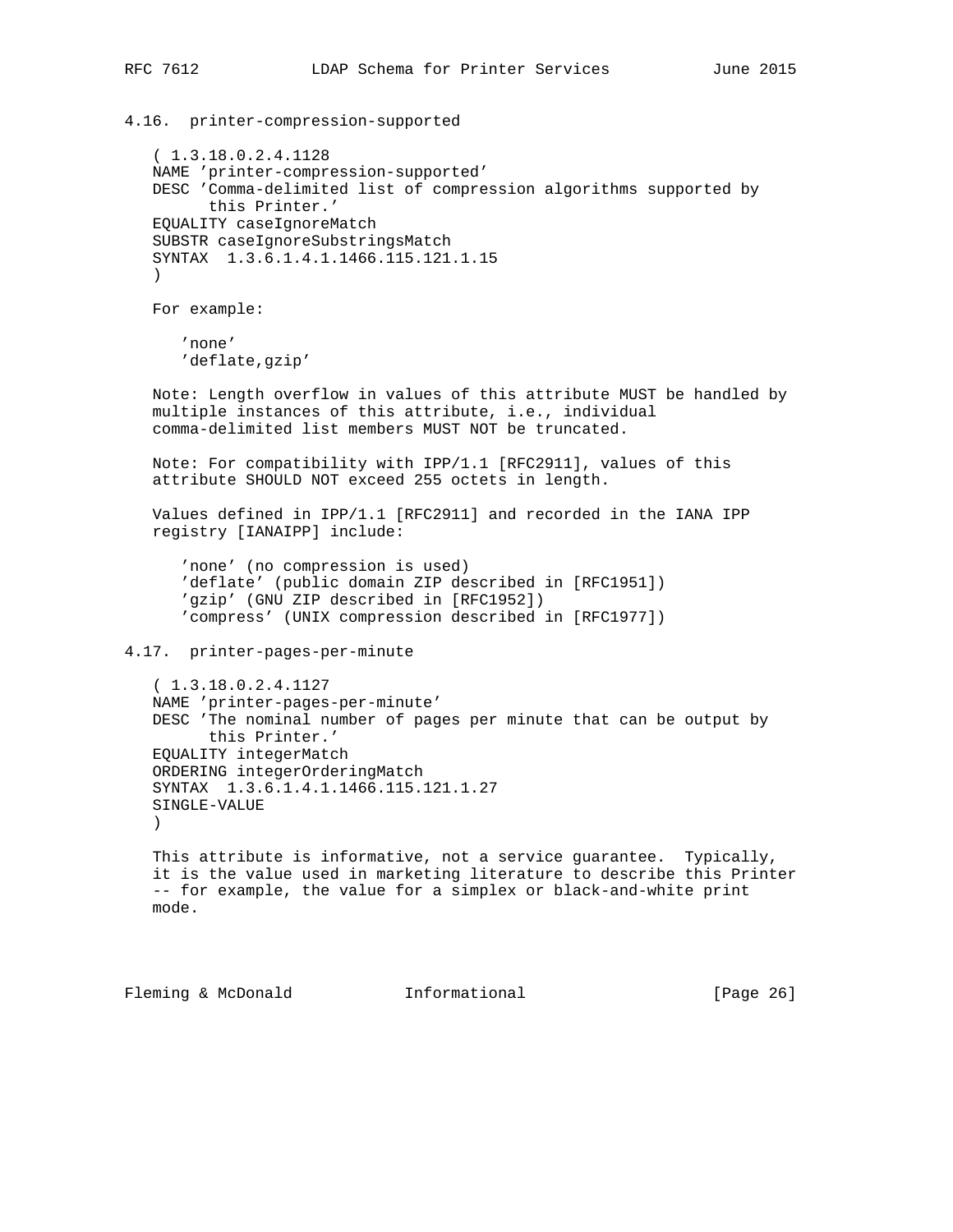```
RFC 7612 LDAP Schema for Printer Services June 2015
4.18. printer-pages-per-minute-color
    ( 1.3.18.0.2.4.1126
   NAME 'printer-pages-per-minute-color'
    DESC 'The nominal number of color pages per minute that can be
          output by this Printer.'
    EQUALITY integerMatch
    ORDERING integerOrderingMatch
    SYNTAX 1.3.6.1.4.1.1466.115.121.1.27
    SINGLE-VALUE
    )
    This attribute is informative, not a service guarantee. Typically,
    it is the value used in marketing literature to describe this
    Printer.
4.19. printer-finishings-supported
    ( 1.3.18.0.2.4.1125
    NAME 'printer-finishings-supported'
    DESC 'Comma-delimited list of finishing operations supported by
         this Printer.'
    EQUALITY caseIgnoreMatch
    SUBSTR caseIgnoreSubstringsMatch
    SYNTAX 1.3.6.1.4.1.1466.115.121.1.15
\qquad \qquad For example:
       'staple'
       'staple,punch,bind'
   Note: Length overflow in values of this attribute MUST be handled by
   multiple instances of this attribute, i.e., individual
    comma-delimited list members MUST NOT be truncated.
```

```
 Note: For compatibility with IPP/1.1 [RFC2911], values of this
 attribute SHOULD NOT exceed 255 octets in length.
```
 Values defined in IPP/1.1 [RFC2911] and recorded in the IANA IPP registry [IANAIPP] include:

 'none', 'staple', 'punch', 'cover', 'bind', 'saddle-stitch', 'edge-stitch', 'staple-top-left', 'staple-bottom-left', 'staple-top-right', 'staple-bottom-right', 'edge-stitch-left', 'edge-stitch-top', 'edge-stitch-right', 'edge-stitch-bottom', 'staple-dual-left', 'staple-dual-top', 'staple-dual-right', 'staple-dual-bottom'.

Fleming & McDonald **Informational** [Page 27]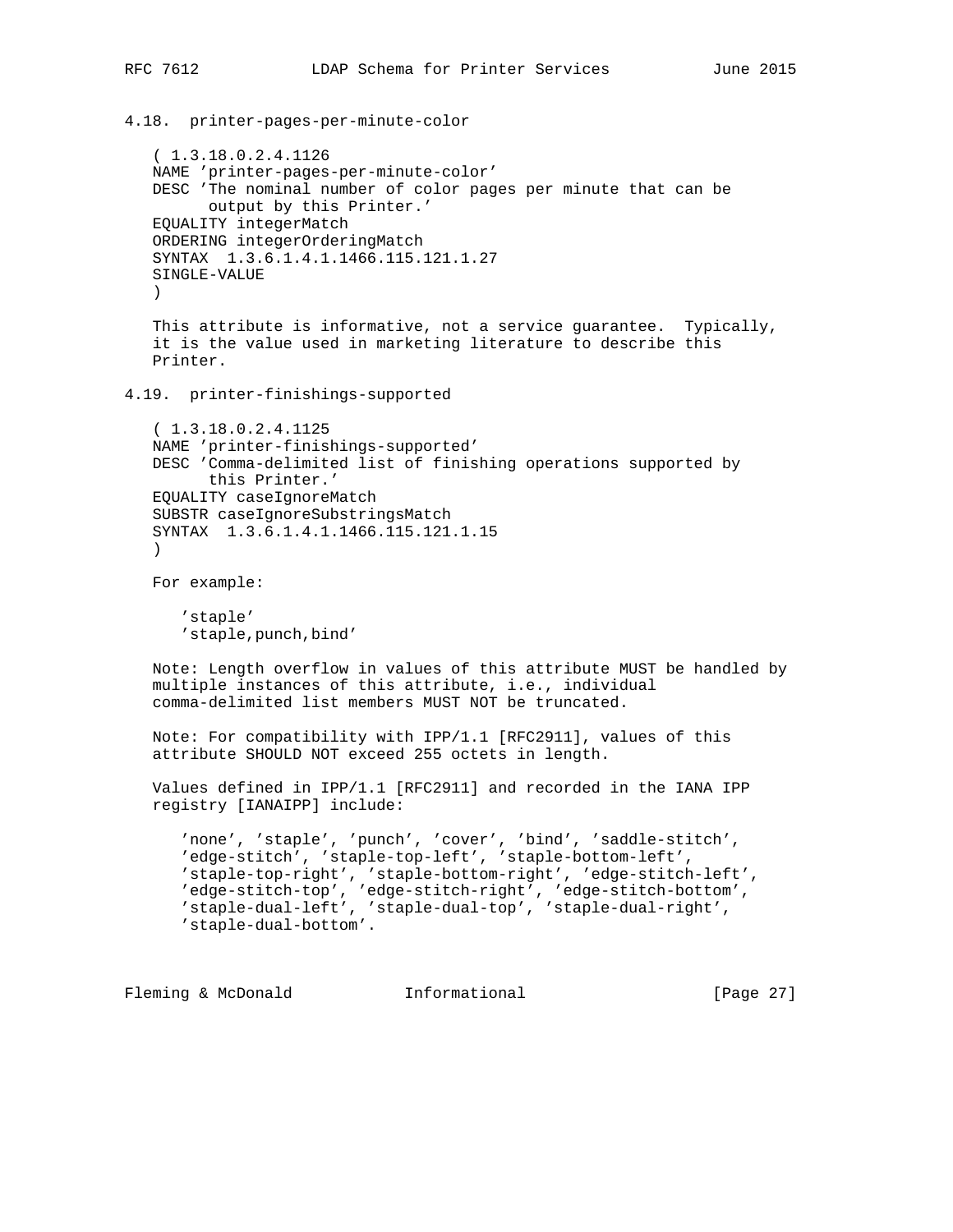Note: Implementations MAY support other values.

4.20. printer-number-up-supported

```
 ( 1.3.18.0.2.4.1124
 NAME 'printer-number-up-supported'
 DESC 'Maximum number of print-stream pages that can be imposed upon
       a single side of an instance of a selected medium by this
       Printer.'
 EQUALITY integerMatch
 ORDERING integerOrderingMatch
 SYNTAX 1.3.6.1.4.1.1466.115.121.1.27
 SINGLE-VALUE
 )
 For example:
```
 '1' '4'

 Note: Values of this attribute differ from the corresponding IPP attribute, in that only the maximum number-up is mapped from the corresponding IPP attribute 'number-up-supported' defined in [RFC2911].

4.21. printer-sides-supported

```
 ( 1.3.18.0.2.4.1123
 NAME 'printer-sides-supported'
 DESC 'Comma-delimited list of impression sides (one or two) and the
       two-sided impression rotations supported by this Printer.'
 EQUALITY caseIgnoreMatch
 SYNTAX 1.3.6.1.4.1.1466.115.121.1.15
 )
```
For example:

 'one-sided' 'one-sided,two-sided-short-edge'

 Note: Length overflow in values of this attribute MUST be handled by multiple instances of this attribute, i.e., individual comma-delimited list members MUST NOT be truncated.

 Note: For compatibility with IPP/1.1 [RFC2911], values of this attribute SHOULD NOT exceed 255 octets in length.

Fleming & McDonald **Informational** [Page 28]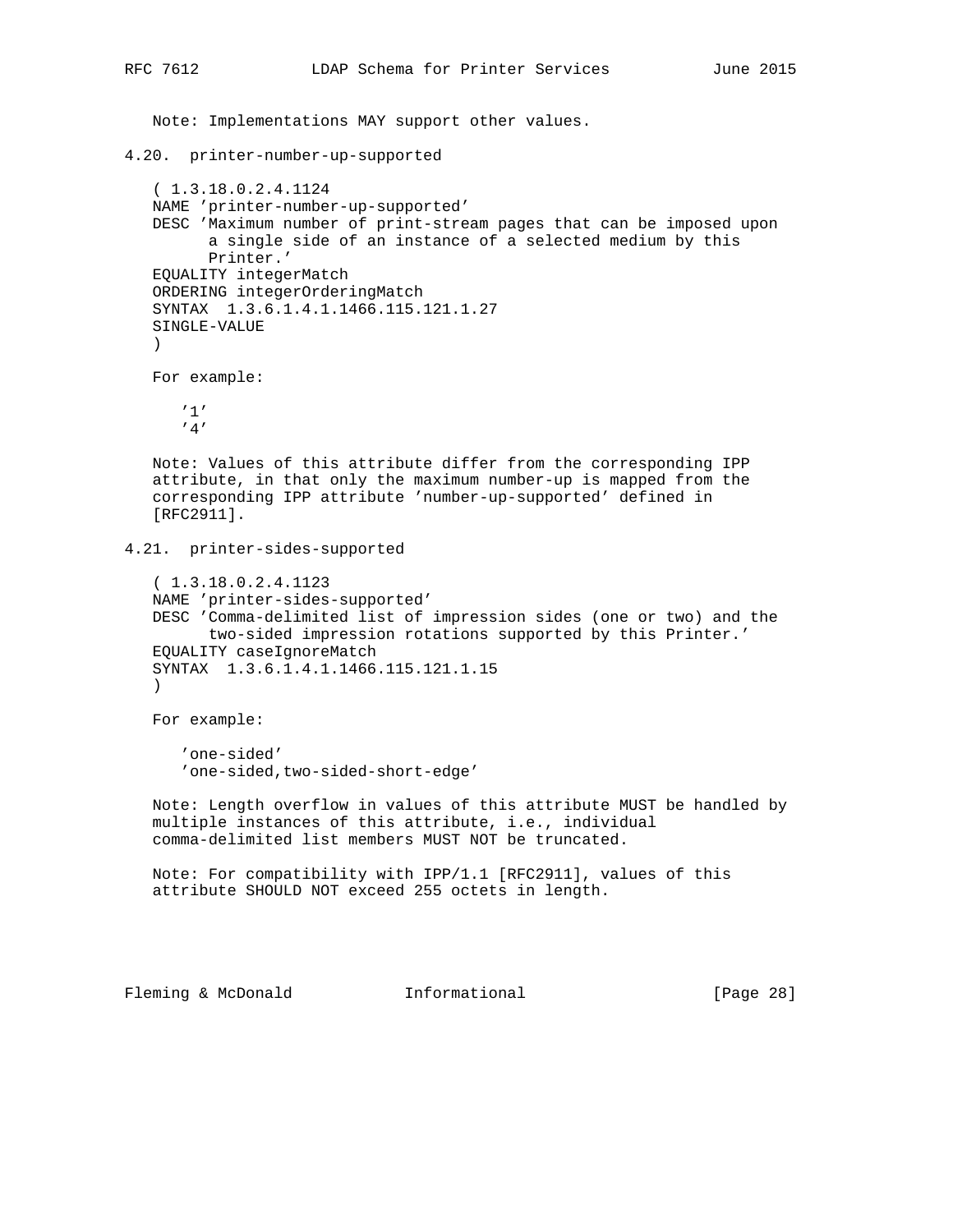Values defined in IPP/1.1 [RFC2911] and recorded in the IANA IPP registry [IANAIPP] are: 'one-sided' 'two-sided-long-edge' 'two-sided-short-edge' 4.22. printer-media-supported ( 1.3.18.0.2.4.1122 NAME 'printer-media-supported' DESC 'One of the names/sizes/types/colors of the media supported by this Printer.' EQUALITY caseIgnoreMatch SUBSTR caseIgnoreSubstringsMatch SYNTAX 1.3.6.1.4.1.1466.115.121.1.15 ) Values SHOULD conform to "PWG Media Standardized Names 2.0 (MSN2)" [PWG5101.1].

 Note: For compatibility with IPP/1.1 [RFC2911], values of this attribute SHOULD NOT exceed 255 octets in length.

 Values of standardized media size names defined in [PWG5101.1] and recorded in the IANA IPP registry [IANAIPP] include:

 'na\_letter\_8.5x11in' 'iso\_a4\_210x297mm'

 Values of standardized media types defined in [PWG5101.1] and recorded in the IANA IPP registry [IANAIPP] include:

 'envelope' 'stationery'

 Values of standardized media colors defined in [PWG5101.1] and recorded in the IANA IPP registry [IANAIPP] include:

 'white' 'blue'

 Note: Multiple values for this attribute are represented as multiple instances of this attribute.

Fleming & McDonald **Informational** [Page 29]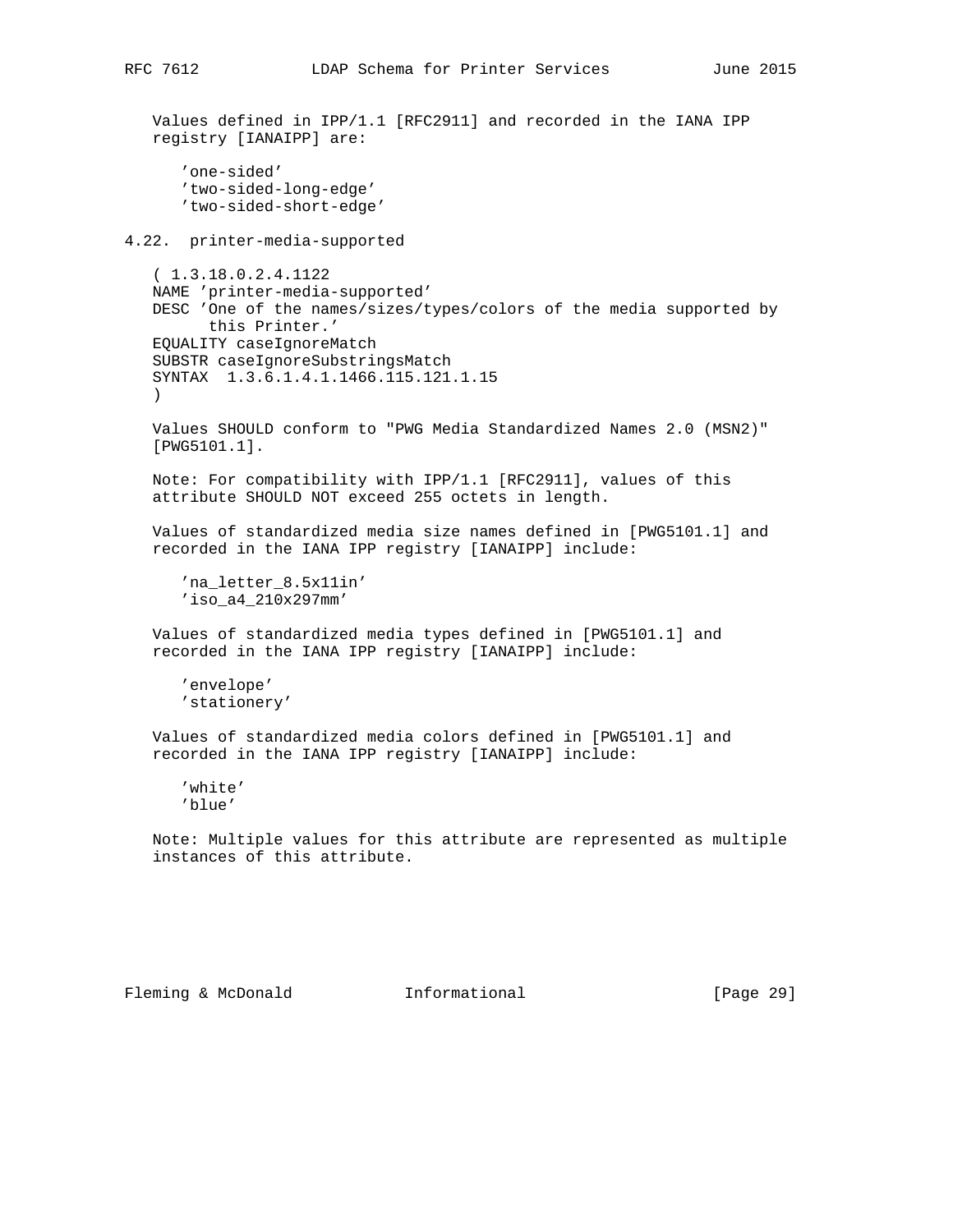```
4.23. printer-media-local-supported
    ( 1.3.18.0.2.4.1117
   NAME 'printer-media-local-supported'
   DESC 'One of the site-specific media supported by this Printer.'
   EQUALITY caseIgnoreMatch
    SUBSTR caseIgnoreSubstringsMatch
    SYNTAX 1.3.6.1.4.1.1466.115.121.1.15
    )
   Values SHOULD conform to "PWG Media Standardized Names 2.0 (MSN2)"
    [PWG5101.1].
   For example:
       'custom_purchasing-form_8.5x11in' (site-specific name)
   Note: Multiple values for this attribute are represented as multiple
   instances of this attribute.
   Note: For compatibility with IPP/1.1 [RFC2911], values of this
   attribute SHOULD NOT exceed 255 octets in length.
4.24. printer-resolution-supported
    ( 1.3.18.0.2.4.1121
   NAME 'printer-resolution-supported'
   DESC 'One of the resolutions supported for printing documents by
         this Printer.'
   EQUALITY caseIgnoreMatch
    SUBSTR caseIgnoreSubstringsMatch
    SYNTAX 1.3.6.1.4.1.1466.115.121.1.15
   \lambda Each resolution value MUST be a string containing three fields:
   1) Cross-feed direction resolution (positive integer);
    2) Feed direction resolution (positive integer);
    3) Unit -- 'dpi' (dots per inch) or 'dpcm' (dots per centimeter).
   Each resolution field MUST be delimited by '>', with optional
    trailing whitespace. For example:
       '300> 300> dpi>'
       '600> 600> dpi>'
Fleming & McDonald Informational [Page 30]
```
RFC 7612 LDAP Schema for Printer Services June 2015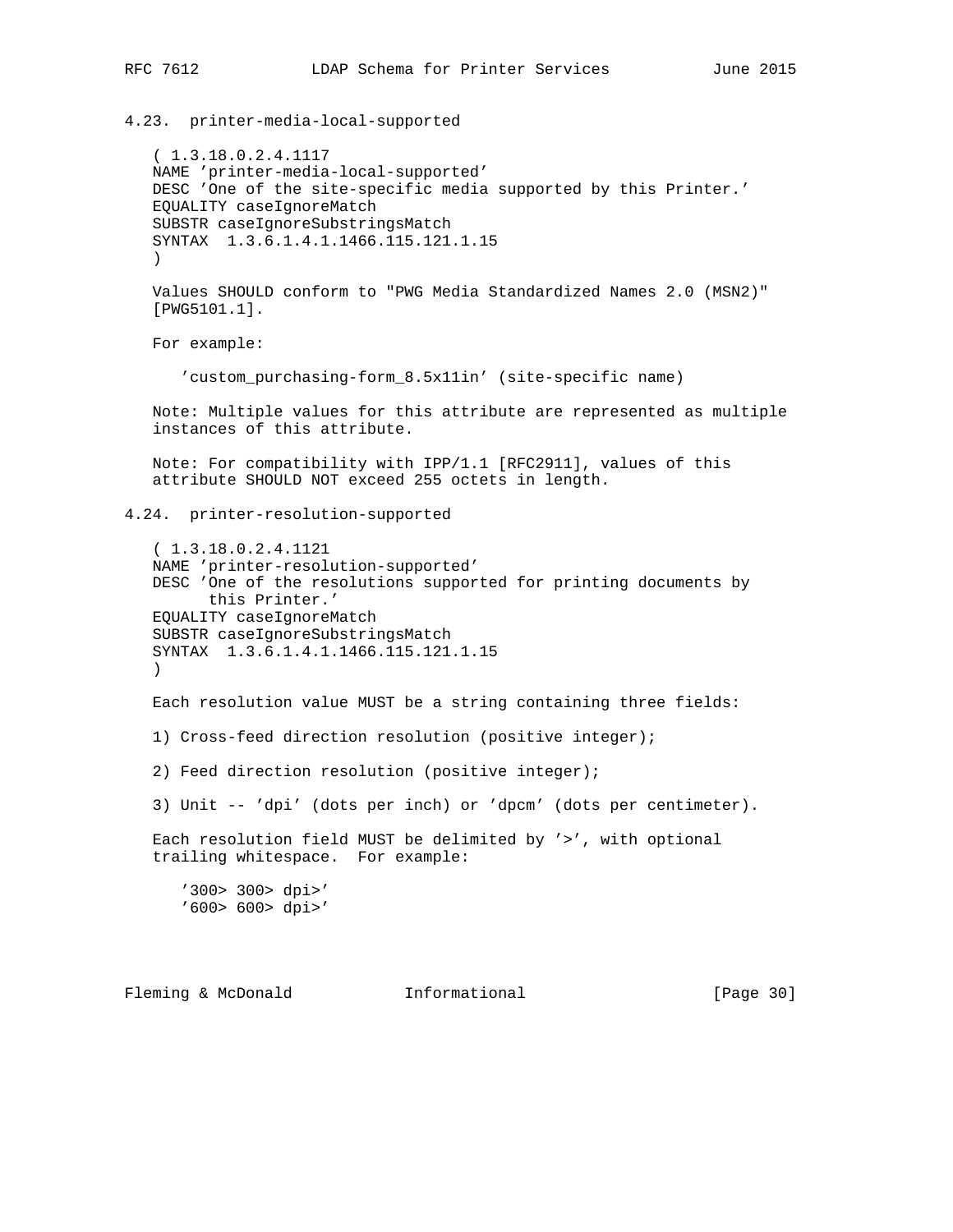Note: See the note in Section 4 about the different field delimiters used in the printer-xri-supported and printer-resolution-supported attributes ('<' and '>', respectively), chosen for compatibility with the IANA-registered SLP 'service:printer:' v2.0 template [SLPPRT20].

 Note: Multiple values for this attribute are represented as multiple instances of this attribute.

 Note: This attribute is based on 'printer-resolution-supported' defined in IPP/1.1 [RFC2911] with a complex encoding derived from 'prtMarkerAddressabilityFeedDir', 'prtMarkerAddressabilityXFeedDir', and 'prtMarkerAddressabilityUnit' defined in "Printer MIB v2" [RFC3805] (which have integer encodings).

 Note: The syntax and delimiter for this attribute are aligned with the equivalent attribute in the 'service:printer:' v2.0 template [SLPPRT20]. Whitespace is permitted after (but not before) the delimiter '>'.

```
4.25. printer-print-quality-supported
```
 ( 1.3.18.0.2.4.1120 NAME 'printer-print-quality-supported' DESC 'Comma-delimited list of print qualities supported for printing documents on this Printer.' EQUALITY caseIgnoreMatch SYNTAX 1.3.6.1.4.1.1466.115.121.1.15  $\qquad \qquad$ 

For example:

 'unknown' 'draft, normal, high'

 Note: Length overflow in values of this attribute MUST be handled by multiple instances of this attribute, i.e., individual comma-delimited list members MUST NOT be truncated.

 Values defined in IPP/1.1 [RFC2911] and recorded in the IANA IPP registry [IANAIPP] include:

 'draft' 'normal' 'high'

 Note: The value 'unknown' MUST only be reported if the corresponding IPP attribute is not present, i.e., the value 'unknown' is an artifact of this LDAP mapping.

Fleming & McDonald **Informational** [Page 31]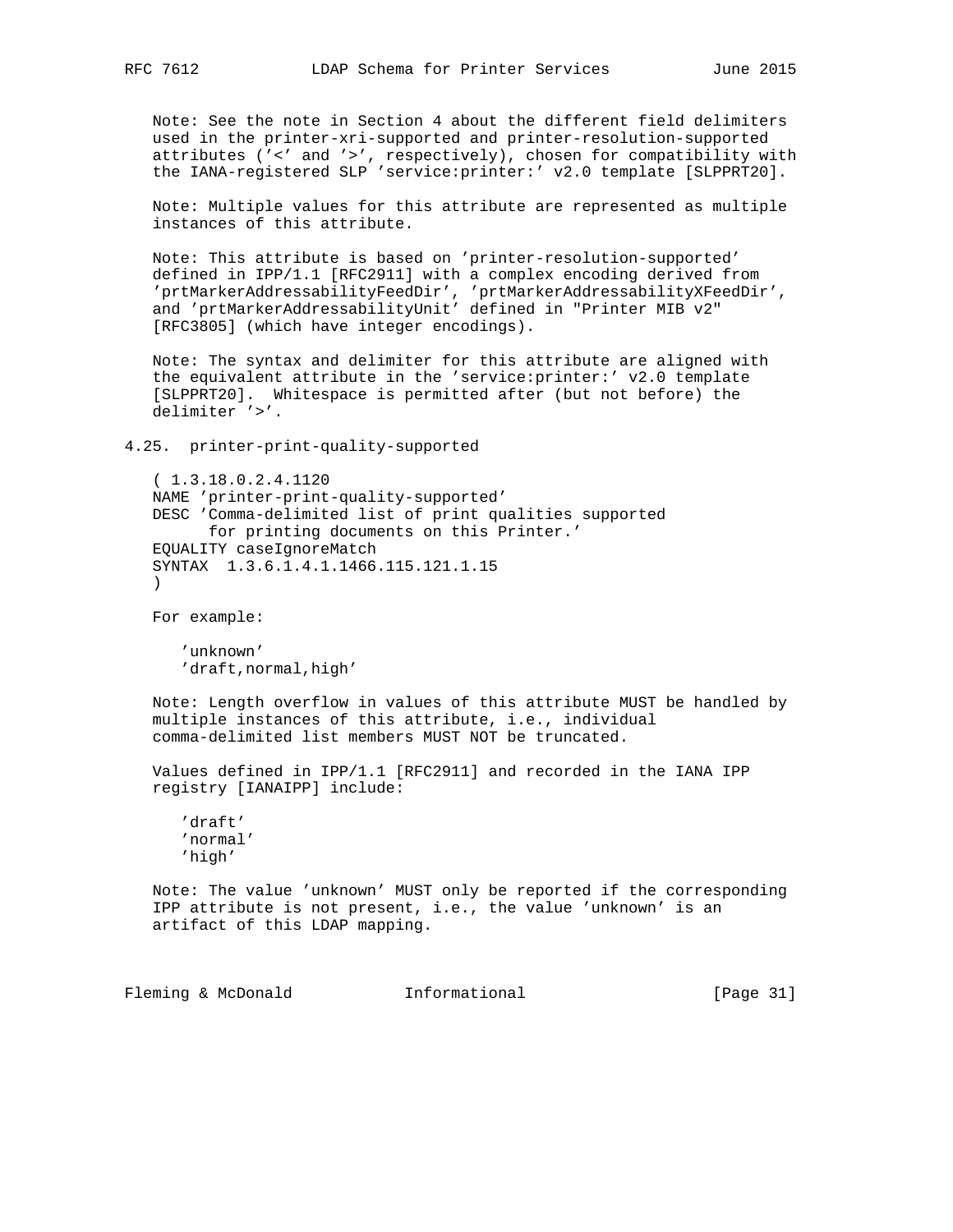4.26. printer-job-priority-supported

 ( 1.3.18.0.2.4.1110 NAME 'printer-job-priority-supported' DESC 'Indicates the number of job priority levels supported by this Printer.' EQUALITY integerMatch ORDERING integerOrderingMatch SYNTAX 1.3.6.1.4.1.1466.115.121.1.27 SINGLE-VALUE )

 An IPP/1.1 [RFC2911] conformant Printer, which supports job priority, always supports a full range of priorities from '1' to '100' (to ensure consistent behavior); therefore, this attribute describes the 'granularity' of priority supported. Values of this attribute are from '1' to '100'.

4.27. printer-copies-supported

 ( 1.3.18.0.2.4.1118 NAME 'printer-copies-supported' DESC 'The maximum number of copies of a document that can be printed as a single job on this Printer.' EQUALITY integerMatch ORDERING integerOrderingMatch SYNTAX 1.3.6.1.4.1.1466.115.121.1.27 SINGLE-VALUE )

 A positive value indicates the maximum supported copies. A value of '0' indicates no maximum limit. A value of '-1' indicates 'unknown'.

 Note: The syntax and values for this attribute are aligned with the equivalent attribute in the 'service:printer:' v2.0 template [SLPPRT20].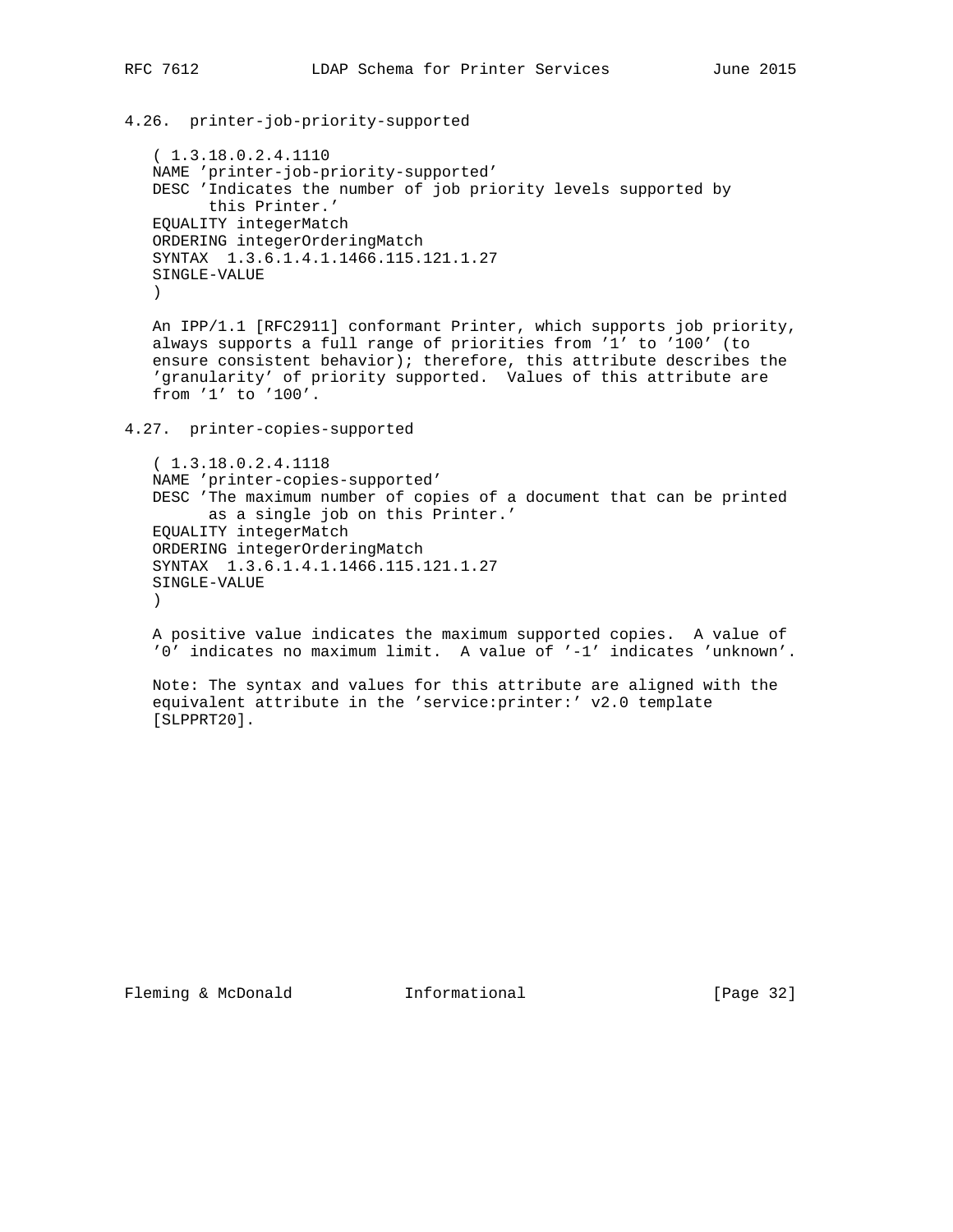4.28. printer-job-k-octets-supported

 ( 1.3.18.0.2.4.1111 NAME 'printer-job-k-octets-supported' DESC 'The maximum size of an incoming print job that this Printer will accept, in kilobytes (1,024 octets).' EQUALITY integerMatch ORDERING integerOrderingMatch SYNTAX 1.3.6.1.4.1.1466.115.121.1.27 SINGLE-VALUE )

 A positive value indicates the maximum supported job size. A value of '0' indicates no maximum limit. A value of '-1' indicates 'unknown'.

 Note: The syntax and values for this attribute are aligned with the equivalent attribute in the 'service:printer:' v2.0 template [SLPPRT20].

4.29. printer-current-operator

 ( 1.3.18.0.2.4.1112 NAME 'printer-current-operator' DESC 'The identity of the current human operator responsible for operating this Printer.' EQUALITY caseIgnoreMatch SUBSTR caseIgnoreSubstringsMatch SYNTAX 1.3.6.1.4.1.1466.115.121.1.15 SINGLE-VALUE  $)$ 

 The value of this attribute SHOULD include information that would enable other humans to reach the operator, such as a telephone number.

 Note: For interoperability and consistent text display, values of this attribute (a) SHOULD be normalized as recommended in "Unicode Format for Network Interchange" [RFC5198]; (b) SHOULD NOT contain DEL or any C0 or C1 control characters except for HT, CR, and LF; and (c) SHOULD only contain CR and LF characters together (not as singletons).

Fleming & McDonald **Informational** [Page 33]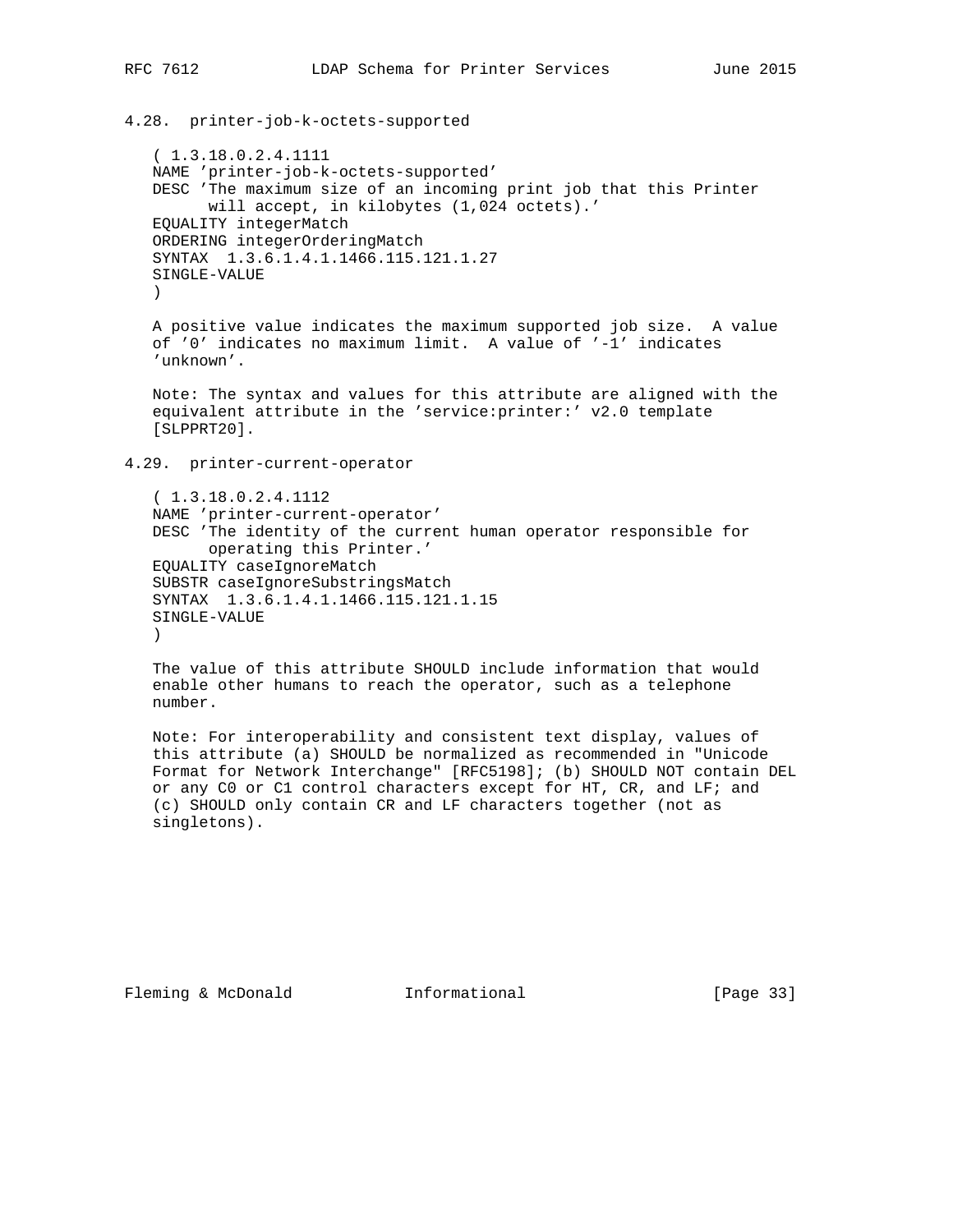4.30. printer-service-person ( 1.3.18.0.2.4.1113 NAME 'printer-service-person' DESC 'The identity of the current human service person responsible for servicing this Printer.' EQUALITY caseIgnoreMatch SUBSTR caseIgnoreSubstringsMatch SYNTAX 1.3.6.1.4.1.1466.115.121.1.15 SINGLE-VALUE ) The value of this attribute SHOULD include information that would enable other humans to reach the service person, such as a telephone number. Note: For interoperability and consistent text display, values of this attribute (a) SHOULD be normalized as recommended in "Unicode Format for Network Interchange" [RFC5198]; (b) SHOULD NOT contain DEL or any C0 or C1 control characters except for HT, CR, and LF; and (c) SHOULD only contain CR and LF characters together (not as singletons). 4.31. printer-delivery-orientation-supported ( 1.3.18.0.2.4.1114 NAME 'printer-delivery-orientation-supported' DESC 'Comma-delimited list of delivery orientations of pages as they are printed and ejected supported by this Printer.' EQUALITY caseIgnoreMatch SYNTAX 1.3.6.1.4.1.1466.115.121.1.15  $)$  For example: 'unknown' 'face-up,face-down' Values defined in "Printer MIB v2" [RFC3805] for prtOutputPageDeliveryOrientation are: 'face-up' 'face-down' Note: The value 'unknown' MUST only be reported if the corresponding Printer MIB attribute is not present, i.e., the value 'unknown' is an artifact of this LDAP mapping.

Fleming & McDonald **Informational** [Page 34]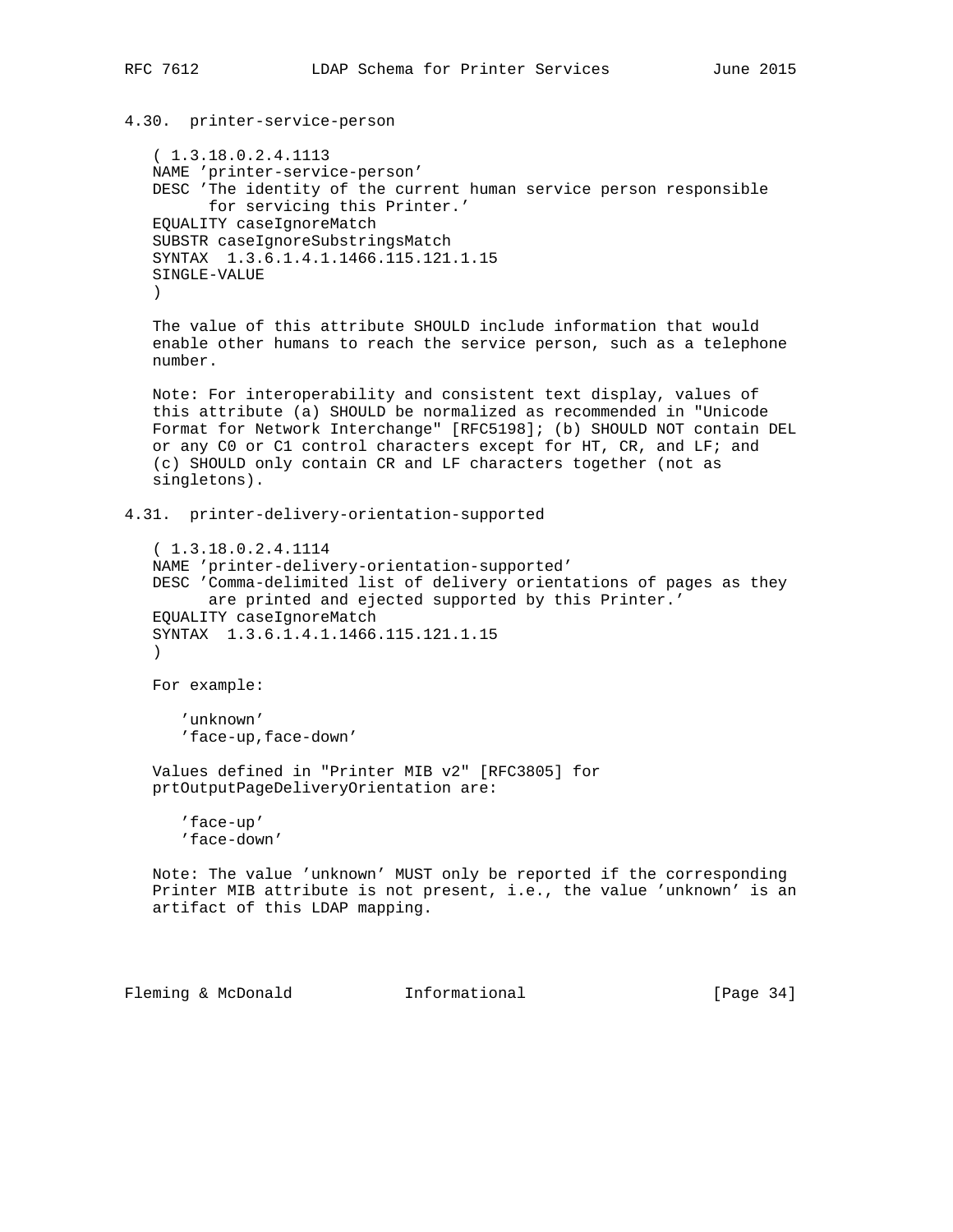Note: The syntax and values for this attribute are aligned with the equivalent attribute in the 'service:printer:' v2.0 template [SLPPRT20].

4.32. printer-stacking-order-supported

 ( 1.3.18.0.2.4.1115 NAME 'printer-stacking-order-supported' DESC 'Comma-delimited list of stacking orders of pages as they are printed and ejected supported by this Printer.' EQUALITY caseIgnoreMatch SYNTAX 1.3.6.1.4.1.1466.115.121.1.15 )

For example:

 'unknown' 'first-to-last' 'first-to-last,last-to-first'

 Values defined in "Printer MIB v2" [RFC3805] for prtOutputStackingOrder are:

 'first-to-last' 'last-to-first'

 Note: The value 'unknown' MUST only be reported if the corresponding Printer MIB attribute is not present, i.e., the value 'unknown' is an artifact of this LDAP mapping.

 Note: The syntax and values for this attribute are aligned with the equivalent attribute in the 'service:printer:' v2.0 template [SLPPRT20].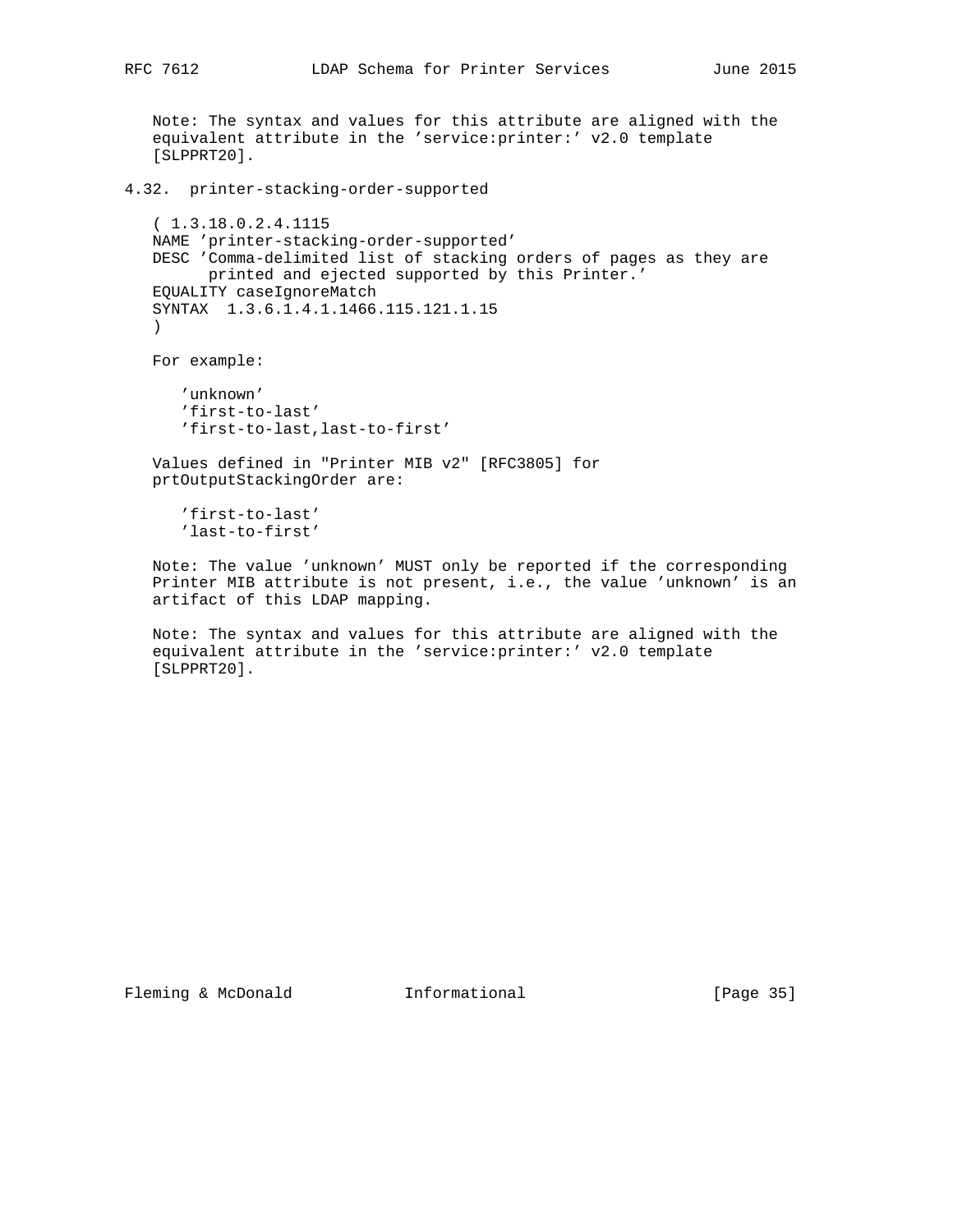4.33. printer-output-features-supported

 ( 1.3.18.0.2.4.1116 NAME 'printer-output-features-supported' DESC 'Comma-delimited list of output features supported by this Printer.' EQUALITY caseIgnoreMatch SYNTAX 1.3.6.1.4.1.1466.115.121.1.15  $\lambda$ 

For example:

 'unknown' 'bursting,decollating' 'offset-stacking'

 Note: Length overflow in values of this attribute MUST be handled by multiple instances of this attribute, i.e., individual comma-delimited list members MUST NOT be truncated.

 Values defined in "Printer MIB v2" [RFC3805] for prtOutputBursting, prtOutputDecollating, prtOutputPageCollated, and prtOutputOffsetStacking are:

 'bursting' 'decollating' 'page-collating' 'offset-stacking'

 Note: The value 'unknown' MUST only be reported if the corresponding Printer MIB attributes are not present, i.e., the value 'unknown' is an artifact of this LDAP mapping.

 Note: The syntax and values for this attribute are aligned with the equivalent attribute in the 'service:printer:' v2.0 template [SLPPRT20].

Note: Implementations MAY support other values.

Fleming & McDonald **Informational** [Page 36]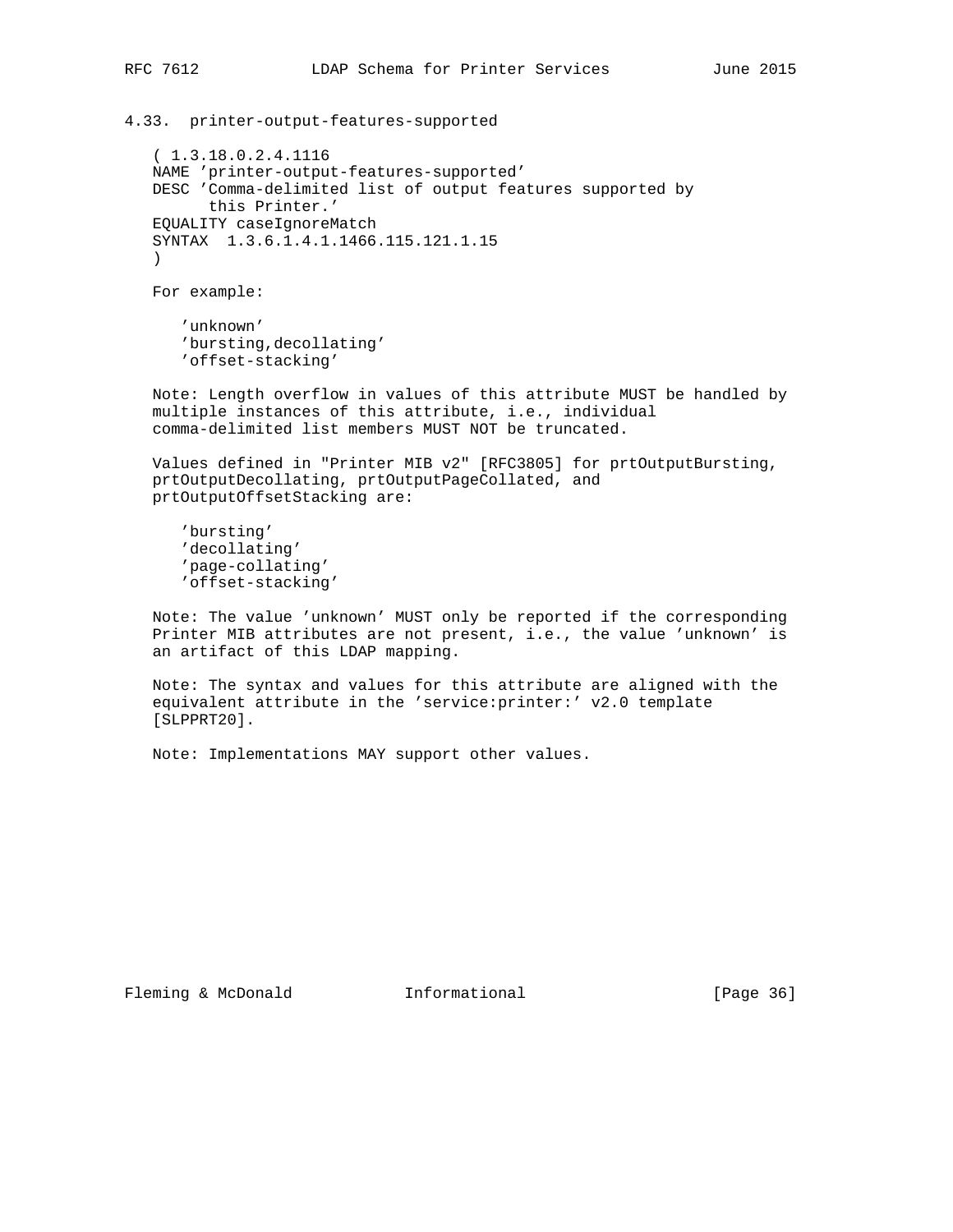4.34. printer-aliases

 ( 1.3.18.0.2.4.1108 NAME 'printer-aliases' DESC 'One of the site-specific administrative names of this Printer in addition to the value specified for printer-name.' EQUALITY caseIgnoreMatch SUBSTR caseIgnoreSubstringsMatch SYNTAX 1.3.6.1.4.1.1466.115.121.1.15  $\lambda$ 

 Values of this attribute SHOULD be specified in the language specified in printer-natural-language-configured (for example, to support text-to-speech conversions), although the Printer's alias MAY be specified in any language.

 Note: Multiple values for this attribute are represented as multiple instances of this attribute.

 Note: For compatibility with IPP/1.1 [RFC2911], values of this attribute SHOULD NOT exceed 255 octets in length.

 Note: For interoperability, values of this attribute (a) SHOULD be normalized as recommended in "Unicode Format for Network Interchange" [RFC5198]; and (b) SHOULD NOT contain DEL or any C0 or C1 control characters.

4.35. printer-device-id

 ( 1.3.18.0.2.24.46.1.101 NAME 'printer-device-id' DESC 'The IEEE 1284 Device ID for this Printer.' EQUALITY caseIgnoreMatch SUBSTR caseIgnoreSubstringsMatch SYNTAX 1.3.6.1.4.1.1466.115.121.1.15 SINGLE-VALUE  $\qquad \qquad$ 

 Values of this attribute SHOULD conform to "PWG Command Set Format for IEEE 1284 Device ID v1.0" [PWG5107.2].

 Note: For compatibility with [PWG5100.14] and [PWG5107.2], values of this attribute SHOULD NOT exceed 1023 octets in length.

Fleming & McDonald **Informational** [Page 37]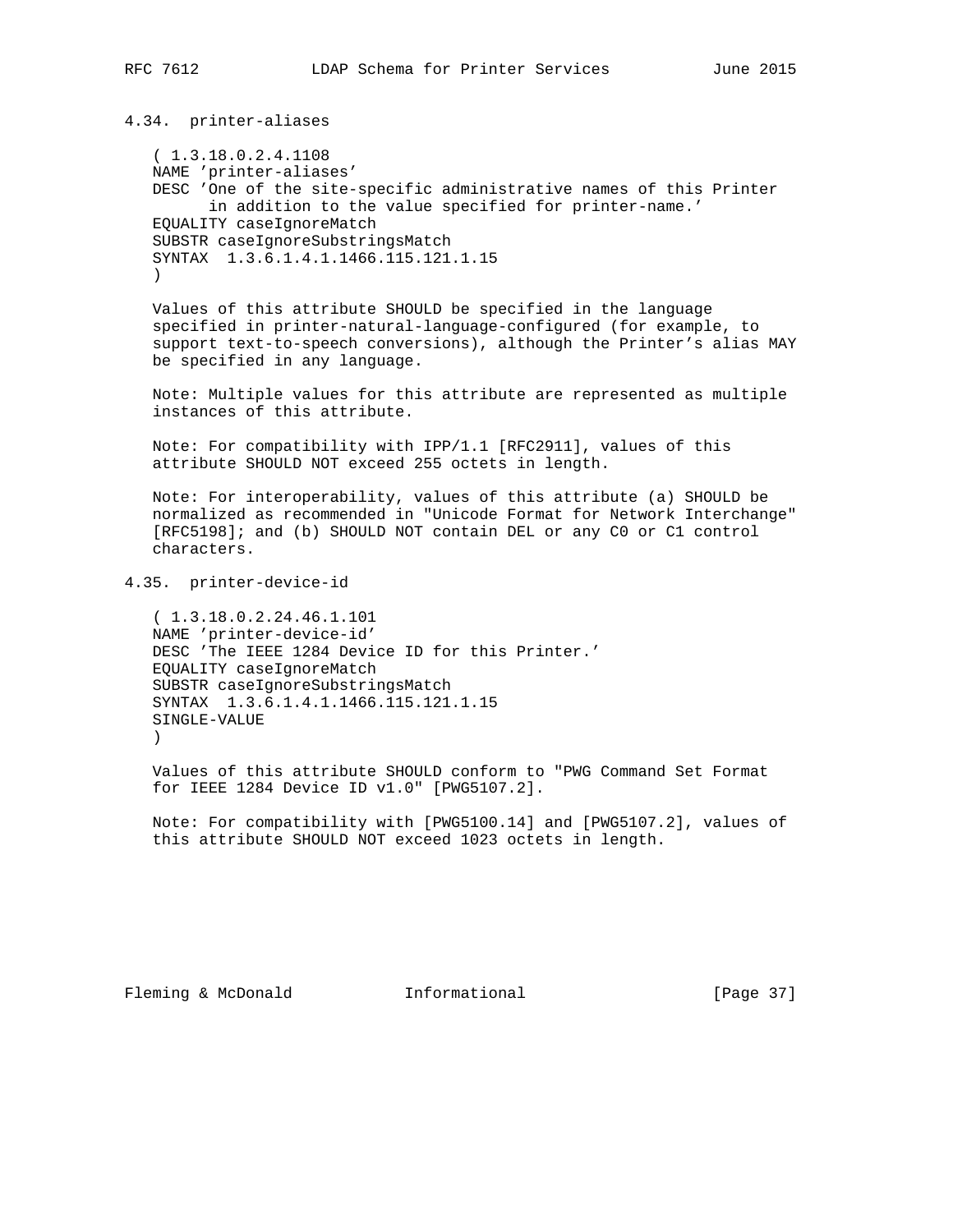4.36. printer-device-service-count ( 1.3.18.0.2.24.46.1.102 NAME 'printer-device-service-count' DESC 'The number of Printer (print service) instances configured on this Imaging Device (host system).' EQUALITY integerMatch ORDERING integerOrderingMatch SYNTAX 1.3.6.1.4.1.1466.115.121.1.27 SINGLE-VALUE ) A positive value indicates the number of Printer (print service) instances. A value of '-1' indicates 'unknown'. A value of '0' is not meaningful (because this attribute must be reported by some Printer instance). Note: The syntax and values for this attribute are aligned with the equivalent 'device-service-count' attribute defined in [PWG5100.13]. 4.37. printer-uuid ( 1.3.18.0.2.24.46.1.104 NAME 'printer-uuid' DESC 'A URN specifying the UUID of this Printer (print service) instance on this Imaging Device (host system).' EQUALITY caseIgnoreMatch SUBSTR caseIgnoreSubstringsMatch SYNTAX 1.3.6.1.4.1.1466.115.121.1.15 SINGLE-VALUE  $\left( \right)$  For example: 'urn:uuid:f81d4fae-7dec-11d0-a765-00a0c91e6bf6' Values of this attribute MUST conform to the Universally Unique Identifier (UUID) URN namespace [RFC4122]. Note: For compatibility with [PWG5100.13] and [RFC4122], values of this attribute SHOULD NOT exceed 45 octets in length. Note: LDAP application clients SHOULD NOT attempt to use malformed URN values read from this attribute. LDAP administrative clients SHOULD NOT write malformed URN values into this attribute. Note: The syntax and values for this attribute are aligned with the equivalent 'printer-uuid' attribute defined in [PWG5100.13]. Fleming & McDonald **Informational** [Page 38]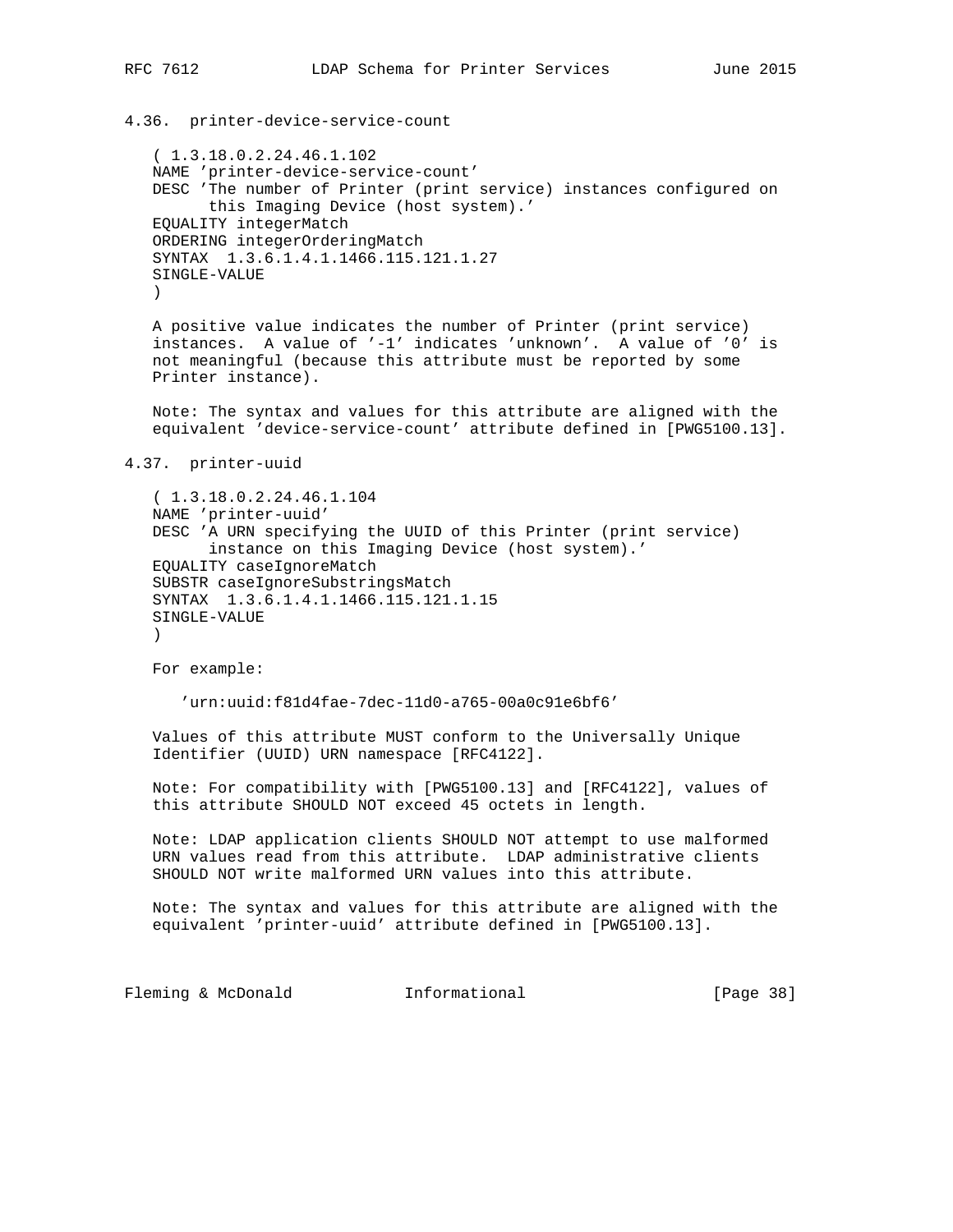4.38. printer-charge-info

 ( 1.3.18.0.2.24.46.1.105 NAME 'printer-charge-info' DESC 'Descriptive information about paid printing services for this Printer.' EQUALITY caseIgnoreMatch SUBSTR caseIgnoreSubstringsMatch SYNTAX 1.3.6.1.4.1.1466.115.121.1.15 SINGLE-VALUE  $\lambda$ 

For example:

'This Printer can be used for paid printing at 2 cents/page.'

 Note: For compatibility with [PWG5100.13], values of this attribute SHOULD NOT exceed 1023 octets in length.

 Note: For interoperability and consistent text display, values of this attribute (a) SHOULD be normalized as recommended in "Unicode Format for Network Interchange" [RFC5198]; (b) SHOULD NOT contain any C0 or C1 control characters except for HT, CR, and LF; and (c) SHOULD only contain CR and LF characters together (not as singletons).

 Note: The syntax and values for this attribute are aligned with the equivalent 'printer-charge-info' attribute defined in [PWG5100.13].

4.39. printer-charge-info-uri

```
 ( 1.3.18.0.2.24.46.1.106
   NAME 'printer-charge-info-uri'
   DESC 'A URI for a human-readable Web page for paid printing services
         for this Printer.'
   EQUALITY caseIgnoreMatch
    SUBSTR caseIgnoreSubstringsMatch
    SYNTAX 1.3.6.1.4.1.1466.115.121.1.15
    SINGLE-VALUE
\qquad \qquad
```
For example:

'http://example.com/charges'

See [STD66] for details of URI syntax.

 Note: For compatibility with IPP/1.1 [RFC2911] and [PWG5100.13], values of this attribute SHOULD NOT exceed 1023 octets in length.

Fleming & McDonald **Informational** [Page 39]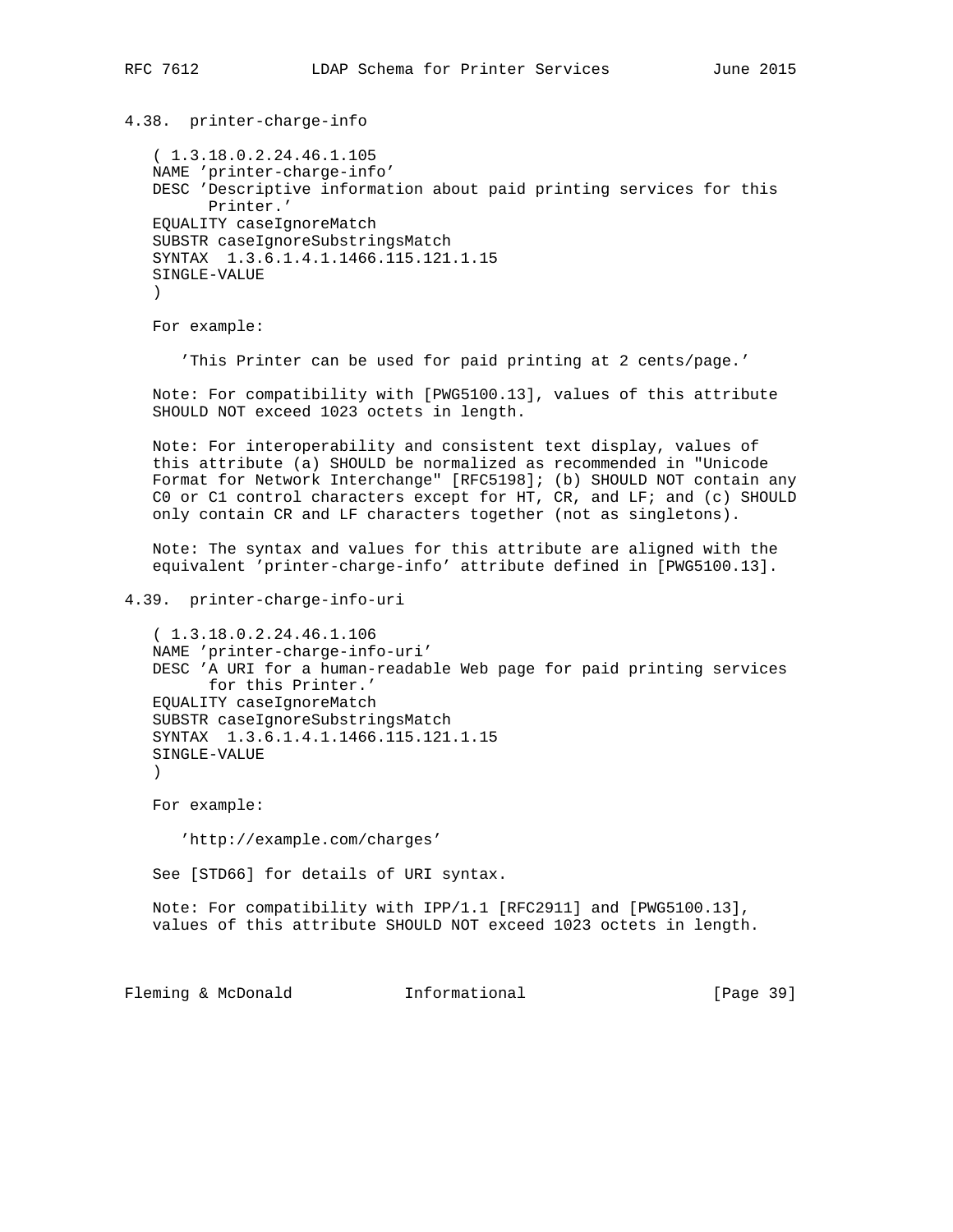Note: LDAP application clients SHOULD NOT attempt to use malformed URI values read from this attribute. LDAP administrative clients SHOULD NOT write malformed URI values into this attribute.

 Note: The syntax and values for this attribute are aligned with the equivalent 'printer-charge-info-uri' attribute defined in [PWG5100.13].

4.40. printer-geo-location

 ( 1.3.18.0.2.24.46.1.107 NAME 'printer-geo-location' DESC 'A geo: URI specifying the geographic location of this Printer.' EQUALITY caseIgnoreMatch SUBSTR caseIgnoreSubstringsMatch SYNTAX 1.3.6.1.4.1.1466.115.121.1.15 SINGLE-VALUE  $\lambda$ 

For example:

'geo:13.4125,103.8667'

 Values of this attribute MUST conform to the 'geo' URI scheme [RFC5870].

 Note: For compatibility with IPP/1.1 [RFC2911] and [PWG5100.13], values of this attribute SHOULD NOT exceed 1023 octets in length.

 Note: LDAP application clients SHOULD NOT attempt to use malformed URI values read from this attribute. LDAP administrative clients SHOULD NOT write malformed URI values into this attribute.

 Note: The syntax and values for this attribute are aligned with the equivalent 'printer-geo-location' attribute defined in [PWG5100.13].

Fleming & McDonald **Informational** [Page 40]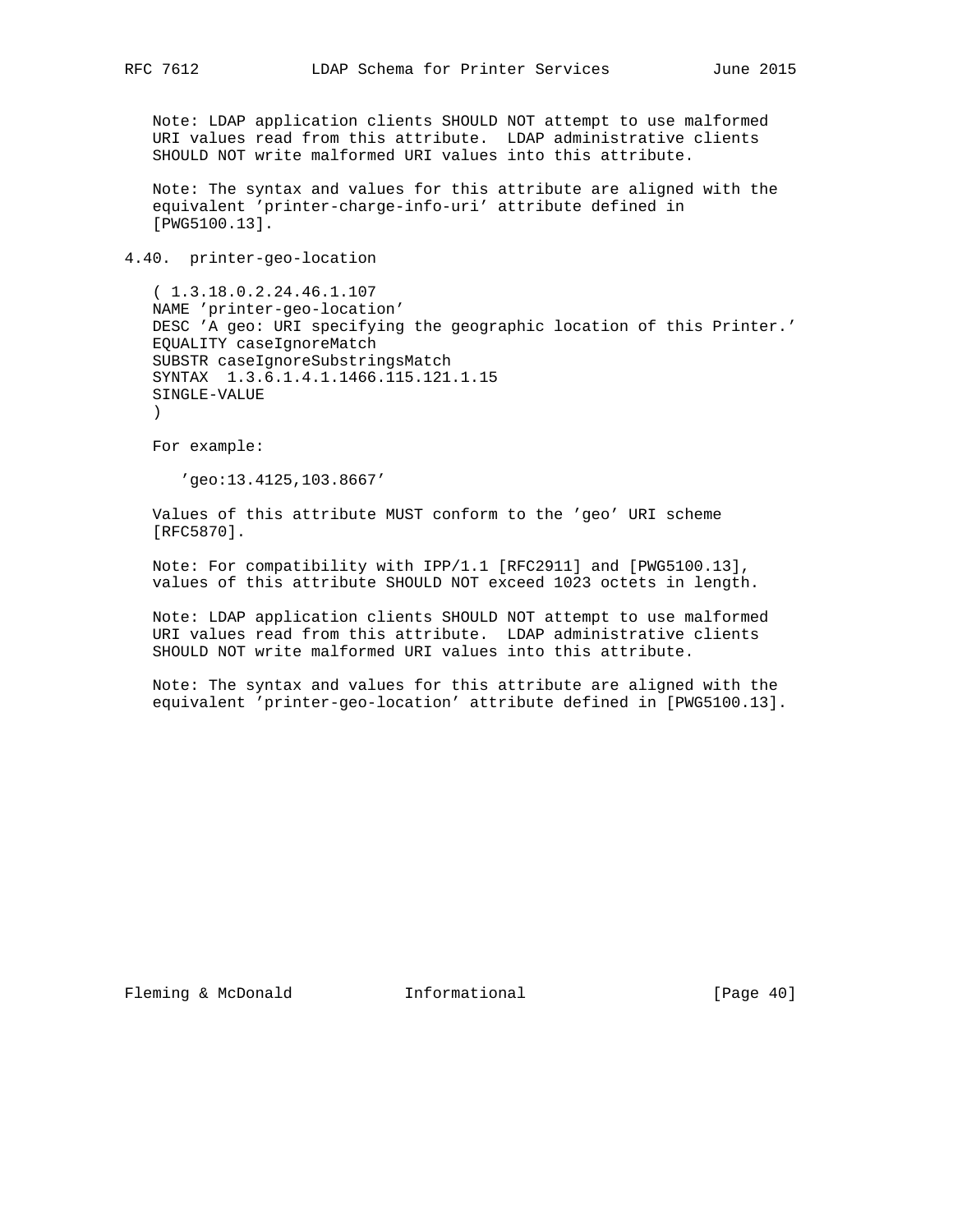4.41. printer-ipp-features-supported

 ( 1.3.18.0.2.24.46.1.108 NAME 'printer-ipp-features-supported' DESC 'Comma-delimited list of IPP protocol features that this Printer supports.' EQUALITY caseIgnoreMatch SUBSTR caseIgnoreSubstringsMatch SYNTAX 1.3.6.1.4.1.1466.115.121.1.15  $\lambda$ 

For example:

 'none' 'unknown' 'proof-print' 'ipp-everywhere,proof-print,job-save'

 Note: Length overflow in values of this attribute MUST be handled by multiple instances of this attribute, i.e., individual comma-delimited list members MUST NOT be truncated.

 Values of this attribute SHOULD specify only IANA-registered keywords for the 'ipp-features-supported' attribute defined in [PWG5100.13] or other Standards Track IETF or IEEE-ISTO PWG specifications if this Printer implementation meets all of the IPP feature-specific conformance requirements.

IANA-registered values include:

 'none' (No extension features are supported) 'document-object' (Document object defined in [PWG5100.5]) 'job-save' (Job save defined in [PWG5100.11]) 'ipp-everywhere' ("IPP Everywhere" defined in [PWG5100.14]) 'page-overrides' (Page overrides defined in [PWG5100.6]) 'proof-print' (Proof print defined in [PWG5100.11]) 'subscription-object' (Subscription object defined in [RFC3995])

 Note: The value 'unknown' MUST only be reported if the corresponding IPP Printer attribute is not present, i.e., the value 'unknown' is an artifact of this LDAP mapping.

 Note: The syntax and values for this attribute are aligned with the equivalent 'ipp-features-supported' attribute defined in [PWG5100.13].

Fleming & McDonald **Informational** [Page 41]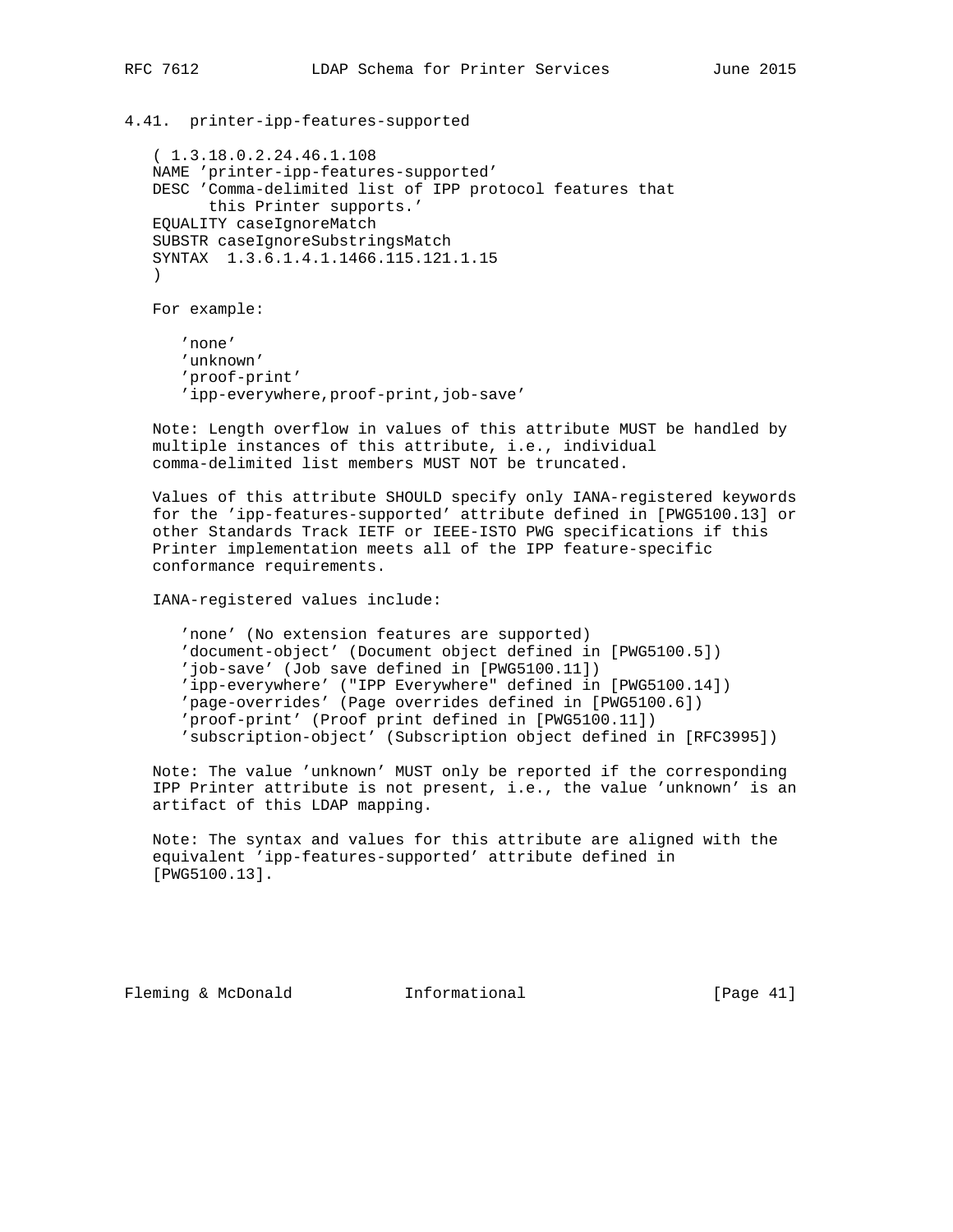5. Definition of Syntaxes

No new attribute syntaxes are defined by this document.

 The attribute types defined in Section 4 of this document reference syntax OIDs defined in Section 3 of [RFC4517], which are summarized below:

Syntax OID Syntax Description ------------------------------ ------------------------------- 1.3.6.1.4.1.1466.115.121.1.7 Boolean 1.3.6.1.4.1.1466.115.121.1.15 DirectoryString (UTF-8 [STD63]) 1.3.6.1.4.1.1466.115.121.1.27 Integer

6. Definition of Matching Rules

No new matching rules are defined by this document.

 The attribute types defined in Section 4 of this document reference matching rules defined in Section 4 of [RFC4517], which are summarized below:

| Matching Rule OID | Matching Rule Name        | Usage    |
|-------------------|---------------------------|----------|
|                   |                           |          |
| 2.5.13.13         | booleanMatch              | EOUALITY |
| 2.5.13.2          | caseIqnoreMatch           | EOUALITY |
| 2.5.13.14         | integerMatch              | EOUALITY |
| 2.5.13.15         | integerOrderingMatch      | ORDERING |
| 2.5.13.4          | caseIgnoreSubstringsMatch | SUBSTR   |

7. IANA Considerations

This document does not define any new syntaxes or matching rules.

 This document defines a few new attribute types that have been registered by IANA per this document (see Section 7.1 below).

 All of the object classes and most of the attribute types described in this document were registered by IANA when RFC 3712 was published (see Section 7.2 below).

Fleming & McDonald **Informational** [Page 42]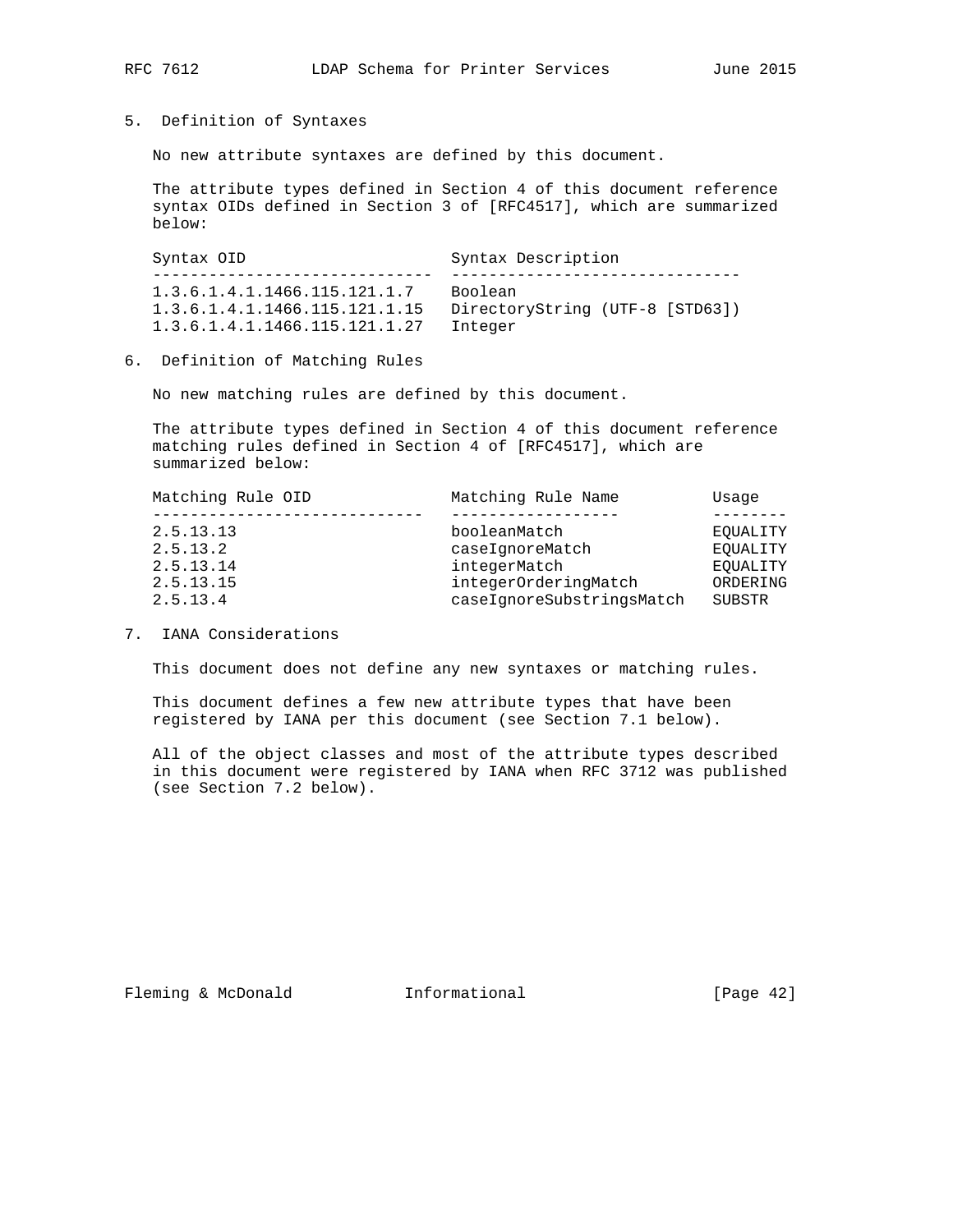## 7.1. Registration of Attribute Types

 The following Attribute Type OIDs have been assigned by the IEEE-ISTO PWG (see Section 1.3.2) and have been registered by IANA.

Subject: Request for Object Identifier Descriptor Registration

Descriptor (short name): see table below

Object Identifier: see table below

Person & email address to contact for further information: see below

Usage: attribute type

Specification: RFC 7612 (this document)

Author/Change Controller:

 Ira McDonald High North Inc. 221 Ridge Ave. Grand Marais, MI 49839 United States Phone: +1 906-494-2434 Email: blueroofmusic@gmail.com

Comments:

| Attribute Type                 |                        |
|--------------------------------|------------------------|
|                                |                        |
| printer-device-id              | 1.3.18.0.2.24.46.1.101 |
| printer-device-service-count   | 1.3.18.0.2.24.46.1.102 |
| printer-uuid                   | 1.3.18.0.2.24.46.1.104 |
| printer-charge-info            | 1.3.18.0.2.24.46.1.105 |
| printer-charge-info-uri        | 1.3.18.0.2.24.46.1.106 |
| printer-geo-location           | 1.3.18.0.2.24.46.1.107 |
| printer-ipp-features-supported | 1.3.18.0.2.24.46.1.108 |
|                                |                        |

Fleming & McDonald **Informational** [Page 43]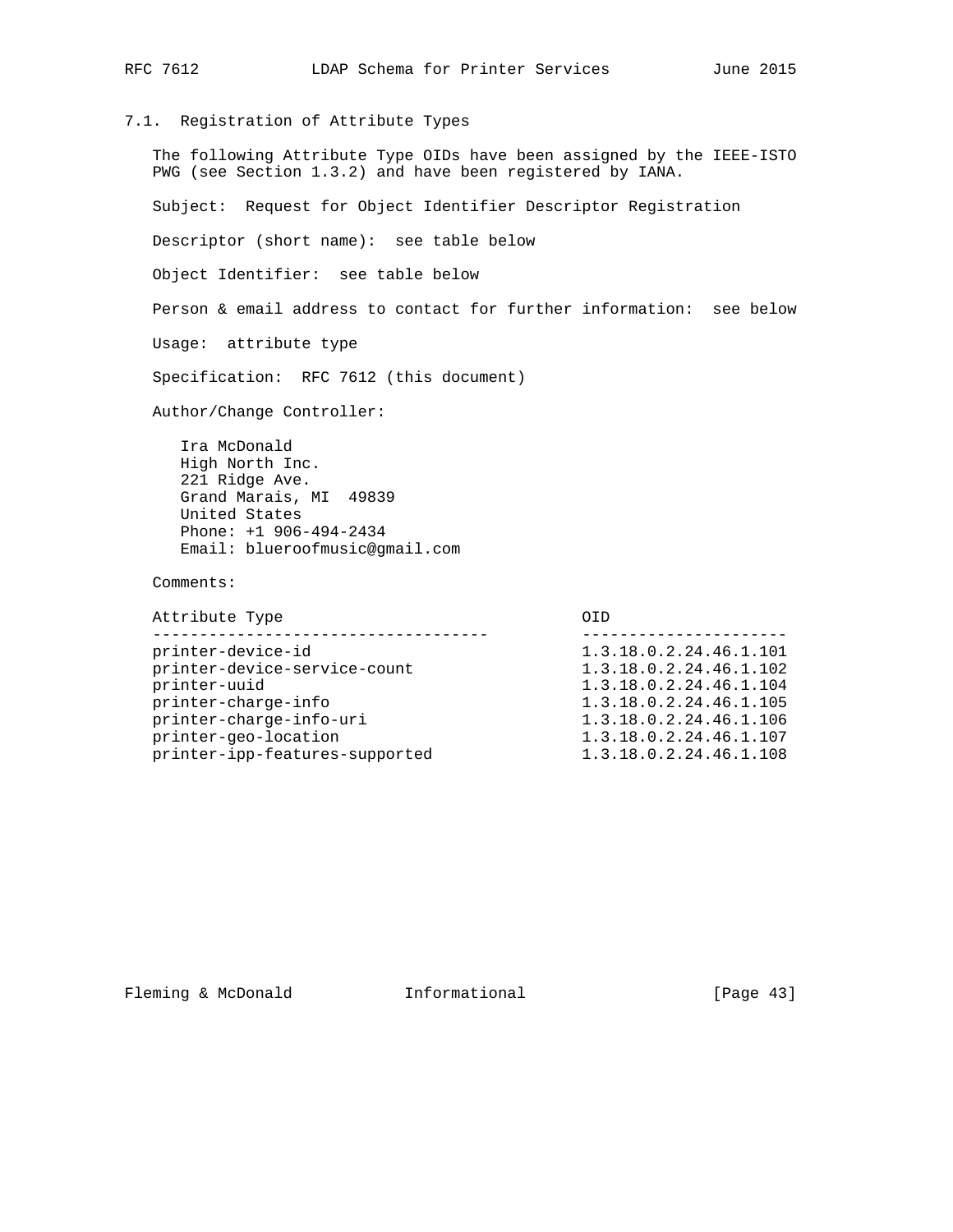## 7.2. Object Classes and Attribute Types from RFC 3712

 This section is strictly informative. None of the LDAP OIDs listed in this section have been re-registered by IANA.

 The following Object Class OIDs were assigned by IBM (see Section 1.3.1) and were already registered by IANA when RFC 3712 was published.

| Object Class           | OTD              |
|------------------------|------------------|
|                        |                  |
| slpServicePrinter      | 1.3.18.0.2.6.254 |
| printerAbstract        | 1.3.18.0.2.6.258 |
| printerService         | 1.3.18.0.2.6.255 |
| printerServiceAuxClass | 1.3.18.0.2.6.257 |
| printerIPP             | 1.3.18.0.2.6.256 |
| printerLPR             | 1.3.18.0.2.6.253 |

 The following Attribute Type OIDs were assigned by IBM (see Section 1.3.1) and were already registered by IANA when RFC 3712 was published.

| Attribute Type                               | OID               |
|----------------------------------------------|-------------------|
| printer-uri                                  | 1.3.18.0.2.4.1140 |
| printer-xri-supported                        | 1.3.18.0.2.4.1107 |
| printer-name                                 | 1.3.18.0.2.4.1135 |
| printer-natural-language-configured          | 1.3.18.0.2.4.1119 |
| printer-location                             | 1.3.18.0.2.4.1136 |
| printer-info                                 | 1.3.18.0.2.4.1139 |
| printer-more-info                            | 1.3.18.0.2.4.1134 |
| printer-make-and-model                       | 1.3.18.0.2.4.1138 |
| printer-ipp-versions-supported               | 1.3.18.0.2.4.1133 |
| printer-multiple-document-jobs-supported     | 1.3.18.0.2.4.1132 |
| printer-charset-configured                   | 1.3.18.0.2.4.1109 |
| printer-charset-supported                    | 1.3.18.0.2.4.1131 |
| printer-generated-natural-language-supported | 1.3.18.0.2.4.1137 |
| printer-document-format-supported            | 1.3.18.0.2.4.1130 |
| printer-color-supported                      | 1.3.18.0.2.4.1129 |
| printer-compression-supported                | 1.3.18.0.2.4.1128 |
| printer-pages-per-minute                     | 1.3.18.0.2.4.1127 |
| printer-pages-per-minute-color               | 1.3.18.0.2.4.1126 |
| printer-finishings-supported                 | 1.3.18.0.2.4.1125 |
| printer-number-up-supported                  | 1.3.18.0.2.4.1124 |
| printer-sides-supported                      | 1.3.18.0.2.4.1123 |
| printer-media-supported                      | 1.3.18.0.2.4.1122 |
| printer-media-local-supported                | 1.3.18.0.2.4.1117 |
| printer-resolution-supported                 | 1.3.18.0.2.4.1121 |

Fleming & McDonald **Informational** [Page 44]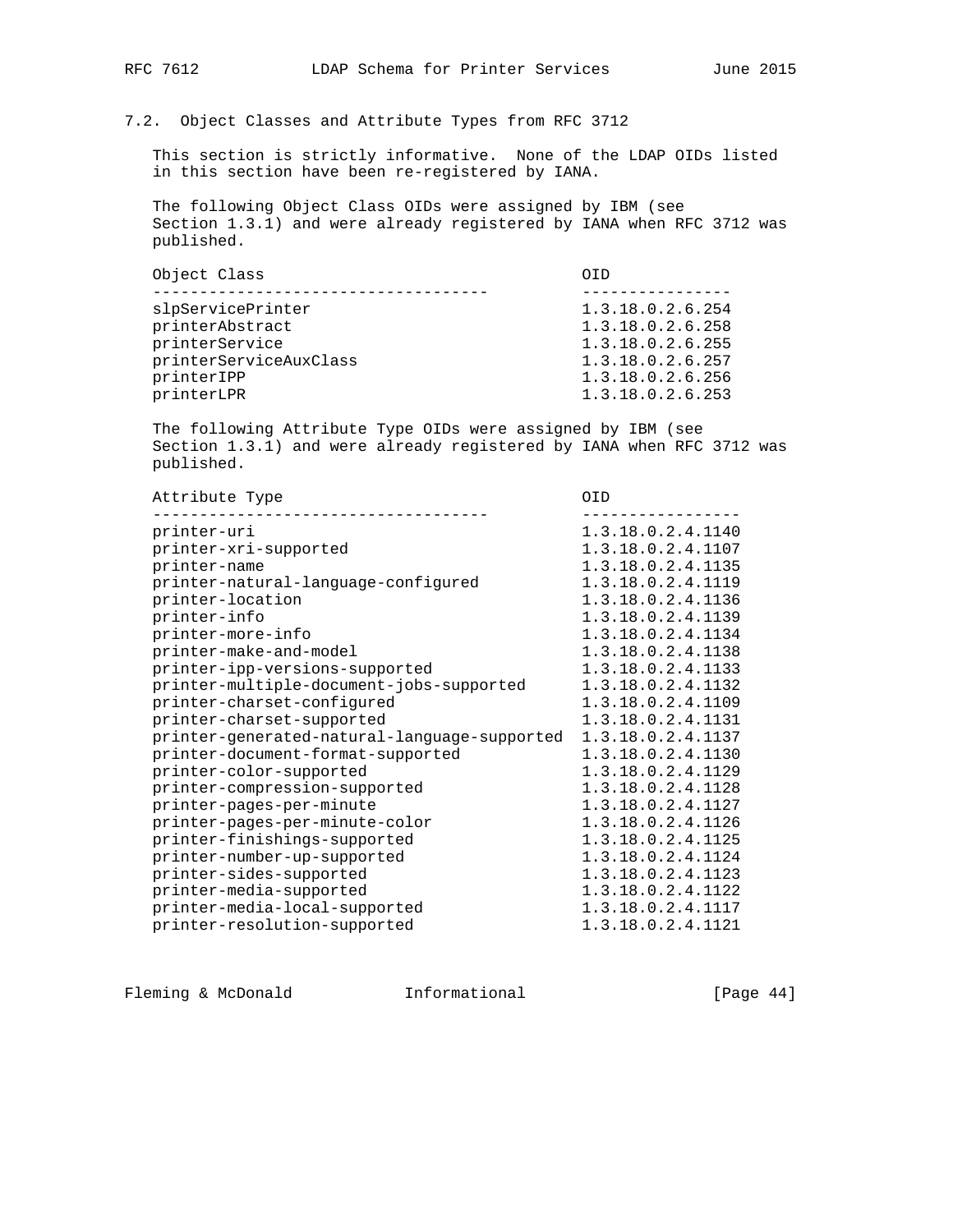| printer-print-quality-supported        | 1.3.18.0.2.4.1120 |
|----------------------------------------|-------------------|
| printer-job-priority-supported         | 1.3.18.0.2.4.1110 |
| printer-copies-supported               | 1.3.18.0.2.4.1118 |
| printer-job-k-octets-supported         | 1.3.18.0.2.4.1111 |
| printer-current-operator               | 1.3.18.0.2.4.1112 |
| printer-service-person                 | 1.3.18.0.2.4.1113 |
| printer-delivery-orientation-supported | 1.3.18.0.2.4.1114 |
| printer-stacking-order-supported       | 1.3.18.0.2.4.1115 |
| printer-output-features-supported      | 1.3.18.0.2.4.1116 |
| printer-aliases                        | 1.3.18.0.2.4.1108 |
|                                        |                   |

## 8. Internationalization Considerations

 All text string attributes defined in this document of syntax 'DirectoryString' [RFC4517] have values that are encoded in UTF-8 [STD63], as required by [RFC4517].

 A language tag [BCP47] for all of the text string attributes defined in this document is contained in the printer-natural-language-configured attribute.

 Therefore, all object classes defined in this document conform to the IETF Policy on Character Sets and Languages [BCP18].

 Note: For interoperability and consistent text display, values of attributes defined in this document (a) SHOULD be normalized as recommended in "Unicode Format for Network Interchange" [RFC5198]; (b) SHOULD NOT contain DEL or any C0 or C1 control characters except for HT, CR, and LF; (c) SHOULD only contain CR and LF characters together (not as singletons); and (d) SHOULD NOT contain HT, CR, or LF characters in names, e.g., printer-name and printer-aliases.

9. Security Considerations

 See [RFC4513] for detailed guidance on authentication methods for LDAP and the use of TLS/1.2 [RFC5246] to supply connection confidentiality and data integrity for LDAP sessions.

 As with any LDAP schema, it is important to protect specific entries and attributes with the appropriate access control. It is particularly important that only administrators can modify entries defined in this LDAP Printer schema. Otherwise, an LDAP client might be fooled into diverting print service requests from the original Printer (or spooler) to a malicious intruder's host system, thus exposing the information in printed documents.

Fleming & McDonald **Informational** [Page 45]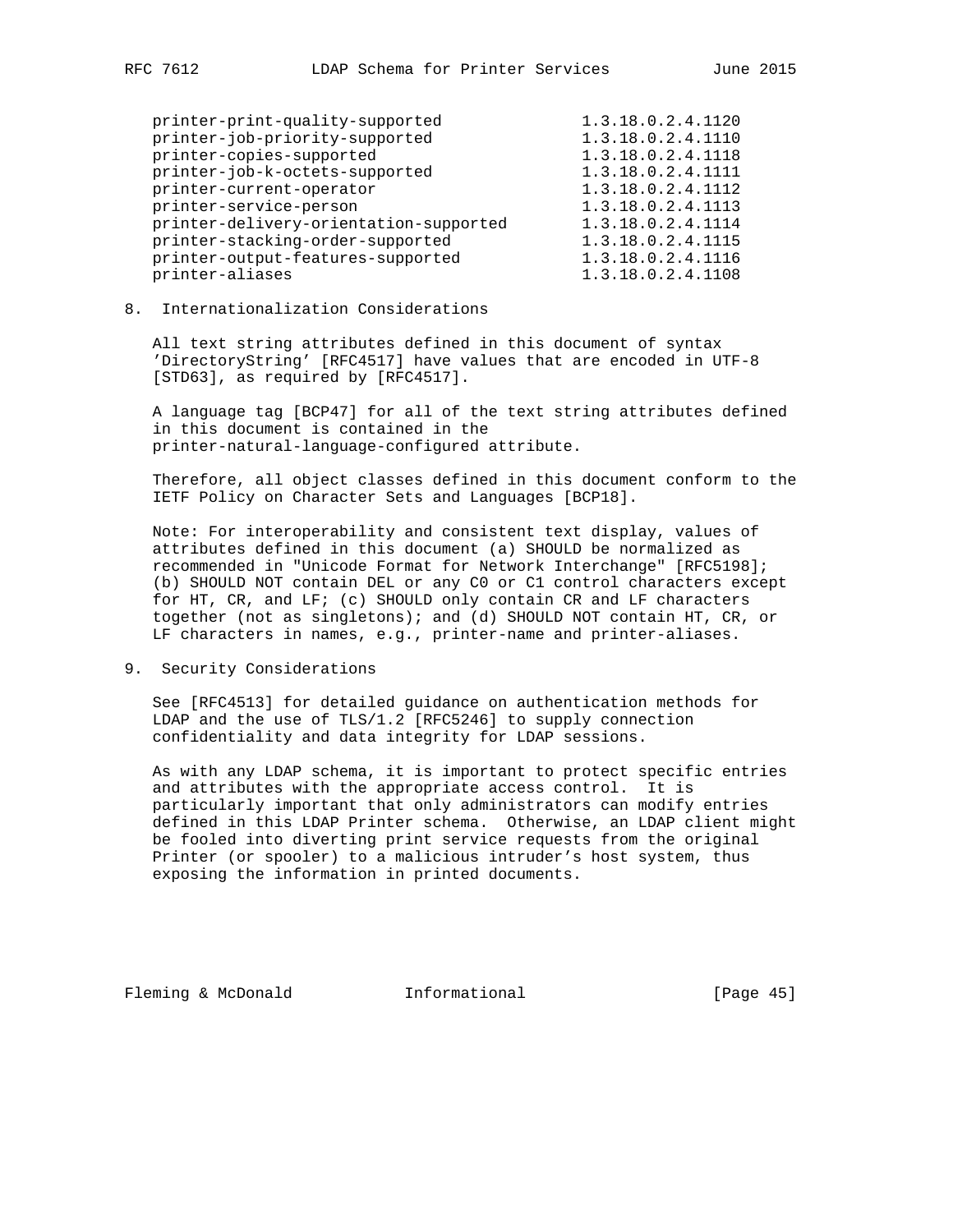Note: Security vulnerabilities can arise if DEL or any C0 or C1 control characters are included in names, e.g., printer-name or printer-aliases.

 For additional security considerations regarding deploying Printers in an IPP environment, see Section 8 of [RFC2911].

- 10. References
- 10.1. Normative References

 [BCP47] Phillips, A. and M. Davis, "Matching of Language Tags", BCP 47, RFC 4647, September 2006.

> Phillips, A., Ed., and M. Davis, Ed., "Tags for Identifying Languages", BCP 47, RFC 5646, September 2009.

<http://www.rfc-editor.org/info/bcp47>

- [IANACHAR] Internet Assigned Numbers Authority (IANA) registry "Character Sets", <http://www.iana.org/assignments/character-sets>.
- [IANAIPP] Internet Assigned Numbers Authority (IANA) registry "Internet Printing Protocol (IPP) Registrations", <http://www.iana.org/assignments/ipp-registrations>.
- [IANAMIME] Internet Assigned Numbers Authority (IANA) registry "Media Types", <http://www.iana.org/assignments/ media-types/index.html>.
- [PWG5100.5] Carney, D., Hastings, T., and P. Zehler, "IPP Document Object", PWG 5100.5-2003, October 2003, <http://www.pwg.org/standards.html>.
- [PWG5100.6] Zehler, P., Herriot, R., and K. Ocke, "IPP Page Overrides", PWG 5100.6-2003, October 2003, <http://www.pwg.org/standards.html>.
- [PWG5100.11] Hastings, T. and D. Fullman, "IPP Job and Printer Extensions - Set 2 (JPS2)", PWG 5100.11-2010, October 2010, <http://www.pwg.org/standards.html>.
- [PWG5100.12] Bergman, R., Lewis, H., McDonald, I., and M. Sweet, "IPP Version 2.0 Second Edition (IPP/2.0 SE)", PWG 5100.12-2011, February 2011, <http://www.pwg.org/standards.html>.

Fleming & McDonald **Informational** [Page 46]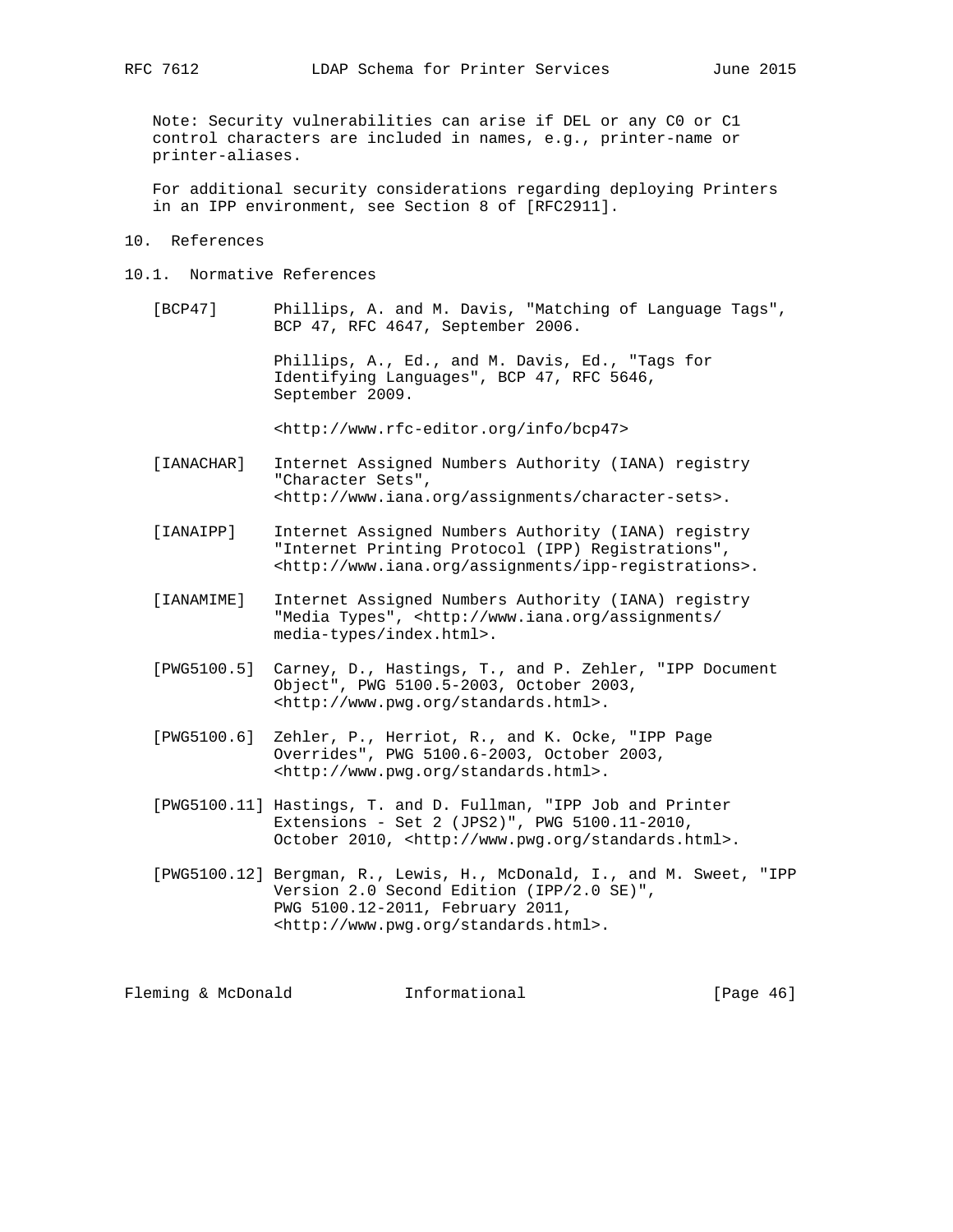- [PWG5100.13] Sweet, M., McDonald, I., and P. Zehler, "IPP Job and Printer Extensions - Set 3 (JPS3)", PWG 5100.13-2012, July 2012, <http://www.pwg.org/standards.html>.
- [PWG5100.14] Sweet, M., McDonald, I., Mitchell, A., and J. Hutchings, "IPP Everywhere", PWG 5100.14-2013, January 2013, <http://www.pwg.org/standards.html>.
- [PWG5101.1] Sweet, M., Bergman, R., and T. Hastings, "PWG Media Standardized Names 2.0 (MSN2)", PWG 5101.1-2013, March 2013, <http://www.pwg.org/standards.html>.
- [PWG5107.2] McDonald, I., "PWG Command Set Format for IEEE 1284 Device ID v1.0", PWG 5107.2-2010, May 2010, <http://www.pwg.org/standards.html>.
- [RFC2119] Bradner, S., "Key words for use in RFCs to Indicate Requirement Levels", BCP 14, RFC 2119, DOI 10.17487/RFC2119, March 1997, <http://www.rfc-editor.org/info/rfc2119>.
- [RFC2617] Franks, J., Hallam-Baker, P., Hostetler, J., Lawrence, S., Leach, P., Luotonen, A., and L. Stewart, "HTTP Authentication: Basic and Digest Access Authentication", RFC 2617, DOI 10.17487/RFC2617, June 1999, <http://www.rfc-editor.org/info/rfc2617>.
- [RFC2707] Bergman, R., Hastings, T., Isaacson, S., and H. Lewis, "Job Monitoring MIB - V1.0", RFC 2707, DOI 10.17487/RFC2707, November 1999, <http://www.rfc-editor.org/info/rfc2707>.
- [RFC2911] Hastings, T., Ed., Herriot, R., deBry, R., Isaacson, S., and P. Powell, "Internet Printing Protocol/1.1: Model and Semantics", RFC 2911, DOI 10.17487/RFC2911, September 2000, <http://www.rfc-editor.org/info/rfc2911>.
- [RFC2926] Kempf, J., Moats, R., and P. St. Pierre, "Conversion of LDAP Schemas to and from SLP Templates", RFC 2926, DOI 10.17487/RFC2926, September 2000, <http://www.rfc-editor.org/info/rfc2926>.
- [RFC3510] Herriot, R. and I. McDonald, "Internet Printing Protocol/1.1: IPP URL Scheme", RFC 3510, DOI 10.17487/RFC3510, April 2003, <http://www.rfc-editor.org/info/rfc3510>.

Fleming & McDonald **Informational** [Page 47]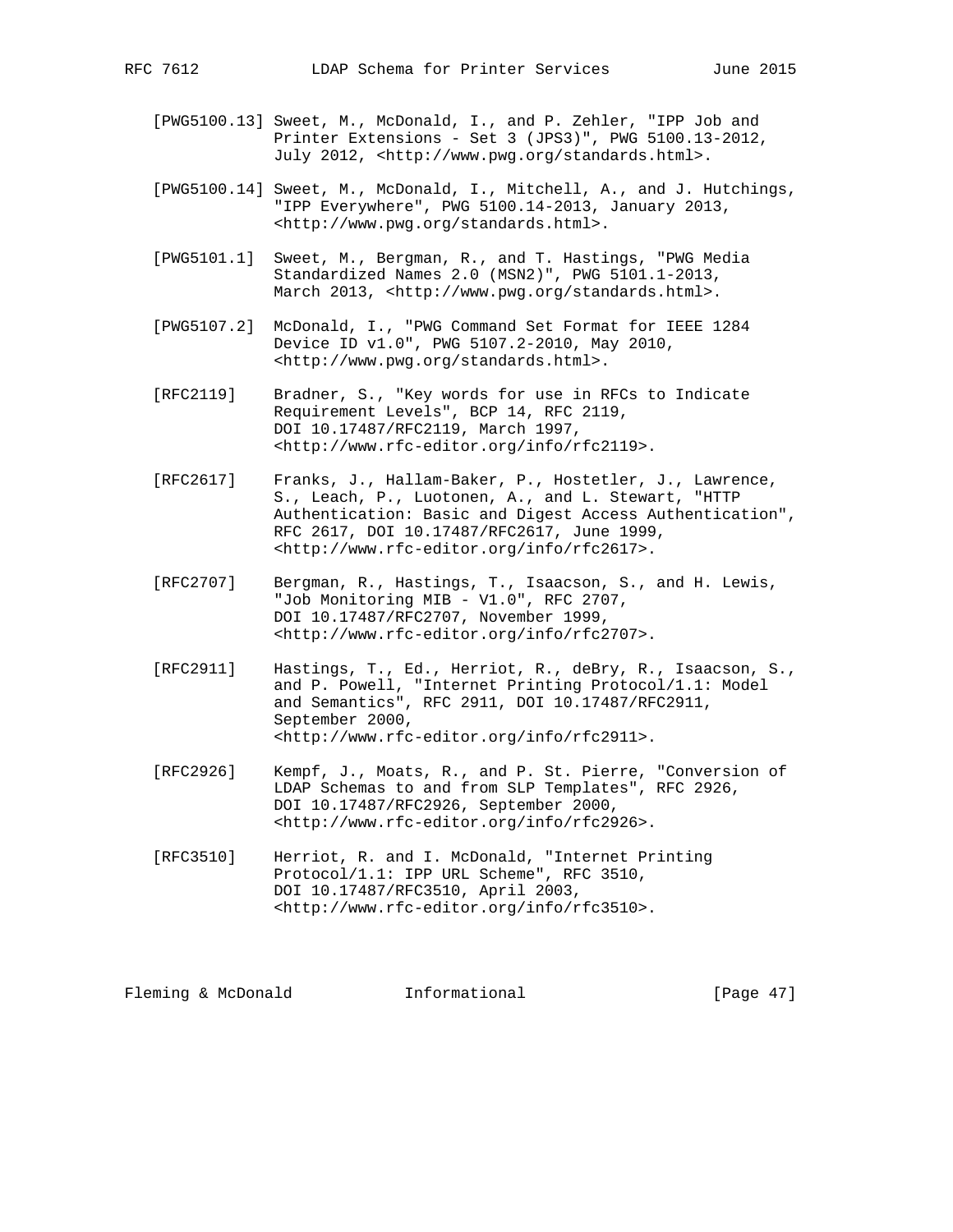- [RFC3805] Bergman, R., Lewis, H., and I. McDonald, "Printer MIB v2", RFC 3805, DOI 10.17487/RFC3805, June 2004, <http://www.rfc-editor.org/info/rfc3805>.
- [RFC3987] Duerst, M. and M. Suignard, "Internationalized Resource Identifiers (IRIs)", RFC 3987, DOI 10.17487/RFC3987, January 2005, <http://www.rfc-editor.org/info/rfc3987>.
- [RFC3995] Herriot, R. and T. Hastings, "Internet Printing Protocol (IPP): Event Notifications and Subscriptions", RFC 3995, DOI 10.17487/RFC3995, March 2005, <http://www.rfc-editor.org/info/rfc3995>.
- [RFC4122] Leach, P., Mealling, M., and R. Salz, "A Universally Unique IDentifier (UUID) URN Namespace", RFC 4122, DOI 10.17487/RFC4122, July 2005, <http://www.rfc-editor.org/info/rfc4122>.
- [RFC4510] Zeilenga, K., Ed., "Lightweight Directory Access Protocol (LDAP): Technical Specification Road Map", RFC 4510, DOI 10.17487/RFC4510, June 2006, <http://www.rfc-editor.org/info/rfc4510>.
- [RFC4513] Harrison, R., Ed., "Lightweight Directory Access Protocol (LDAP): Authentication Methods and Security Mechanisms", RFC 4513, DOI 10.17487/RFC4513, June 2006, <http://www.rfc-editor.org/info/rfc4513>.
- [RFC4517] Legg, S., Ed., "Lightweight Directory Access Protocol (LDAP): Syntaxes and Matching Rules", RFC 4517, DOI 10.17487/RFC4517, June 2006, <http://www.rfc-editor.org/info/rfc4517>.
- [RFC4524] Zeilenga, K., Ed., "COSINE LDAP/X.500 Schema", RFC 4524, DOI 10.17487/RFC4524, June 2006, <http://www.rfc-editor.org/info/rfc4524>.
- [RFC5198] Klensin, J. and M. Padlipsky, "Unicode Format for Network Interchange", RFC 5198, DOI 10.17487/RFC5198, March 2008, <http://www.rfc-editor.org/info/rfc5198>.
- [RFC5246] Dierks, T. and E. Rescorla, "The Transport Layer Security (TLS) Protocol Version 1.2", RFC 5246, DOI 10.17487/RFC5246, August 2008, <http://www.rfc-editor.org/info/rfc5246>.

Fleming & McDonald **Informational** [Page 48]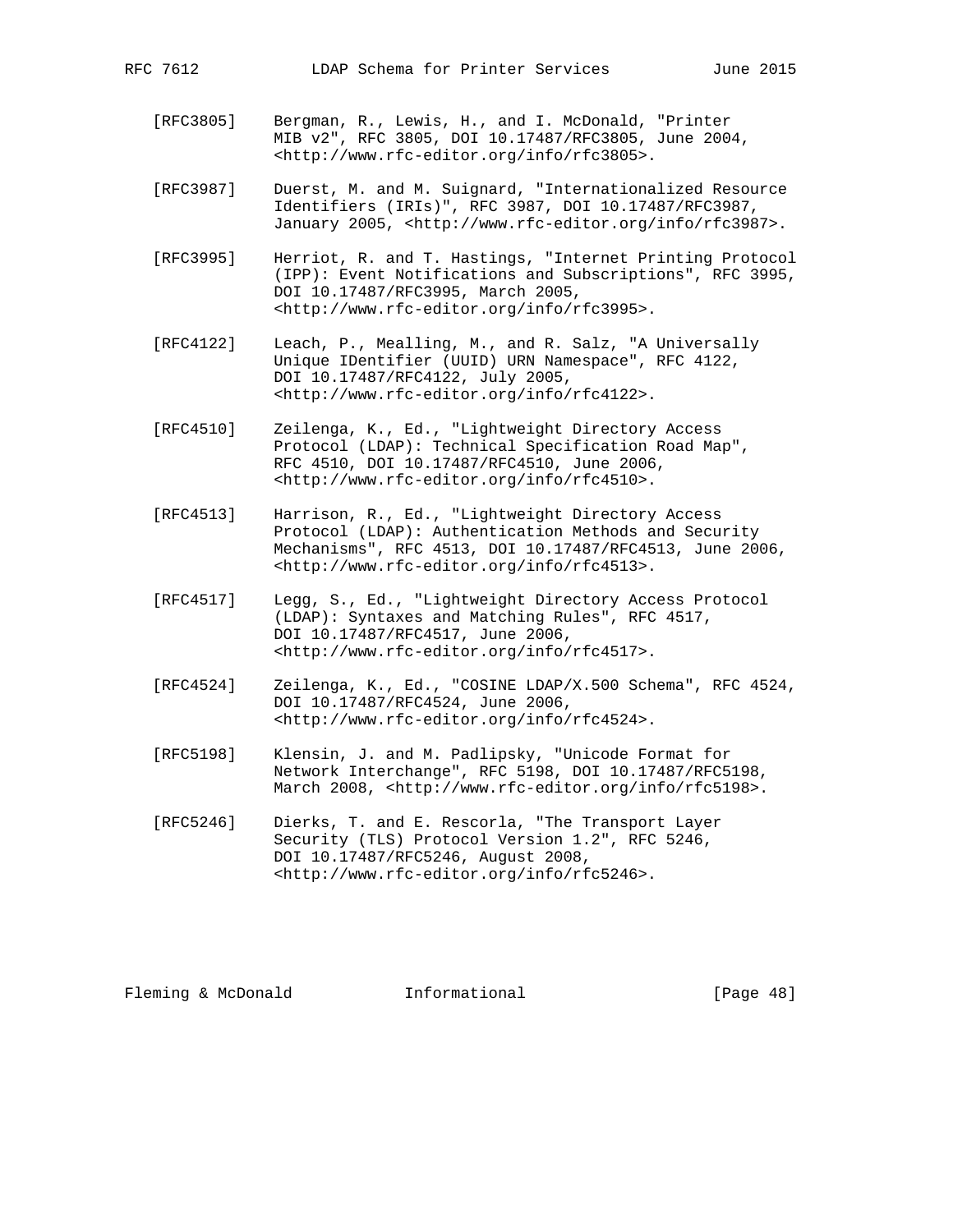- [RFC5280] Cooper, D., Santesson, S., Farrell, S., Boeyen, S., Housley, R., and W. Polk, "Internet X.509 Public Key Infrastructure Certificate and Certificate Revocation List (CRL) Profile", RFC 5280, DOI 10.17487/RFC5280, May 2008, <http://www.rfc-editor.org/info/rfc5280>.
- [RFC5870] Mayrhofer, A. and C. Spanring, "A Uniform Resource Identifier for Geographic Locations ('geo' URI)", RFC 5870, DOI 10.17487/RFC5870, June 2010, <http://www.rfc-editor.org/info/rfc5870>.
- [RFC6818] Yee, P., "Updates to the Internet X.509 Public Key Infrastructure Certificate and Certificate Revocation List (CRL) Profile", RFC 6818, DOI 10.17487/RFC6818, January 2013, <http://www.rfc-editor.org/info/rfc6818>.
- [RFC7235] Fielding, R., Ed., and J. Reschke, Ed., "Hypertext Transfer Protocol (HTTP/1.1): Authentication", RFC 7235, DOI 10.17487/RFC7235, June 2014, <http://www.rfc-editor.org/info/rfc7235>.
- [RFC7472] McDonald, I. and M. Sweet, "Internet Printing Protocol (IPP) over HTTPS Transport Binding and the 'ipps' URI Scheme", RFC 7472, DOI 10.17487/RFC7472, March 2015, <http://www.rfc-editor.org/info/rfc7472>.
- [STD63] Yergeau, F., "UTF-8, a transformation format of ISO 10646", STD 63, RFC 3629, November 2003, <http://www.rfc-editor.org/info/std63>.
- [STD66] Berners-Lee, T., Fielding, R., and L. Masinter, "Uniform Resource Identifier (URI): Generic Syntax", STD 66, RFC 3986, January 2005, <http://www.rfc-editor.org/info/std66>.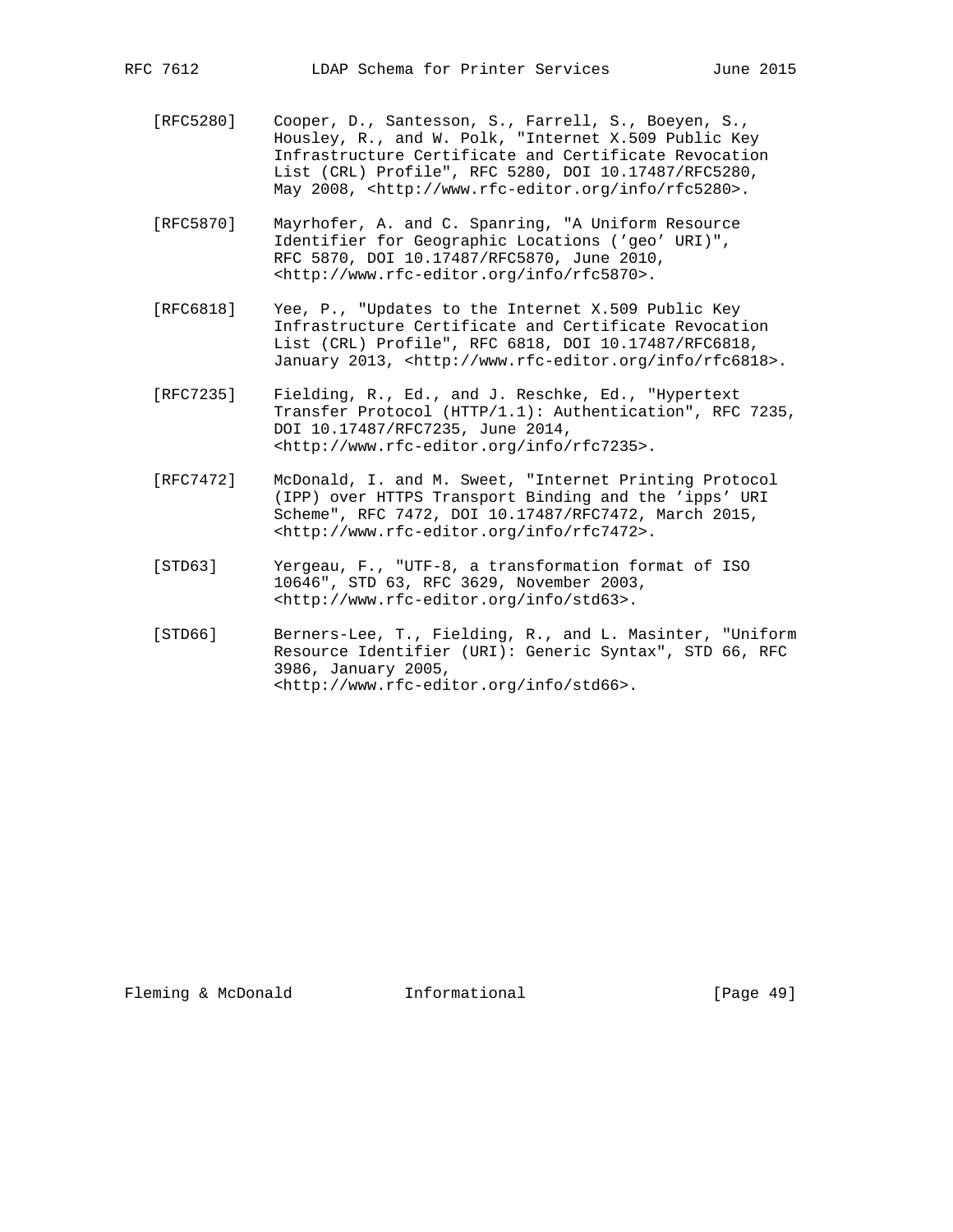## 10.2. Informative References

 [BCP13] Freed, N. and J. Klensin, "Multipurpose Internet Mail Extensions (MIME) Part Four: Registration Procedures", BCP 13, RFC 4289, December 2005.

> Freed, N., Klensin, J., and T. Hansen, "Media Type Specifications and Registration Procedures", BCP 13, RFC 6838, January 2013.

<http://www.rfc-editor.org/info/bcp13>

- [BCP18] Alvestrand, H., "IETF Policy on Character Sets and Languages", BCP 18, RFC 2277, January 1998, <http://www.rfc-editor.org/info/bcp18>.
- [BCP19] Freed, N. and J. Postel, "IANA Charset Registration Procedures", BCP 19, RFC 2978, October 2000, <http://www.rfc-editor.org/info/bcp19>.
- [RFC1179] McLaughlin, L., "Line printer daemon protocol", RFC 1179, DOI 10.17487/RFC1179, August 1990, <http://www.rfc-editor.org/info/rfc1179>.
- [RFC1951] Deutsch, P., "DEFLATE Compressed Data Format Specification version 1.3", RFC 1951, DOI 10.17487/RFC1951, May 1996, <http://www.rfc-editor.org/info/rfc1951>.
- [RFC1952] Deutsch, P., "GZIP file format specification version 4.3", RFC 1952, DOI 10.17487/RFC1952, May 1996, <http://www.rfc-editor.org/info/rfc1952>.
- [RFC1977] Schryver, V., "PPP BSD Compression Protocol", RFC 1977, DOI 10.17487/RFC1977, August 1996, <http://www.rfc-editor.org/info/rfc1977>.
- [RFC2079] Smith, M., "Definition of an X.500 Attribute Type and an Object Class to Hold Uniform Resource Identifiers (URIs)", RFC 2079, DOI 10.17487/RFC2079, January 1997, <http://www.rfc-editor.org/info/rfc2079>.
- [RFC2566] deBry, R., Hastings, T., Herriot, R., Isaacson, S., and P. Powell, "Internet Printing Protocol/1.0: Model and Semantics", RFC 2566, DOI 10.17487/RFC2566, April 1999, <http://www.rfc-editor.org/info/rfc2566>.

Fleming & McDonald **Informational** [Page 50]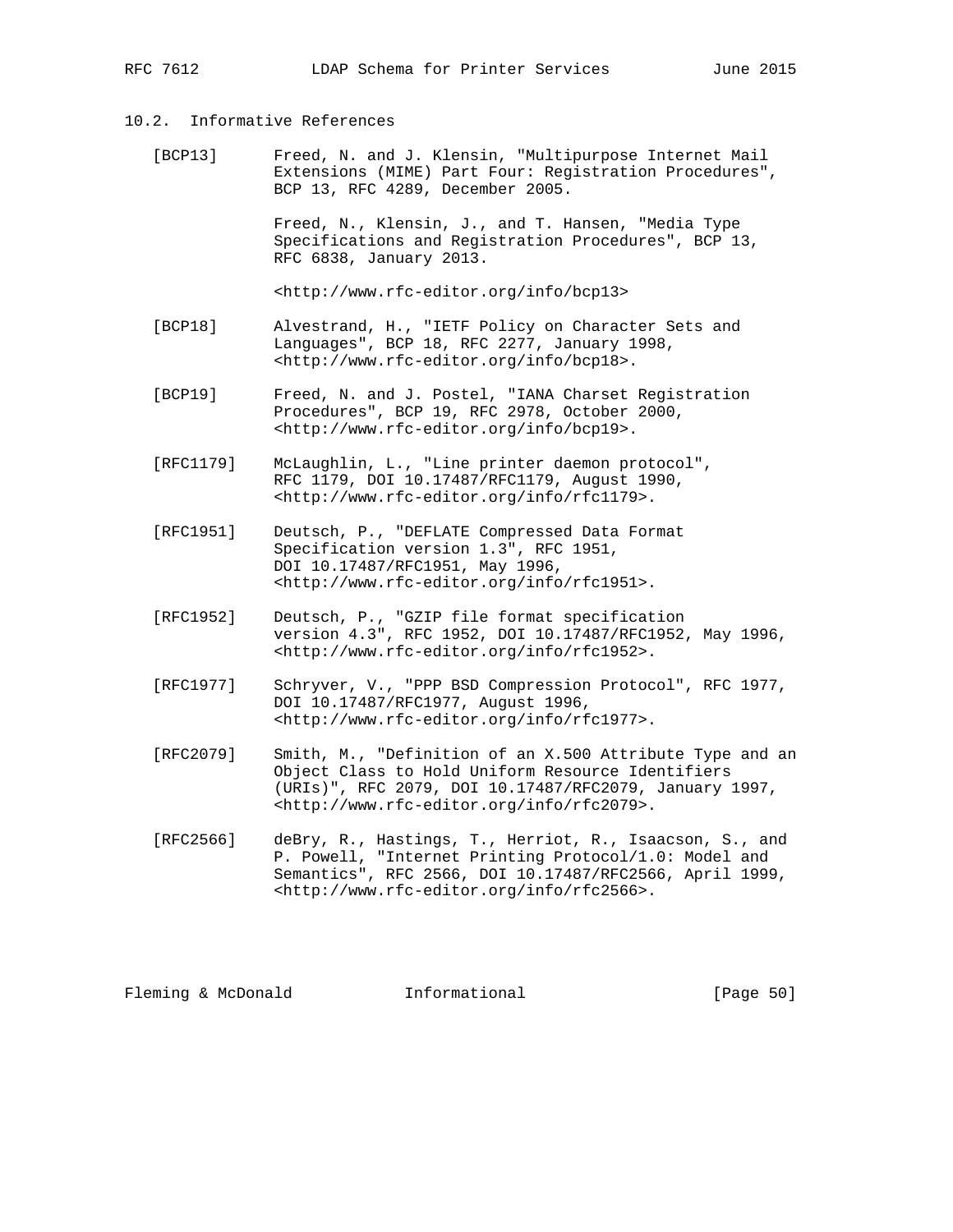- [RFC2608] Guttman, E., Perkins, C., Veizades, J., and M. Day, "Service Location Protocol, Version 2", RFC 2608, DOI 10.17487/RFC2608, June 1999, <http://www.rfc-editor.org/info/rfc2608>.
- [RFC3712] Fleming, P. and I. McDonald, "Lightweight Directory Access Protocol (LDAP): Schema for Printer Services", RFC 3712, DOI 10.17487/RFC3712, February 2004, <http://www.rfc-editor.org/info/rfc3712>.
- [RFC4559] Jaganathan, K., Zhu, L., and J. Brezak, "SPNEGO-based Kerberos and NTLM HTTP Authentication in Microsoft Windows", RFC 4559, DOI 10.17487/RFC4559, June 2006, <http://www.rfc-editor.org/info/rfc4559>.
- [SLPPRT20] IANA, "Service Location Protocol, Version 2 (SLPv2) Templates", <http://www.iana.org/assignments/svrloc-templates>.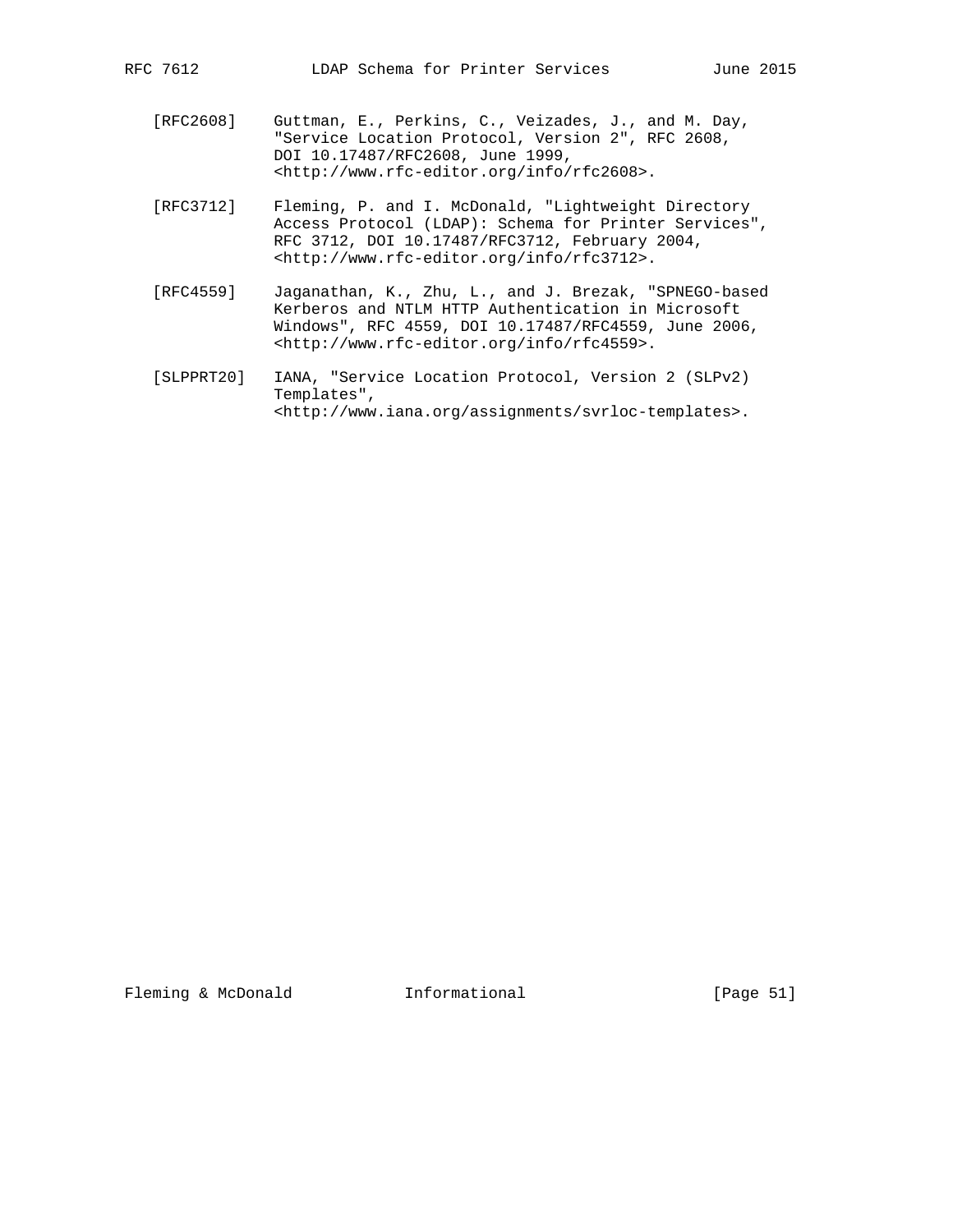Appendix A. Changes since RFC 3712

- 1) Added many editorial corrections and clarifications
	- corrected typos, missing words, and ambiguous sentences;
	- replaced lowercase 'printer' with titlecase 'Printer' for readability and consistency with IETF and IEEE-ISTO PWG IPP standards usage;
	- added implementation notes;
	- updated and added references.
- 2) Deleted length restrictions from formal definitions of DirectoryString syntax attributes
	- replaced with notes recommending length restrictions for compatibility with existing implementations of [RFC3712] and underlying string length limits in [RFC2707], [RFC2911], [RFC3805], [PWG5107.2], [PWG5100.13], and [PWG5100.14].
- 3) Added new Printer attributes defined in [PWG5107.2], [PWG5100.13], and [PWG5100.14] (see Section 7.1)
	- updated the table of Printer attributes and source documents in Section 4 ("Definition of Attribute Types");
	- added support for IEEE-ISTO PWG "IPP Everywhere" [PWG5100.14] project.
- 4) Added implementation note to Section 4 about string encodings
	- added discussion of 'List of xxx' and 'One of xxx' encodings;
	- stated that any of these attributes can be represented as multiple instances (i.e., to avoid length overflow).
- 5) Improved comma-delimited examples of string attributes
	- added both single-valued and multi-valued examples.

Fleming & McDonald **Informational** [Page 52]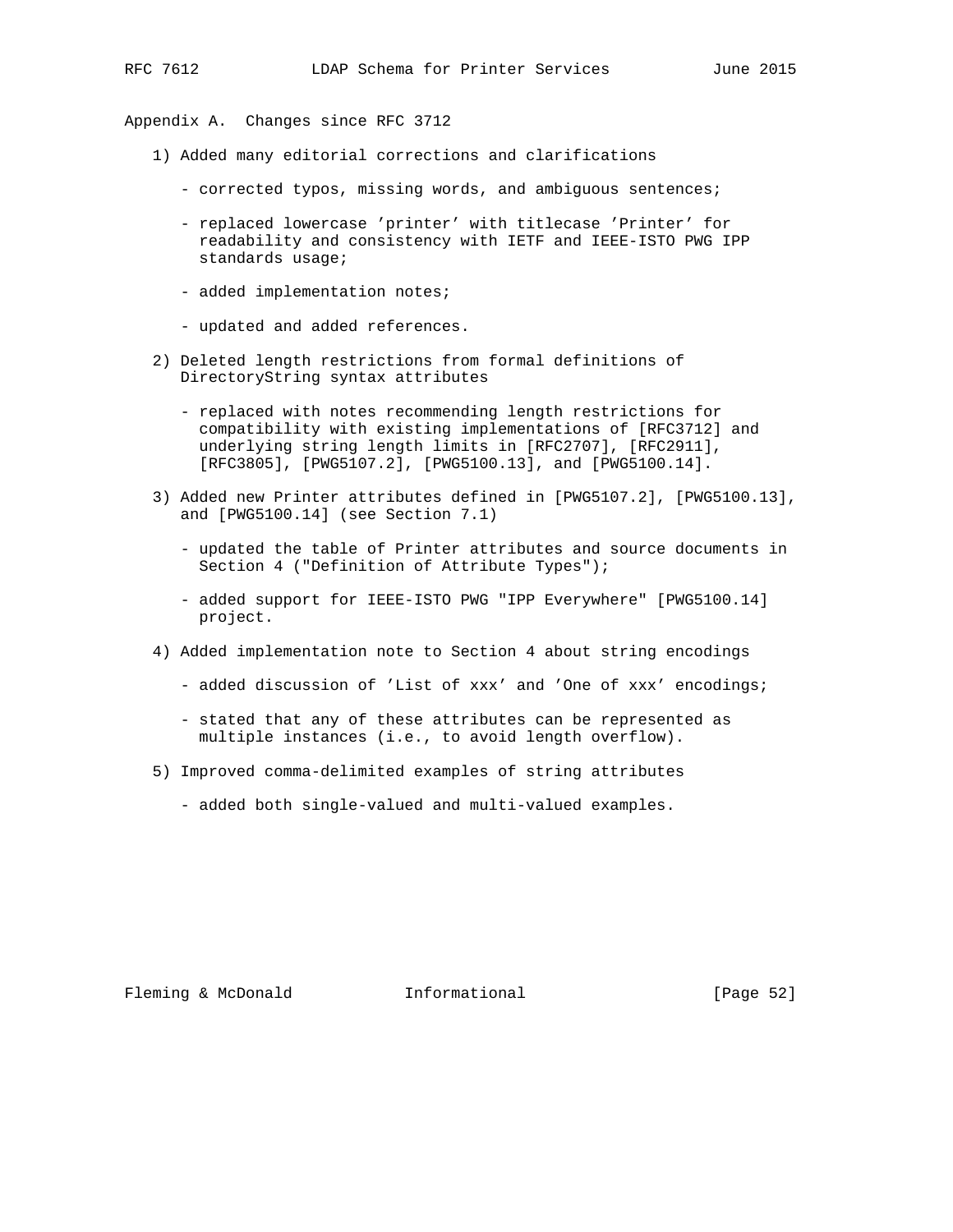- 6) Clarified use of printer-xri-supported and printer-resolution-supported attributes, and their corresponding field delimiters
	- added note in Section 4 ("Definition of Attribute Types") to explain the origin of the different field delimiters;
	- added examples to show optional \*trailing\* whitespace after '<' delimiters in printer-xri-supported;
	- added examples to show optional \*trailing\* whitespace after '>' delimiters in printer-resolution-supported.
- 7) Clarified Section 8 ("Internationalization Considerations")
	- added note about Net-Unicode [RFC5198] and avoiding use of C0 and C1 control characters.
- 8) Clarified Section 9 ("Security Considerations")
	- added note about security vulnerabilities caused by use of DEL or any C0 or C1 control characters in names.
- 9) Clarified terms and abbreviations
	- renamed Section 2 ("Conventions Used in This Document");
	- added Section 2.1 ("Requirements Language");
	- added Section 2.2 ("LDAP Schema Descriptions");
	- added Section 2.3 ("Abbreviations").